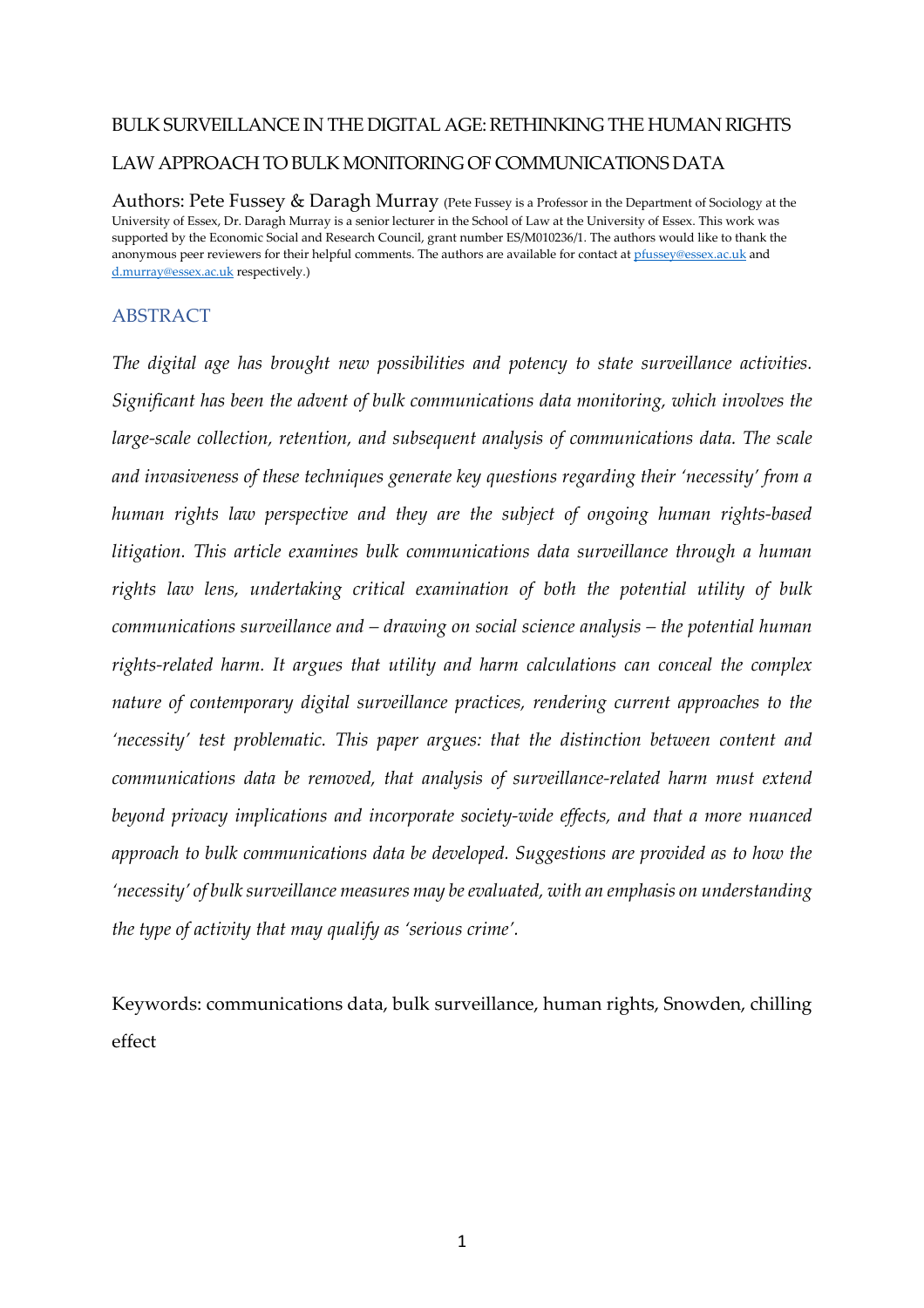#### 1. INTRODUCTION

The digital age has sparked a fundamental transformation in state surveillance, both in terms of how surveillance is conducted and the type of insights it is intended to facilitate. This transformation is exemplified by the use of bulk communications data techniques,<sup>1</sup> which involve the large-scale collection, retention, and subsequent analysis of communications data.<sup>2</sup> These techniques have now become an integral feature of state surveillance. For instance, UK Intelligence and Security Services report that the use of bulk communications data is 'essential', $3$  and a key tool in fulfilling their obligation to protect human rights. Others, however, have highlighted the potential for serious human rights concerns,<sup>4</sup> particularly with respect to rights such as the right to privacy, the right to freedom of expression, the right to freedom of assembly and association, and the prohibition of discrimination. While improved intelligence capabilities can unquestionably facilitate the fulfilment of state obligations with respect to the protection of life and public order, interference with the aforementioned rights has the potential to undermine both individual rights and the effective functioning of participatory democracy.<sup>5</sup>

This article examines bulk communications data surveillance through the lens of human rights law, drawing on social science perspectives to further analyse potential harms and impacts. In doing so, the article recognises limitations in comprehensively addressing all of the component parts of this issue. By nature, and as discussed below, exhaustive analysis of this highly dynamic area is problematic. Indeed, it is precisely these limitations that challenge the applicability of current human rights law tests. In response, this article highlights several core issues to draw out the inherent complexities, and to discuss how bulk communications data surveillance can be

<sup>1</sup> Also referred to as 'metadata', for further discussion see Section 2 below.

<sup>2</sup> See, for example, parts 4, 6 and 7 of the Investigatory Powers Act 2016 (UK).

<sup>3</sup> Government of the Government of the United Kingdom, 'Operational Case for Bulk Powers', 2016, para. 1.7 (Operational Case).

<sup>4</sup> In the digital age, individuals produce a significant quantity of communications data. This can be used to make revealing inferences about specific individuals, providing insights into, *inter alia*, their health, sexual orientation or political affiliation. See further below Sections 2 and 5.1.

<sup>5</sup> See in this regard, ECtHR, *Szabo and Vissy v. Hungary*, App no 37138/14, 12 January 2016, para. 57; ouncil of Europe Commissioner for Human Rights, 'Democratic and effective oversight of national security services' (2015) 57.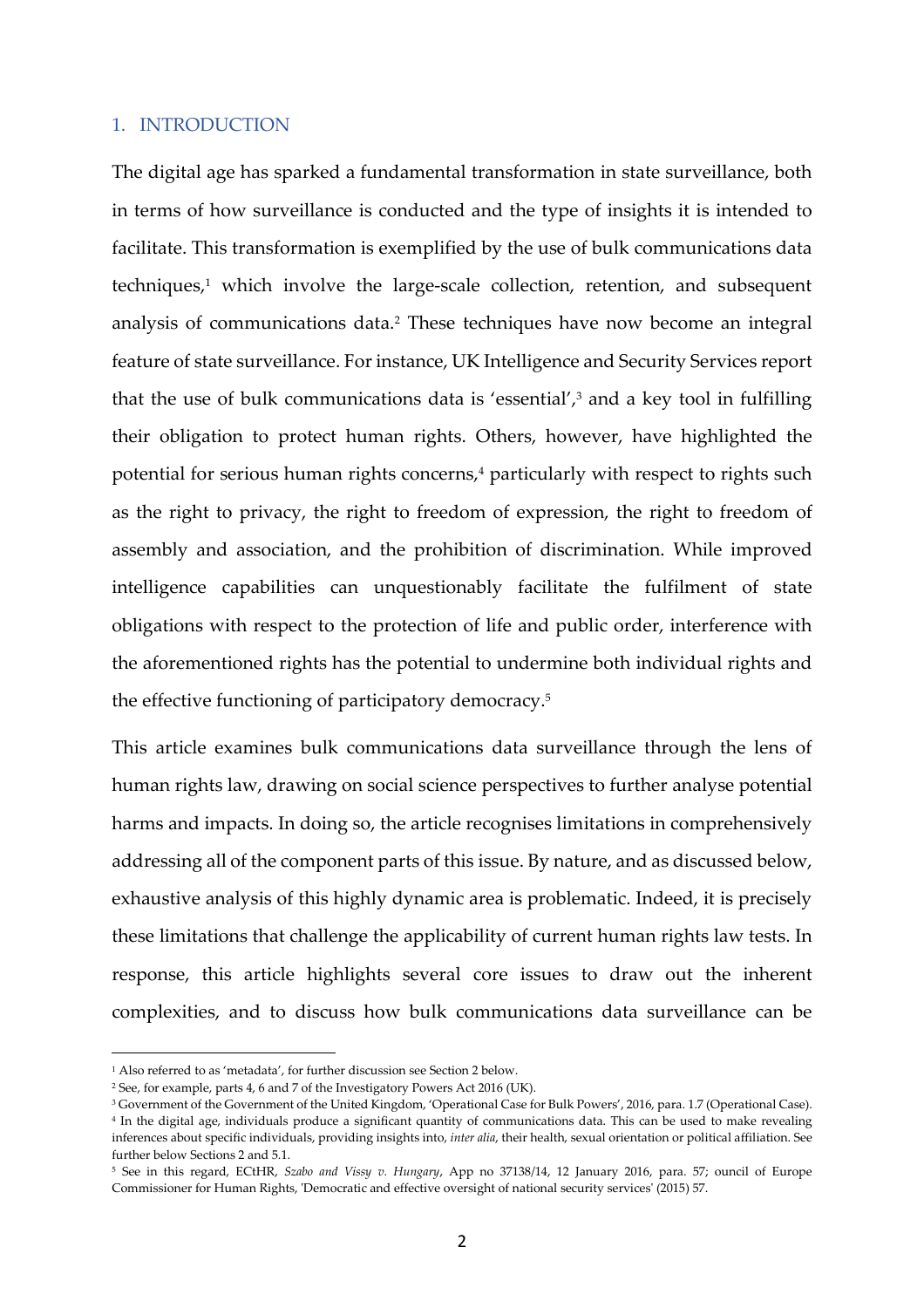understood, approached, and addressed going forward. This paper argues that the human rights law approach to bulk communications surveillance should be refined and proposes key considerations that should be taken into account. The focus is on bulk surveillance practices as they relate to domestic populations. Exclusively externally-focused surveillance raises relevant issues, but poses distinct questions, particularly in relation to the impact of any 'chilling effect'. This type of activity is not discussed herein.<sup>6</sup>

Although this is an issue of global interest, the UK Investigatory Powers Act 2016 and the case law of the European Court of Human Rights and the Court of Justice of the European Union are used herein for illustrative purposes.<sup>7</sup> The Investigatory Powers Act establishes a legal basis for advanced modern surveillance techniques, and so provides an appropriate framework to address the issues under discussion.<sup>8</sup> Equally, the process surrounding the adoption of this Act resulted in the production of a number of reports analysing bulk techniques, as well as comments by intelligence and security agencies. These provide significant insights. Mass surveillance techniques have also been actively litigated before European courts in recent years, and a number of high-profile cases are currently pending. As such, these courts have dealt with the issue at a greater frequency, and in greater detail, than other human rights bodies. Todate, the issue of bulk surveillance has not been comprehensively addressed from a human rights law perspective, and no specific guidance exists at the international level. This article intends to contribute to emerging understandings as to how to approach this issue.

<sup>6</sup> See, in this regard, Asaf Lubin, '"We Only Spy on Foreigners": The Myth of a Universal Right to Privacy and the Practice of Foreign Mass Surveillance' (2018) 18 Chicago Journal of International Law 2, 502; Ashley Deeks, 'An International Legal Framework for Surveillance' (2015) 55 Virginia Journal of International Law 2, 291.

<sup>7</sup> This article does not intend to analyse the Investigatory Powers Act, or its compliance with human rights law requirements. Rather, it is presented as an example of modern domestic legislation regulating advanced surveillance practices. For further information on the Act itself, see Simon McKay, *Blackstone's Guide to the Investigatory Powers Act 2016* (OUP 2017).

<sup>8</sup> Other European surveillance regimes are discussed in European Union Fundamental Rights Agency, 'Surveillance by intelligence services: fundamental rights safeguards and remedies in the EU', Volume I: Member States' legal frameworks (2017).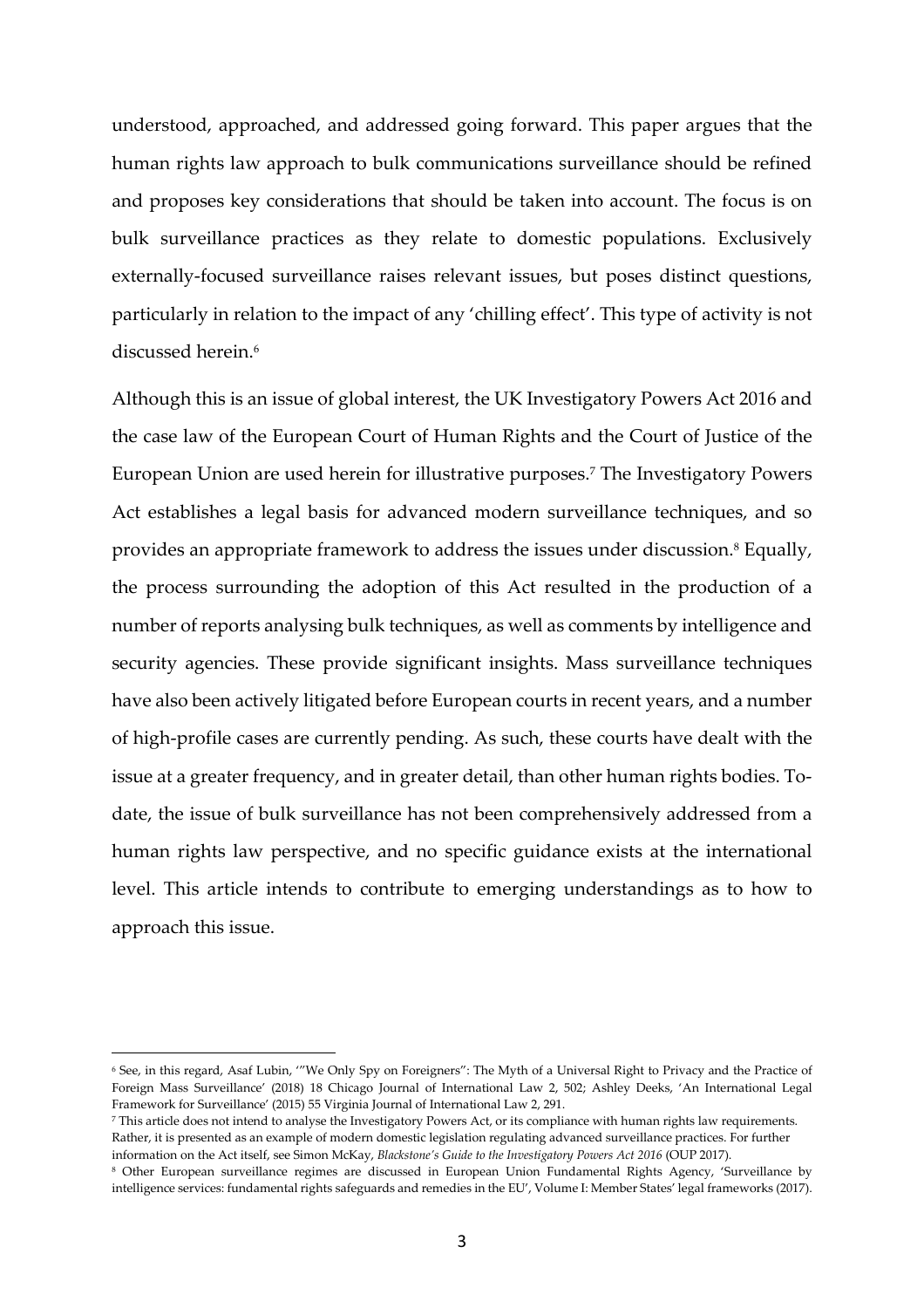Human rights law typically applies a three-part test to assess the legitimacy of surveillance measures.<sup>9</sup> First, does a legal basis exist under domestic law, and is this legal basis of sufficient quality to protect against arbitrary interference with individuals' rights? Second, does surveillance pursue a legitimate aim? Third, is the surveillance necessary in a democratic society, i.e. does it answer a pressing social need and is it proportionate to the legitimate aim pursued?10 Evaluating the legal basis, and the quality of this legal basis, is dependent on the specific legal framework applicable in a given jurisdiction, while intelligence and security services uses of surveillance measures typically satisfy the legitimate aim test on the basis of protecting national security or public order.<sup>11</sup> As such, and to examine the specific human rights issues raised by the bulk collection of communications data at a more universal level, this article will focus on the third part of the human rights law test: evaluating the necessity in a democratic society of bulk communications surveillance. This requires an examination of both the potential utility, $12$  and the potential human rights-related harm, of this practice. To facilitate an understanding of the core issues, this paper is organised over four areas of discussion. Section 2 begins by discussing the nature of communications data, and briefly highlighting some relevant human rights law issues. Sections 3 and 4 then engage in an initial discussion of how bulk communications data techniques may be seen through existing formulations of utility and harm.

Section 3 advances the argument that effective assessment of utility is increasingly challenged in its ability to capture the complexity of contemporary digital surveillance practices. In particular, this is because access to specific information demonstrating utility is circumscribed – often legitimately – by national security concerns, while there

<sup>9</sup> See, ECtHR, *S. and Marper v. the United Kingdom*, App nos 30562/04, 30566/04, 4 December 2008, para. 101.

<sup>&</sup>lt;sup>10</sup> This is broadly similar to the test established in relation to the ICCPR and the American Convention on Human Rights. In these treaties reference is made to necessity and proportionality, but not always to the test of necessity 'in a democratic society'. See, for instance, the discussion of necessity in Human Rights Committee, General Comment No. 34, 'Article 19: Freedoms of opinion and expression', 12 September 2011, UN Doc. CCPR/C/GC/34.

<sup>11</sup> See, for example, ECtHR, *Weber and Saravia v. Germany*, App no 54934/00, 29 June 2006, paras. 103-104.

<sup>&</sup>lt;sup>12</sup> i.e. how 'useful' bulk surveillance techniques are, in light of the legitimate aims pursued.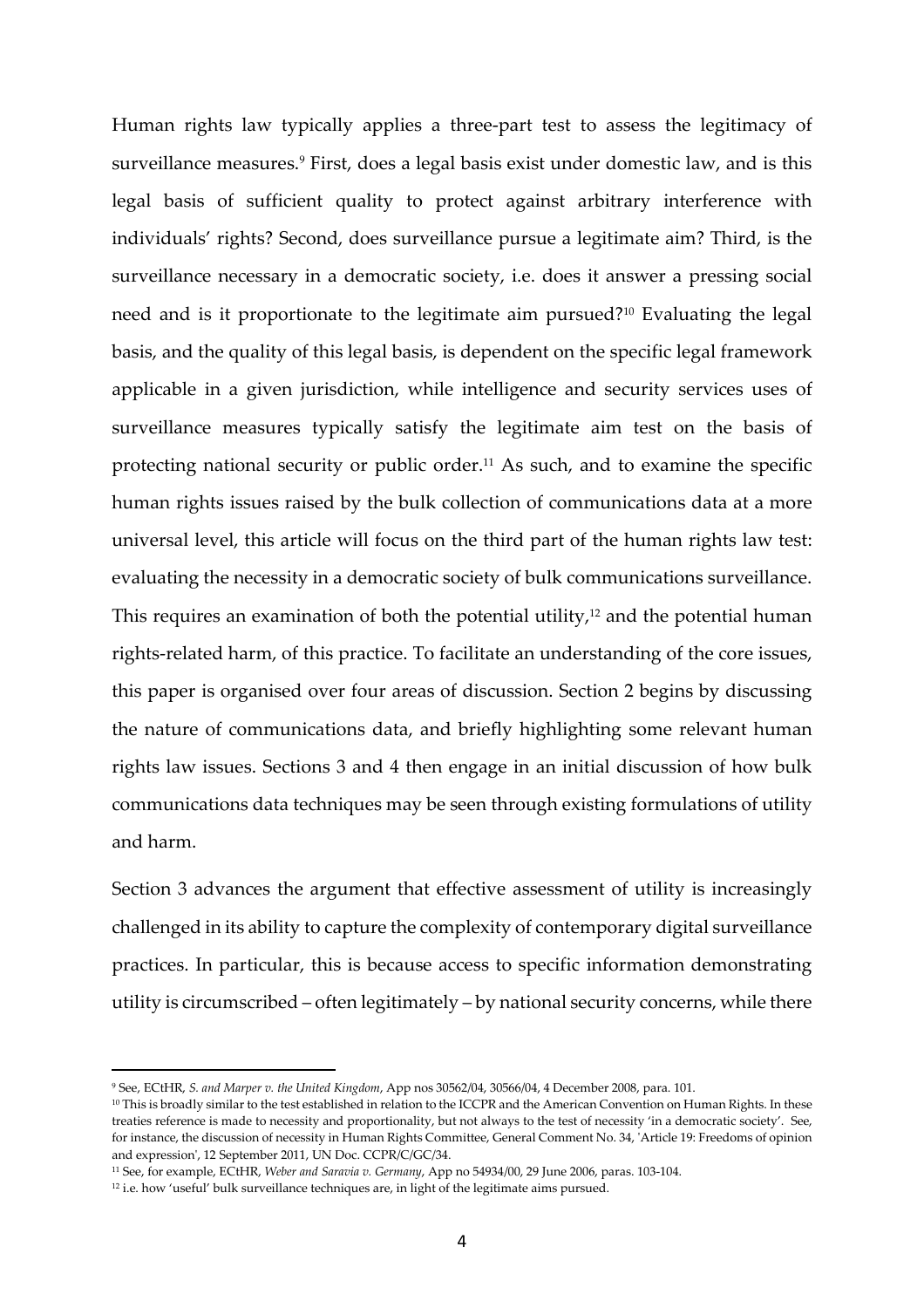is also a more general sense of opacity concerning the instrumentality and impact of digitally generated data. This means that an accurate utility assessment is difficult to achieve. Nonetheless, the benefits associated with bulk practices should not be summarily dismissed. Section 4 examines the other side of the equation, drawing on social science analysis of surveillance to indicate the direct and indirect harms linked to bulk monitoring. However, as with utility, this section argues that although factors indicating harm do exist, the precise identification of, for example, a chilling effect, is difficult to achieve. Ultimately, the challenges associated with examinations of utility and harm raise pressing questions regarding the appropriateness of the human rights law test, as currently applied, and highlight the need for further transparency in relation to claimed utility, and further consideration of – and research into – the broader human rights harms, including at the societal level.

In an effort to resolve this issue, Section 5 argues that any analysis regarding the 'necessity' of bulk communications data surveillance should take into account: (a) the extent of information revealed by communications data, (b) the extent to which harms associated with retained communications data affect a broad range of rights, (c) the ease at which communications data can be subject to analysis, and (d) the utility of bulk communications data to law enforcement and intelligence agencies. On the basis of these factors it is proposed first that communications data be regarded as equivalent to content data, and second that human rights law should adopt a more nuanced approach to the issue of 'mass surveillance'. In order to take advantage of the utility associated with bulk communications data surveillance techniques, while mitigating the full range of associated harms, a clearer and stricter understanding of the types of activities to which bulk techniques may be applied is required. This section provides guidance as to how the 'necessity' test can be applied in the context of bulk surveillance, addressing how current broadly conceived notions of 'serious crime' can be revised.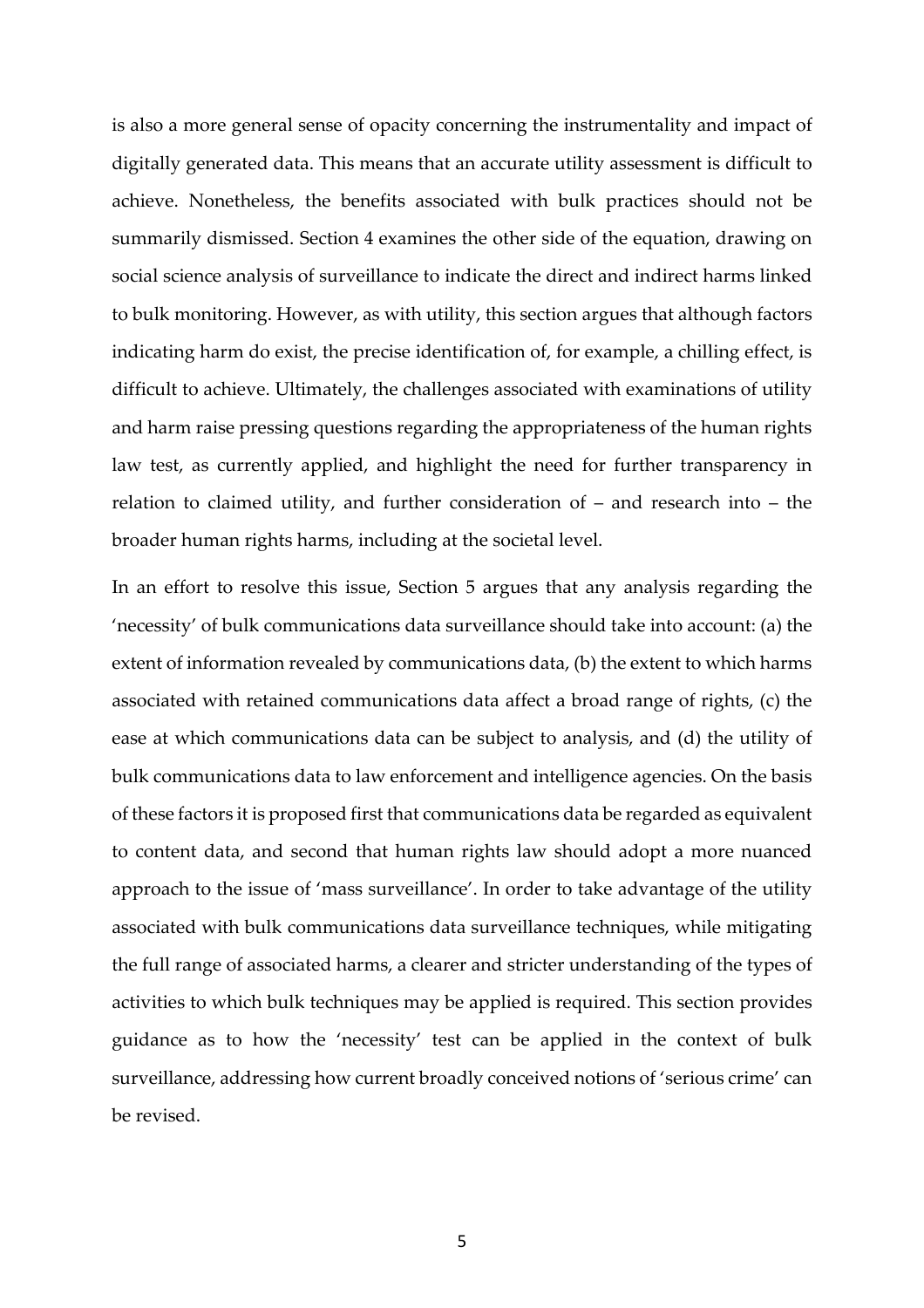#### 2. UNDERSTANDING COMMUNICATIONS DATA?

The term 'communications data' (or 'metadata') refers to all of the information associated with a communication, apart from the actual substance of the communication.13 A frequently used example suggests that communications data consists of the information on the outside of an envelope, while content data relates to the information contained within the actual letter. However, this analogy does not reflect the true nature or extent of communications data in the current era, or the fact that it can be just as invasive as content data. The widespread integration of technology into everyday life, coupled with increasing digitisation, means that individuals produce significant amounts of communications data in the course of a normal day.14 This information can reveal extensive insights, such as a near comprehensive record of an individual's movements, who they communicate with, how frequently, and for how long. Communications data is not restricted to conventional communications – such as phone calls, emails, or messaging – but also includes communication between computers and Internet browsing histories.<sup>15</sup>

Communications data is deemed particularly useful to the intelligence and security services when combined and aggregated to produce a near-comprehensive record of an individual's communications and Internet-based activity.16 Such data is used to find patterns in, or characteristics of, communications that may indicate involvement in a threat to national security or the commission of a crime, $17$  or to construct a more generalised 'intelligence picture' of a particular subject. In particular, communications data can be used to uncover the composition of a network, potential hierarchies within

<sup>&</sup>lt;sup>13</sup> The UK High Court classified communications data into three broad categories: subscriber data, service data, and traffic data. See, *David Davis and others v. Secretary of State for the Home Department* [2015] EWHC 2092, 17 July 2015, para. 13.

<sup>14</sup> For instance, normal use of a smart phone will indicate the user's location history, the identity of everyone they communicate with (over email, phone, or messaging), the time and duration of this communication, and their Internet search history.

<sup>15</sup> See, for example, Section 61, Investigatory Powers Act 2016 (UK)**;** 'Report of the Special Rapporteur on the promotion and protection of the right to freedom of opinion and expression, Frank La Rue', 17 April 2013, UN Doc. A/HRC/23/40, para. 15. <sup>16</sup> The utility of bulk communications surveillance is discussed in greater detail in Section 3 below.

<sup>17</sup> David Anderson, Independent Reviewer of Terrorism Legislation, 'A Question of Trust: Report of the Investigatory Powers Review', June 2015, p. 129.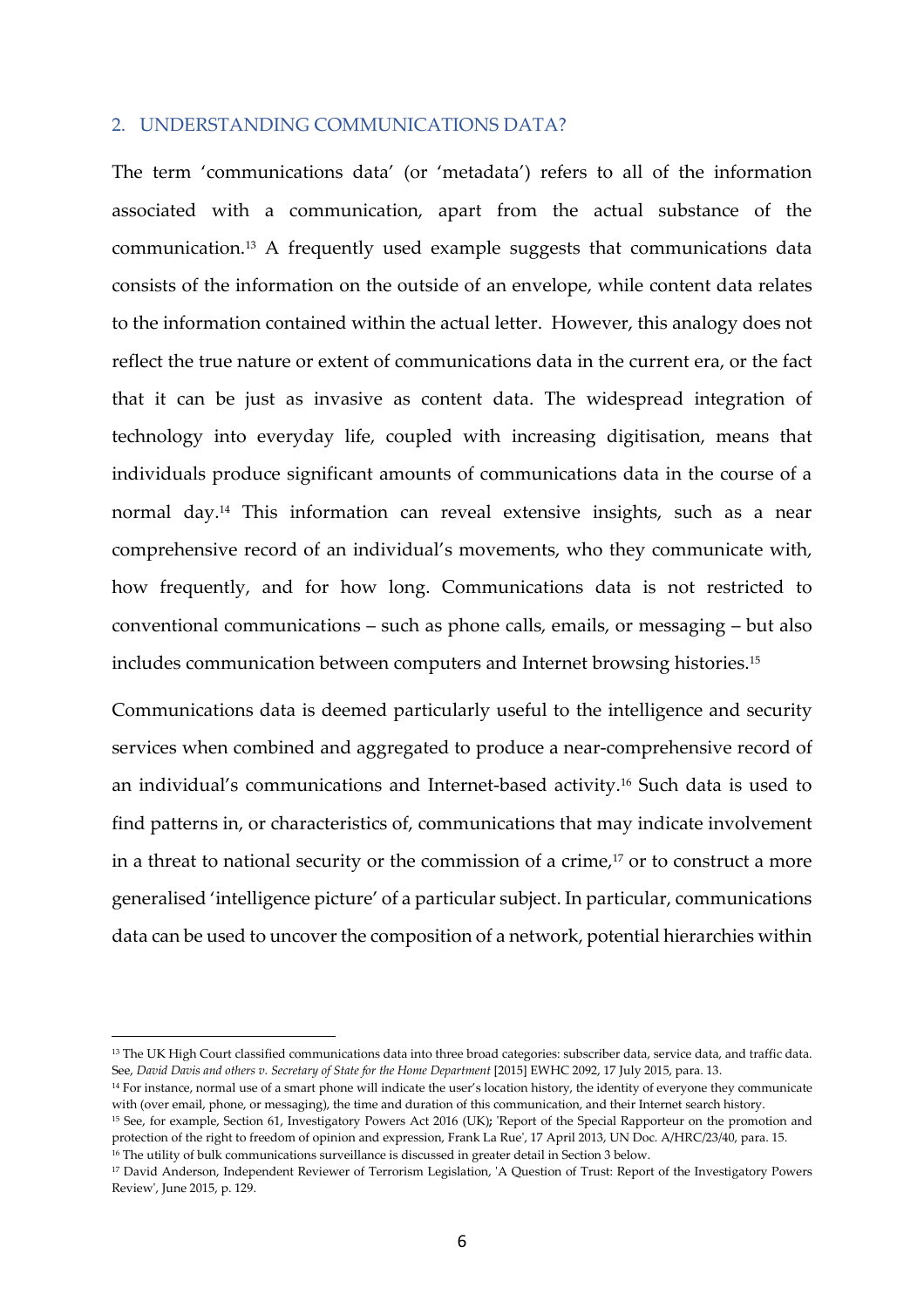that network, and a series of related yet non-obvious relationships. This information can also be used to develop revealing individual profiles.<sup>18</sup>

Advances in the collection, storage, collation and analysis of communications data have transformed the extent of detail that can be exposed. As noted by the European Advocate General, the use of such data makes it possible to 'create both a faithful and exhaustive map of a large portion of a person's conduct strictly forming part of his private life, or even a complete and accurate picture of his personal identity.'19 The Special Rapporteur on Freedom of Opinion and Expression similarly noted that:

When accessed and analysed, even seemingly innocuous transactional records about communications can collectively create a profile of an individual's private life, including medical conditions, political and religious viewpoints and/or affiliation, interactions and interests, disclosing as much detail as, or even greater detail than would be discernible from the content of communications alone. By combining information about relationships, location, identity and activity, States are able to track the movement of individuals and their activities across a range of different areas, from where they travel to where they study, what they read or whom they interact with.<sup>20</sup>

For intelligence agencies, the benefit of communications data over content-based information may be demonstrated by the following (simplified) example. If a state agent wishes to identify all those individuals who attended a particular protest march, or all those who oppose government policy in relation to a specific issue, they may attempt to do so using content-based information, but this would require considerable

<sup>&</sup>lt;sup>18</sup> For example, computational science research has consistently demonstrated how a only a few partial scraps of data can be merged to reveal a comprehensive picture of someone's identity. This includes the sufficiency of only four spatio-temporal points to identify 95% of both an individual's identity *and* their unique travel patterns (see de Montjoye *et al*., 'Unique in the Crowd: The privacy bounds of human mobility', 3 *Nature Scientific Reports*, (2013) 1).

<sup>19</sup> Opinion of Advocate General Saugmandsgaard Oe, Case Nos. C-213/15 & C-698/15, *Tele2 Sverige AB v. Post-och telestyrelsen and Secretary of State for the Home Department v. Tom Watson and others*, (CJEU, 19 July 2016) para. 253.

<sup>20</sup> 'Report of the Special Rapporteur on the promotion and protection of the right to freedom of opinion and expression, Frank La Rue', 17 April 2013, UN Doc. A/HRC/23/40, para. 42.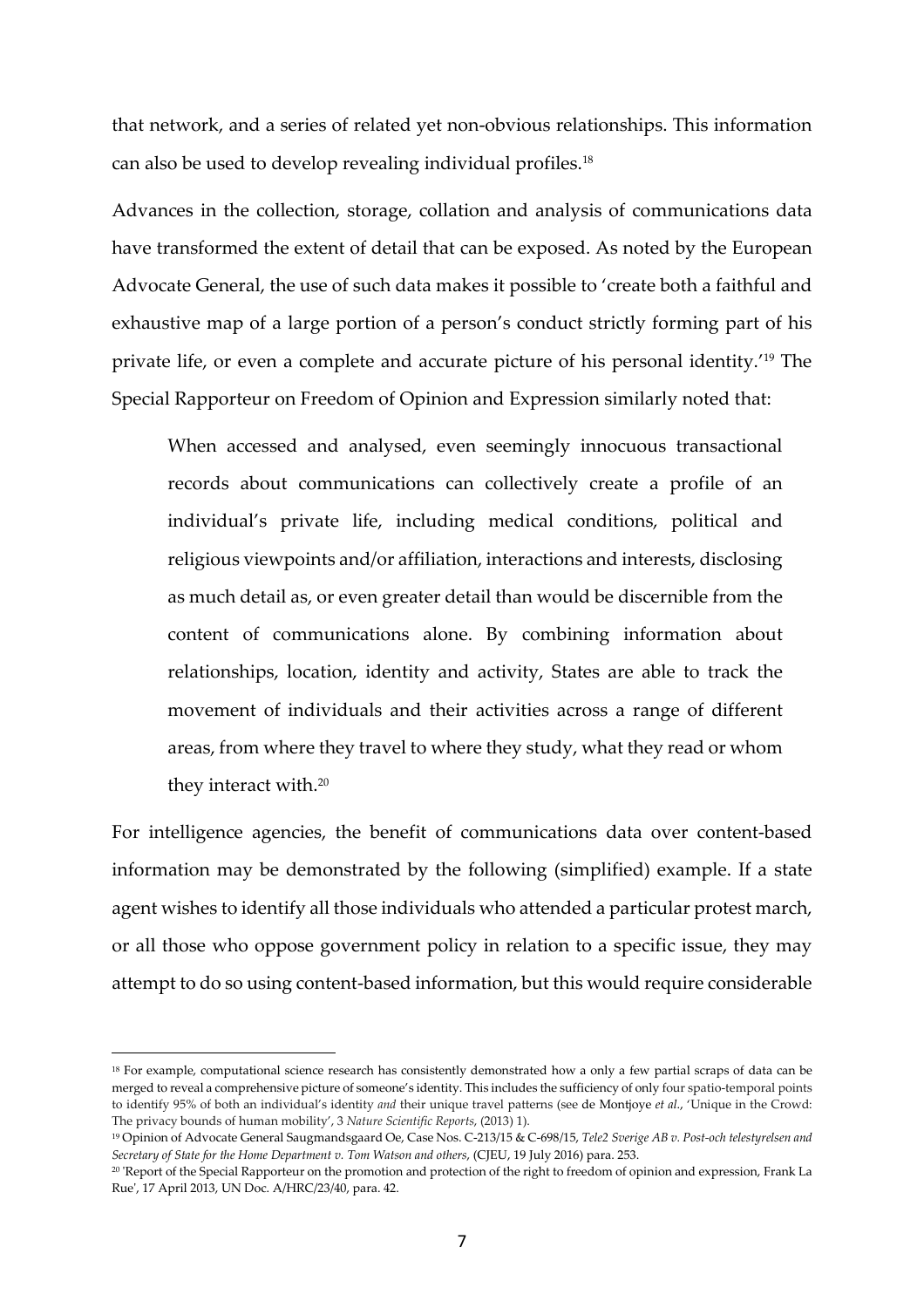resources.21 However, a cursory search of retained communications data will immediately reveal all those who were at the location of the protest march during the identified timeframe, and all those who contacted a particular opposition group (by phone, message, email, or by visiting a website), and will also instantly provide further information, such as how frequently this contact occurred. Those individuals who fall into all of the specified categories may then be quickly, indeed almost instantaneously, identified.22 In addition to revealing information about an individual's political opinion or participation, communications data can also be combined, analysed and used to infer other highly sensitive personal information, such as an individual's health status, position in a social network, political affiliation, financial situation or sexual orientation.<sup>23</sup>

Bulk communications data surveillance refers to the large-scale collection and retention of communications data – as opposed to the targeted collection of such data $24$ – and is today employed by both intelligence and law enforcement agencies.25 For instance, the UK Investigatory Powers Act allows the Secretary of State to require domestic telecommunications operations to retain communications data for a period of up to 12 months.26 The retention of communications data may be requested in relation to a broad range of objectives including: 'the interests of national security', 'for the purpose of preventing or detecting crime or of preventing disorder', or 'for the purpose of assessing or collecting any tax, duty, levy or other imposition, contribution or charge payable to a government department'.27 As

<sup>21</sup> This is partially due to the complexity associated with understanding and accurately analysing speech, and the difficulty in effectively automating this practice.

<sup>22</sup> See Opinion of Advocate General Saugmandsgaard Oe, Case Nos. C-213/15 & C-698/15, *Tele2 Sverige AB v. Post-och telestyrelsen and Secretary of State for the Home Department v. Tom Watson and others*, (CJEU, 19 July 2016) paras 257-259.

<sup>23</sup>V. Mayer-Schoenberger and K. Cukier, *Big Data. A Revolution that will transform how we live, work, and think* (John Murray 2013).

<sup>&</sup>lt;sup>24</sup> i.e. the collection of communications data relating to a specific individual, initiated on the basis of a reasonable suspicion that that individual is engaged in criminal activity.

<sup>25</sup> See *inter alia* David Lyon *Surveillance after Snowden* (Polity Press 2015).

<sup>26</sup> Section 87, Investigatory Powers Act 2016 (UK). If this retained data is accessed by the intelligence and security services, and therefore becomes 'operationally relevant', it is possible that it may be retained by these agencies for significant periods of time and, also, potentially reassembled into new forms in the future thus ensuring a more enduring legacy. This may be a loophole in existing legislation, such as the UK Investigatory Powers Act, that has the effect of facilitating the retention of communications data for significantly longer than envisaged in the legislation.

<sup>&</sup>lt;sup>27</sup> Sections  $61(7)(a)$ , (b), (f) Investigatory Powers Act 2016 (UK) (respectively).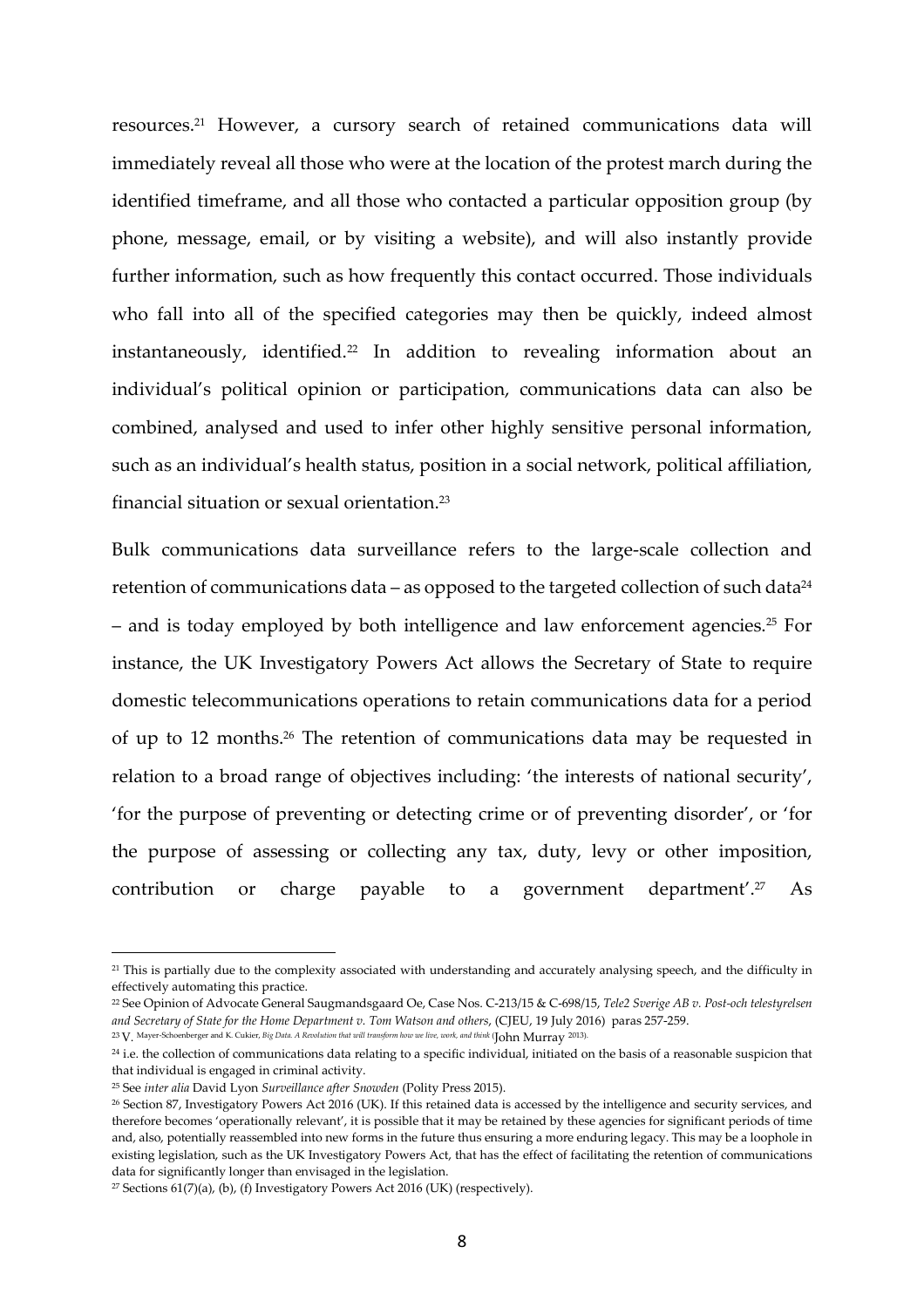telecommunications operators are the principal providers of Internet access, the Act allows for collection of information relating to virtually all individuals within the jurisdiction.

The retention of bulk communications data, in and of itself, constitutes an interference with the right to private life,<sup>28</sup> and the right to freedom of expression.<sup>29</sup> In order to determine whether this interference is legitimate or results in a violation of human rights law the three-part test developed by the European Court of Human Rights must be applied.<sup>30</sup>

# 3. BULK COMMUNICATIONS DATA SURVEILLANCE AND CLAIMED **UTILITIY**

Evaluating the utility of bulk communications data surveillance is a complex task, and two key difficulties must be highlighted. First, information relating to state surveillance activity remains necessarily restricted, and this factor is heightened in the national security context, despite increased transparency and scrutiny in recent years.31 Second, it is somewhat difficult to identify the specific contribution of bulk communications data surveillance to particular operations. In this regard, and in one of the few authoritative public sources available on these activities, the UK Independent Reviewer of Terrorism Legislation noted:

<sup>28</sup> See, ECtHR, *Barbulescu v. Romania*, Judgment, App no 61496/08, 12 January 2016, para. 36.

<sup>29</sup> The European Court of Human Rights examined the right to private life and freedom of expression together in ECtHR, *Telegraaf Media Nederland Landelijke Media BV and Others v Netherlands,* App no 39315/06, 22 November 2012, para. 88. The European Court of Justice similarly discussed both privacy and expression in Cases C-203/15, C-698/15, *Tele2 Sverige AB v Post-och telestyrelsen*  and *Secretary of State for the Home Deprtment v. Watson and others*, (CJEU, 21 December 2016) paras. 92, 93. For further discussion on the content of the right to freedom of expression, see Human Rights Committee, General Comment No. 34, 'Article 19: Freedoms of opinion and expression', 12 September 2011, UN Doc. CCPR/C/GC/34.

<sup>30</sup> A similar test is applied when evaluating compliance with the International Covenant on Civil and Political Rights. See, Human Rights Committee, General Comment No. 34, 'Article 19: Freedoms of opinion and expression', 12 September 2011, UN Doc. CCPR/C/GC/34, para. 22.

<sup>31</sup> See, for example, Government of the United Kingdom, 'Operational Case for Bulk Powers'*,* 2016; David Anderson, Independent Reviewer of Terrorism Legislation, 'Report of the Bulk Powers Review', August 2016; David Anderson, 'A Question of Trust: Report of the Investigatory Powers Review', June 2015; Privacy and Civil Liberties Oversight Board, 'Report on the Telephone Records Program Conducted under Section 215 of the USA PATRIOT ACT and on the Operations of the Foreign Intelligence Surveillance Court', 23 January 2014.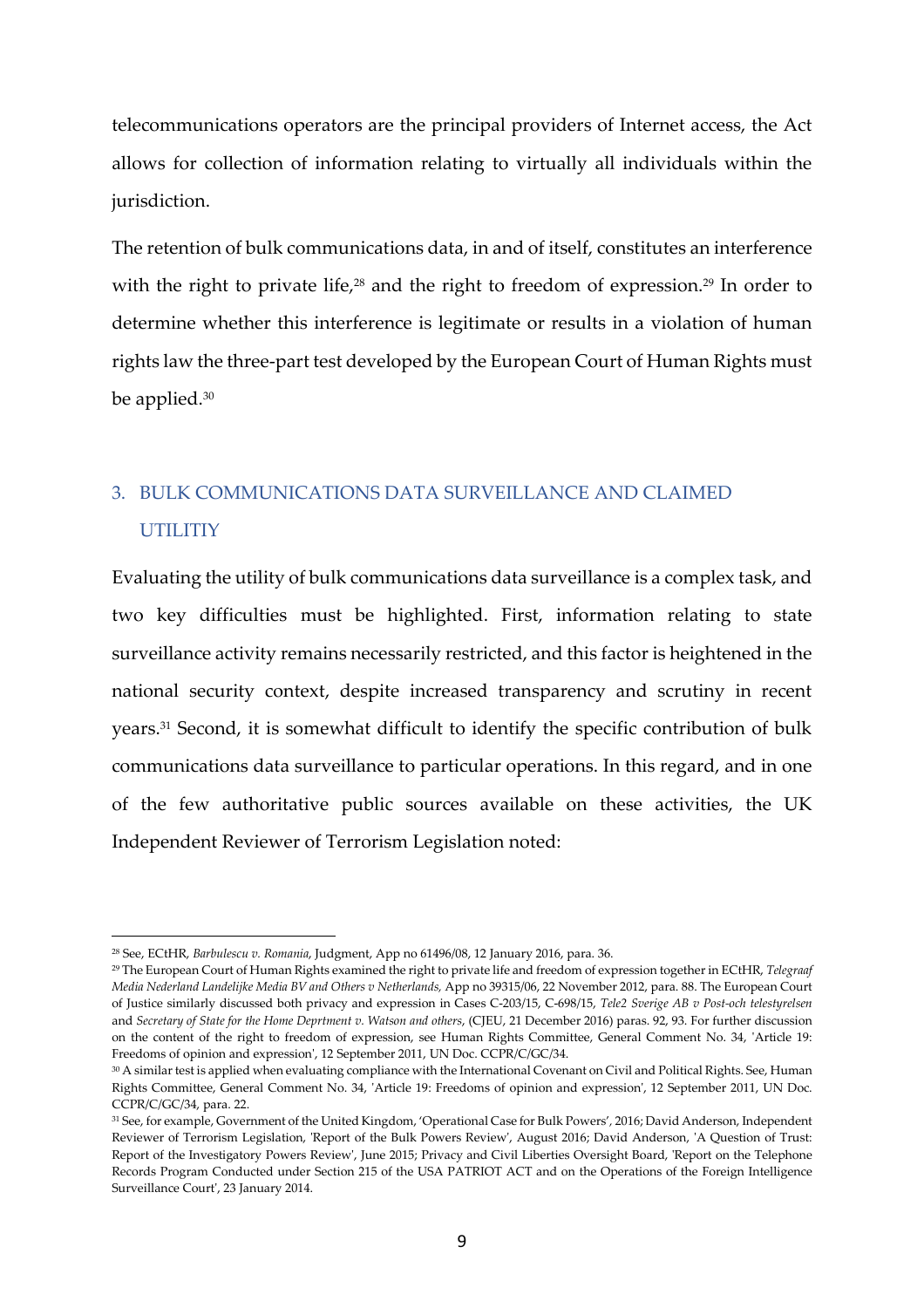Cause and effect in this area are not always straightforward: indeed it will only rarely be possible to attribute a successful outcome solely to the exercise of a particular power. In almost every scenario to which I have been introduced, both in the course of this Review and in several years of reviewing counter-terrorism operations … [a] mosaic of different information sources is classically involved in identifying a target or threat.<sup>32</sup>

While acknowledging these complexities, the current human rights law approach nonetheless necessitates that efforts be made to identify the particular benefit of this surveillance practice: this examination of utility is essential to determining whether the techniques are 'necessary'. To analyse these issues effectively, we acknowledge a key distinction between the related themes of 'use' and 'utility'. 'Utility' in this sense constitutes a more value-laden assessment of the worth of these distinct and potential 'uses'. As such, the following four areas of discussion first explore attributions of use as expressed by those operating and overseeing these techniques. Here, reports by the UK Intelligence and Security Services,<sup>33</sup> the UK Independent Reviewer of Terrorism Legislation, $34$  and others, indicate that the use and utility of bulk data communications surveillance relates to, *inter alia*: mapping of activity and network composition, pattern identification, resource efficiencies, and the ability to 'look into the past'. While implicit in these discussions, the fifth area of discussion engages in more detailed analysis of utility and the claims made for the operational value of these measures.

<sup>32</sup> David Anderson, Independent Reviewer of Terrorism Legislation, 'Report of the Bulk Powers Review', August 2016, para. 4.12. <sup>33</sup> Government of the United Kingdom, 'Operational Case for Bulk Powers'*,* 2016, para. 1.7.

<sup>34</sup> David Anderson, Independent Reviewer of Terrorism Legislation, 'A Question of Trust: Report of the Investigatory Powers Review', June 2015, para. 9.28.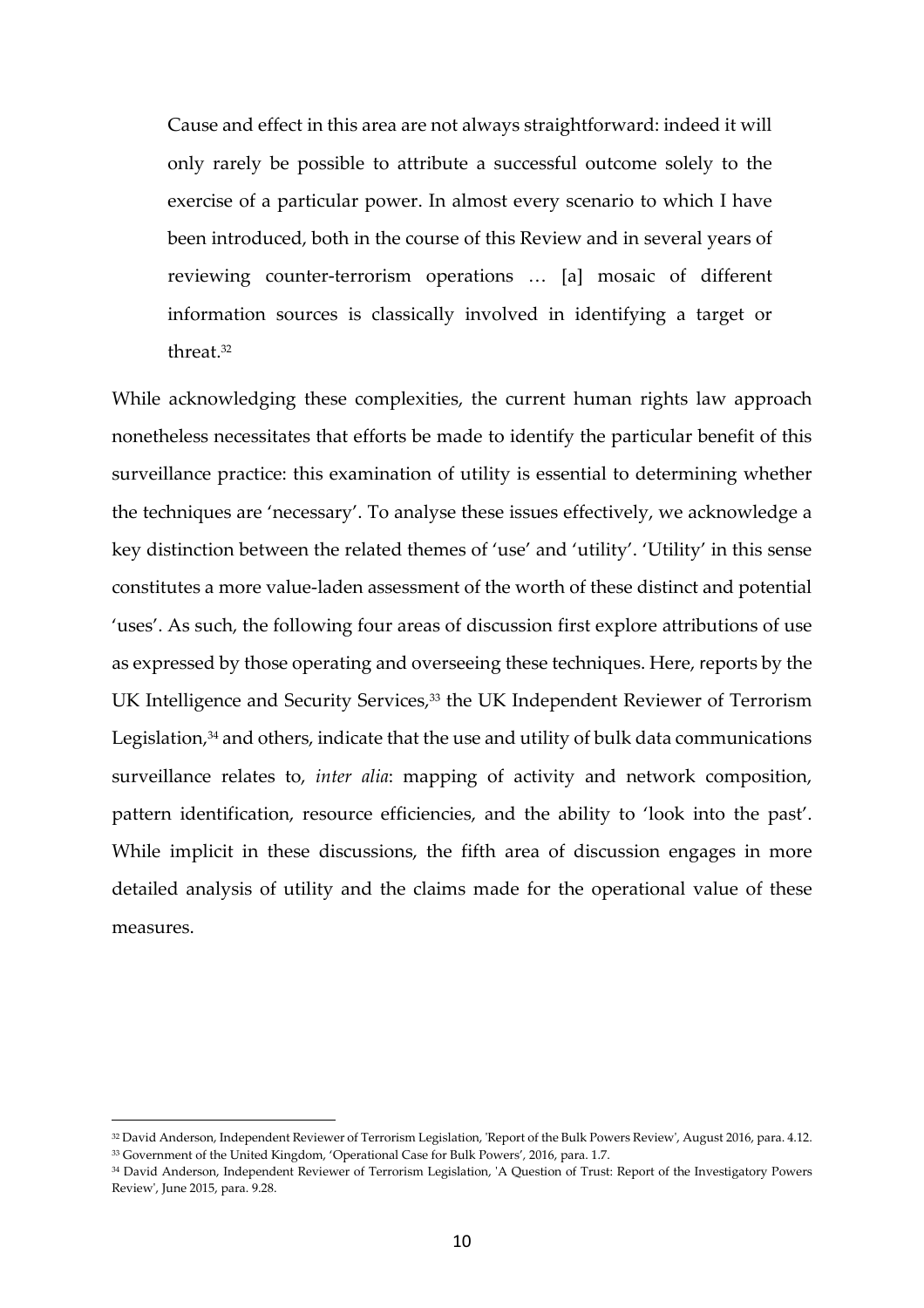#### 3.1. Mapping of activity and network composition

The collection and retention of bulk communications data allows intelligence and security services to create a map of all – or nearly all – communications activity. This map may be used to determine the composition of a particular organisation or network, identify previously unknown persons of interest, develop partial intelligence leads, link anonymous profiles to real world identities, or note changes in communications activity that may be suspicious.

For example, if certain members of a criminal organisation are known, examining a map of communications activity will indicate all those users that the suspect individuals communicated with, and the relationship between them. This can be used to identify the membership of a particular network or group.35 Importantly, this process may flag individuals previously unknown to the security services. Further analysis of these individuals' communications can then be used to infer whether they themselves are suspect. For example,

The security and intelligence agencies' analysis of bulk data uncovered a previously unknown individual in 2014, in contact with a Daesh-affiliated [ISIS] extremist in Syria, who was suspected of involvement in attack planning against the West. As this individual was based overseas, it is very unlikely that any other intelligence capabilities would have discovered him.<sup>36</sup>

This form of analysis may also be initiated on the basis of sparse information, as the ability to place even limited information within a near comprehensive communications data set may well indicate other avenues for investigation. In this regard, intelligence leads

[...] might indicate that a British extremist who travelled to join Daesh in Syria in late 2014, whose full name is not yet known, is trying to make

<sup>35</sup> Government of the United Kingdom, 'Operational Case for Bulk Powers'*,* 2016, para. 5.6.

<sup>36</sup> Government of the United Kingdom, 'Operational Case for Bulk Powers'*,* 2016, p. 28.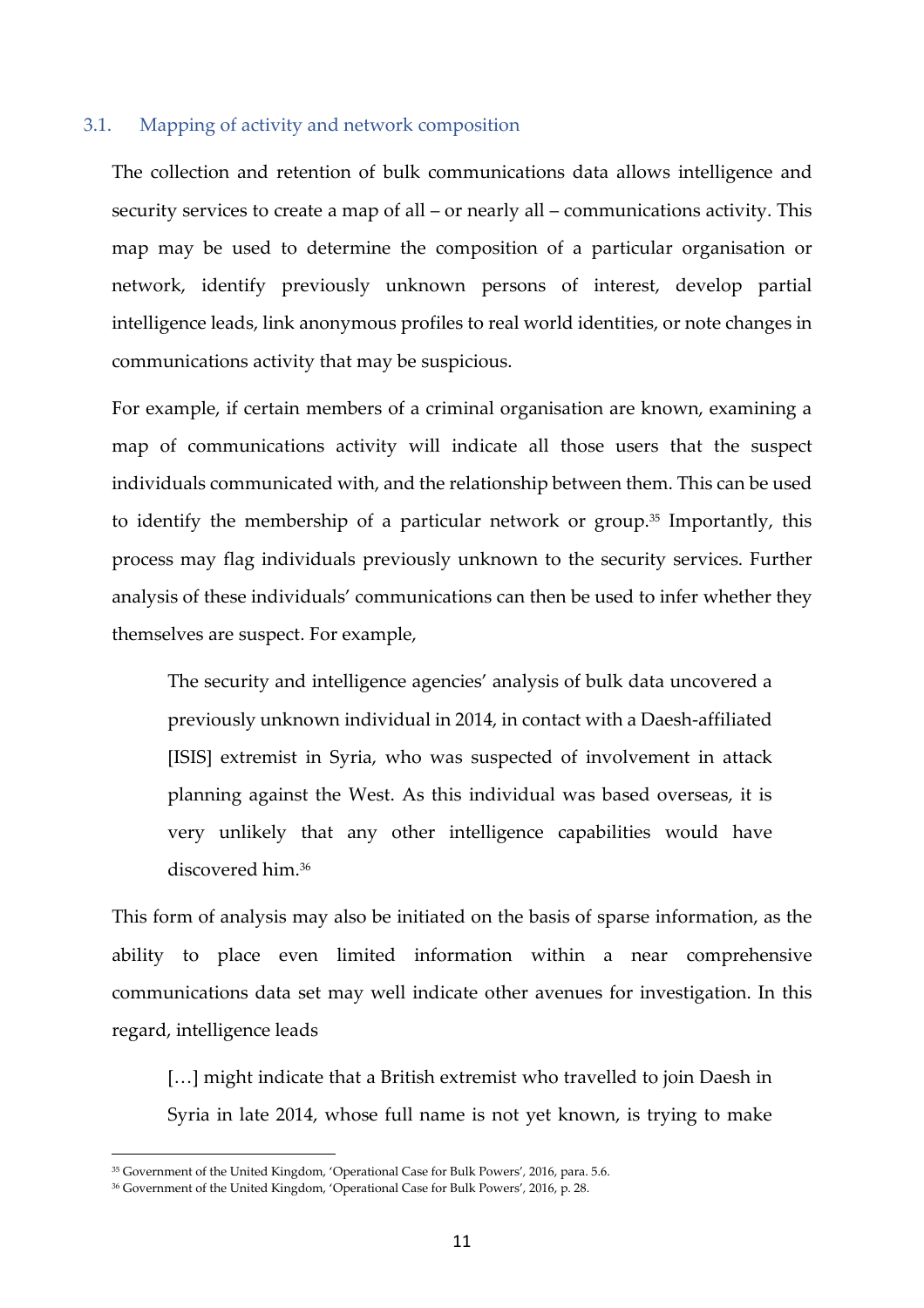contact with a group of known extremists back in a particular region in the UK. The intelligence might indicate that the group potentially has access to firearms, and may be planning an attack. $37$ 

In such cases, the analysis of data obtained in bulk is frequently the only means of identifying those involved.38 Further analysis may also indicate key individuals within a network. For instance, communications patterns may identify a hierarchy amongst the members, or interlocutors through which a high percentage of communications pass through. The ability to examine individual users in the context of all communications activity also facilitates the identification of 'anonymous' users.<sup>39</sup> Individuals may use specific software or practices to hide their identity. However, by placing the communications activity of an anonymous user within the entire pool of communications activity, patterns or overlaps may be identified.

## 3.2. Pattern identification

Bulk communications data can be analysed to identify suspicious patterns of behaviour. Unlike mapping-related activity, which depends on previously identified information, $40$  this form of analysis is more proactive, and is used to generate new intelligence and to reveal (or 'surface') individuals, devices, etc. worthy of further investigation. For instance, it can be used to flag specific users engaged in 'suspicious' patterns of communications activity, such as visiting specific websites, communicating with certain persons, using particular forms of communication, searching for particular terms online, following accounts, or 'liking' posts on social media sites. These individuals may then be prioritised for further investigation. For example, in relation to social media the UK security and intelligence services state they:

<sup>37</sup> Government of the United Kingdom, 'Operational Case for Bulk Powers'*,* 2016, para. 5.3.

<sup>38</sup> Government of the United Kingdom, 'Operational Case for Bulk Powers'*,* 2016, paras. 5.2, 5.3.

<sup>39</sup> Government of the United Kingdom, 'Operational Case for Bulk Powers'*,* 2016. 3.13.

<sup>40</sup> For instance, a specific individual, or a suspect's device.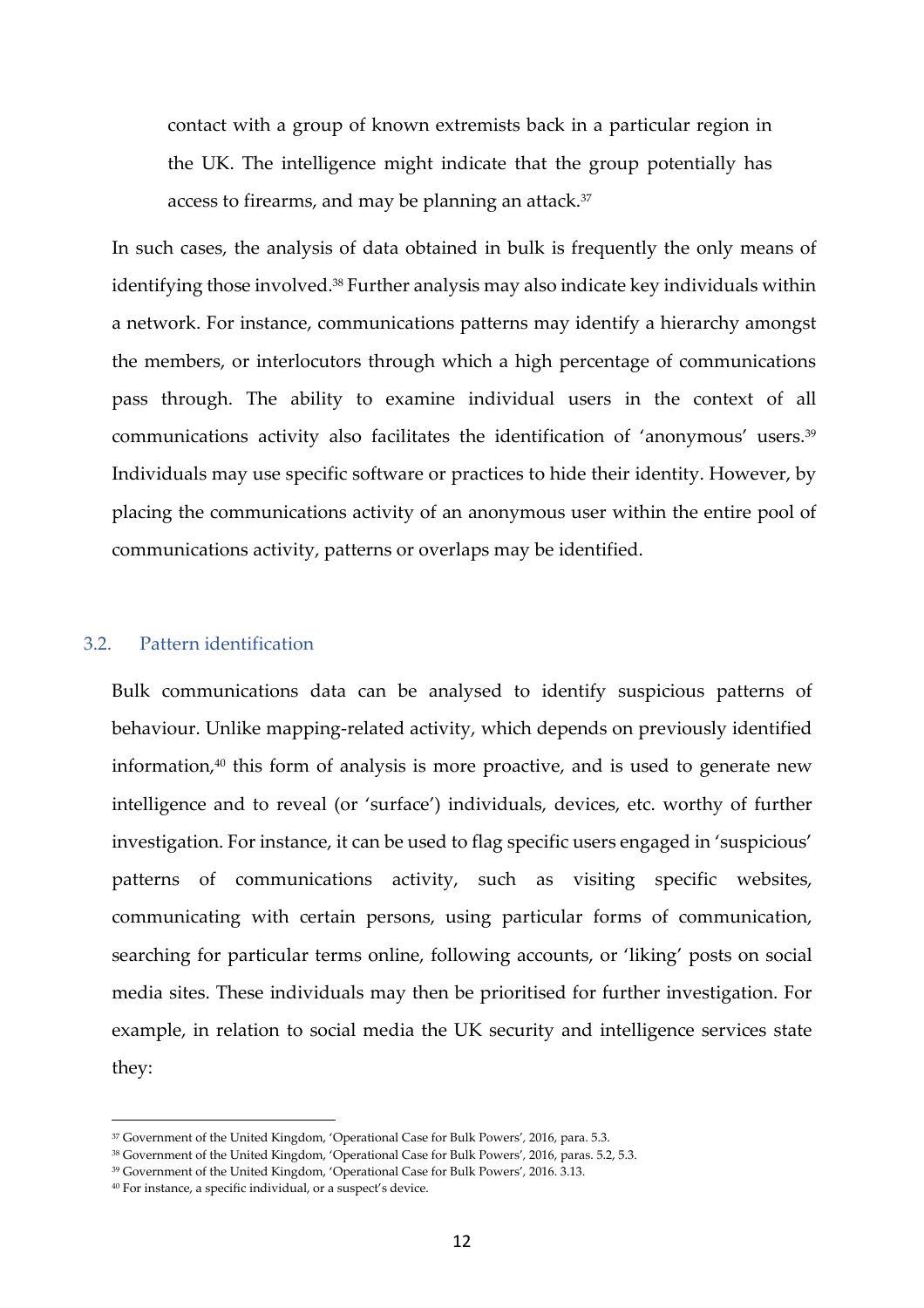[...] use bulk communications data and bulk personal datasets to gain vital insights into the plans of those plotting against the UK, and to understand the connections between individuals. These capabilities frequently provide one of the only sources of information at the early stages of an investigation.<sup>41</sup>

This pattern analysis may also be used to search for suspect means of communication and applied for cybercrime as well as counter-terrorism operations. In this regard, it is reported that:

In 2010, an intelligence operation identified a plot which came right from the top of al-Qaida: to send out waves of operatives to Europe to act as sleeper cells and prepare waves of attacks. The intelligence specified unique and distinctive communications methods that would be used by these operatives. GCHQ, in partnership with many other countries, was able to identify operatives by querying bulk data collection for these distinctive patterns. This international effort led, over a period of months, to the arrest of operatives in several European countries at various stages of attack preparation – including one group literally *en route* to conducting a murderous attack.<sup>42</sup>

## 3.3. Resource efficiencies

 $\overline{a}$ 

Analysis of retained communications data may facilitate more efficient resource utilisation by reducing the number of personnel required to conduct physical surveillance,<sup>43</sup> or by discounting potential avenues of investigation. For instance, if UK security services identify a suspected member of the Islamic State, but that individual does not communicate with anyone within the UK, they may accordingly be

<sup>41</sup> Government of the United Kingdom, 'Operational Case for Bulk Powers'*,* 2016, para. 3.17.

<sup>42</sup> David Anderson, Independent Reviewer of Terrorism Legislation, 'A Question of Trust: Report of the Investigatory Powers Review', June 2015, p. 337.

<sup>43</sup> See, for instance, *Carpenter v. United States*, 585 US \_ (2018), p. 12.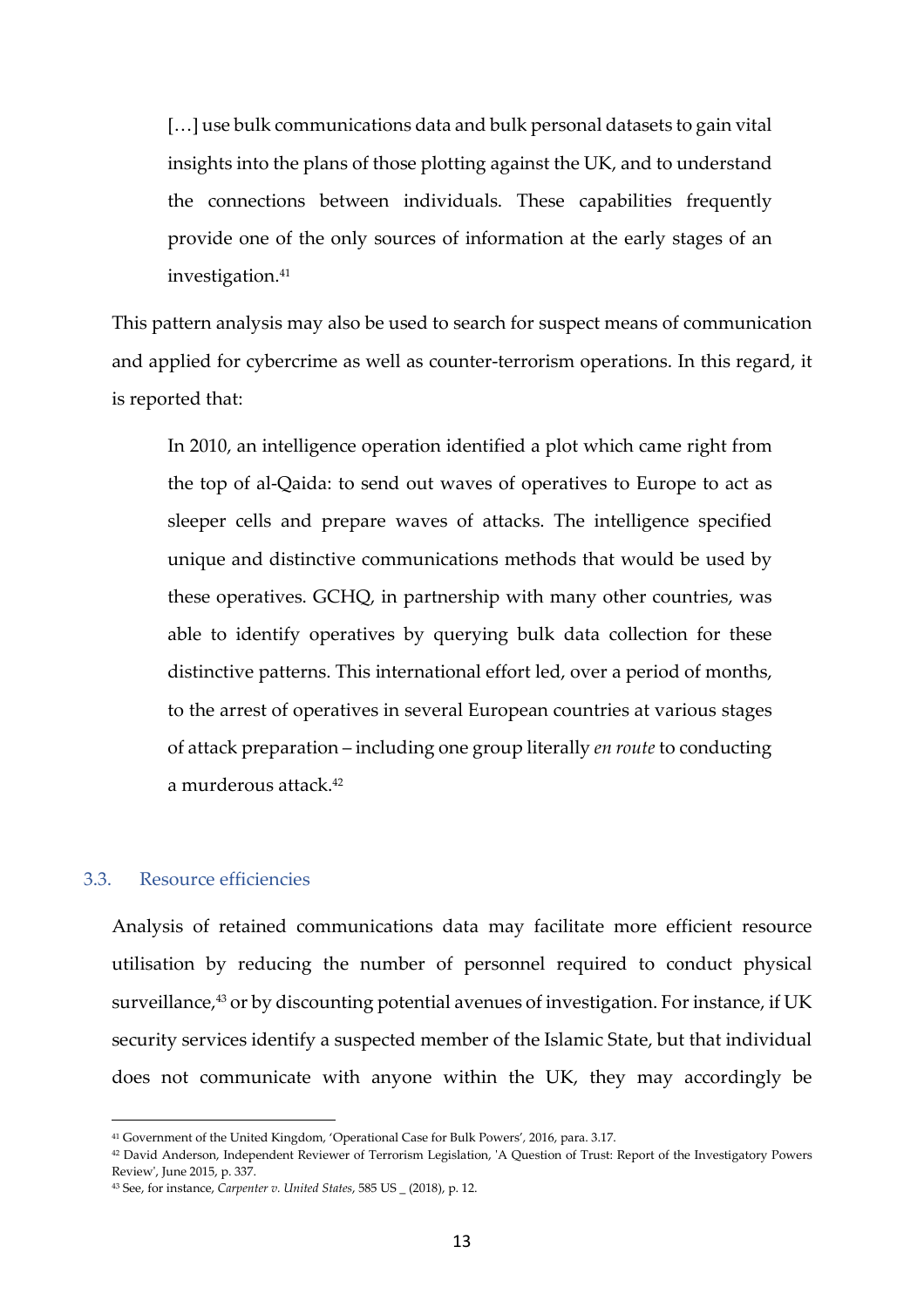discounted as a threat to the UK (and perhaps passed on to other intelligence services) thereby freeing up resources to focus on UK-specific threats.44 This ability to discount potential avenues of investigation can also accelerate investigative processes: 'enabl[ing] the security and intelligence agencies to narrow down likely targets much more quickly, so that they can focus limited investigative resources where it is really needed.'45 The intelligence and security services state that access to retained communications data facilitates this process, as it removes the need to make individual requests, or a series of such requests: '[b]y using bulk communications data, links can be established that would be impossible or significantly slower (potentially taking many days) to discover through a series of individual requests to communications service providers. This can sometimes be the difference between identifying and disrupting a plot, and an attack taking place.'<sup>46</sup>

#### 3.4. Retained communications data: The ability to 'look into the past'

All these methods of interrogating retained communications data benefit from the ability to look into the past,<sup>47</sup> and several specific benefits may be highlighted. First, in the event of a crime, retained data allows the security services to 'rewind' events, facilitating the identification of suspects and a better understanding of what happened. For instance, if a body is found in waste ground and murder is suspected, analysis of retained data may indicate individuals present at the location where the body was found, and enable investigation of their prior activity.<sup>48</sup> Second, retained data allows analysts to 'look back' and immediately identify a suspect's pre-existing network. It is argued that this ability is particularly important in the context of foreign

<sup>44</sup> In the US context, see Privacy and Civil Liberties Oversight Board, 'Report on the Telephone Records Program Conducted under Section 215 of the USA PATRIOT ACT and on the Operations of the Foreign Intelligence Surveillance Court', 23 January 2014, p. 146.

<sup>45</sup> Government of the United Kingdom, 'Operational Case for Bulk Powers'*,* 2016, para. 9.6.

<sup>46</sup> Government of the United Kingdom, 'Operational Case for Bulk Powers'*,* 2016, para. 9.5.

<sup>47</sup> National Research Council of the National Academies, 'Bulk Collection of Signals Intelligence: Technical Options', 2015, p. 57.

<sup>48</sup> i.e. through smartphone location data.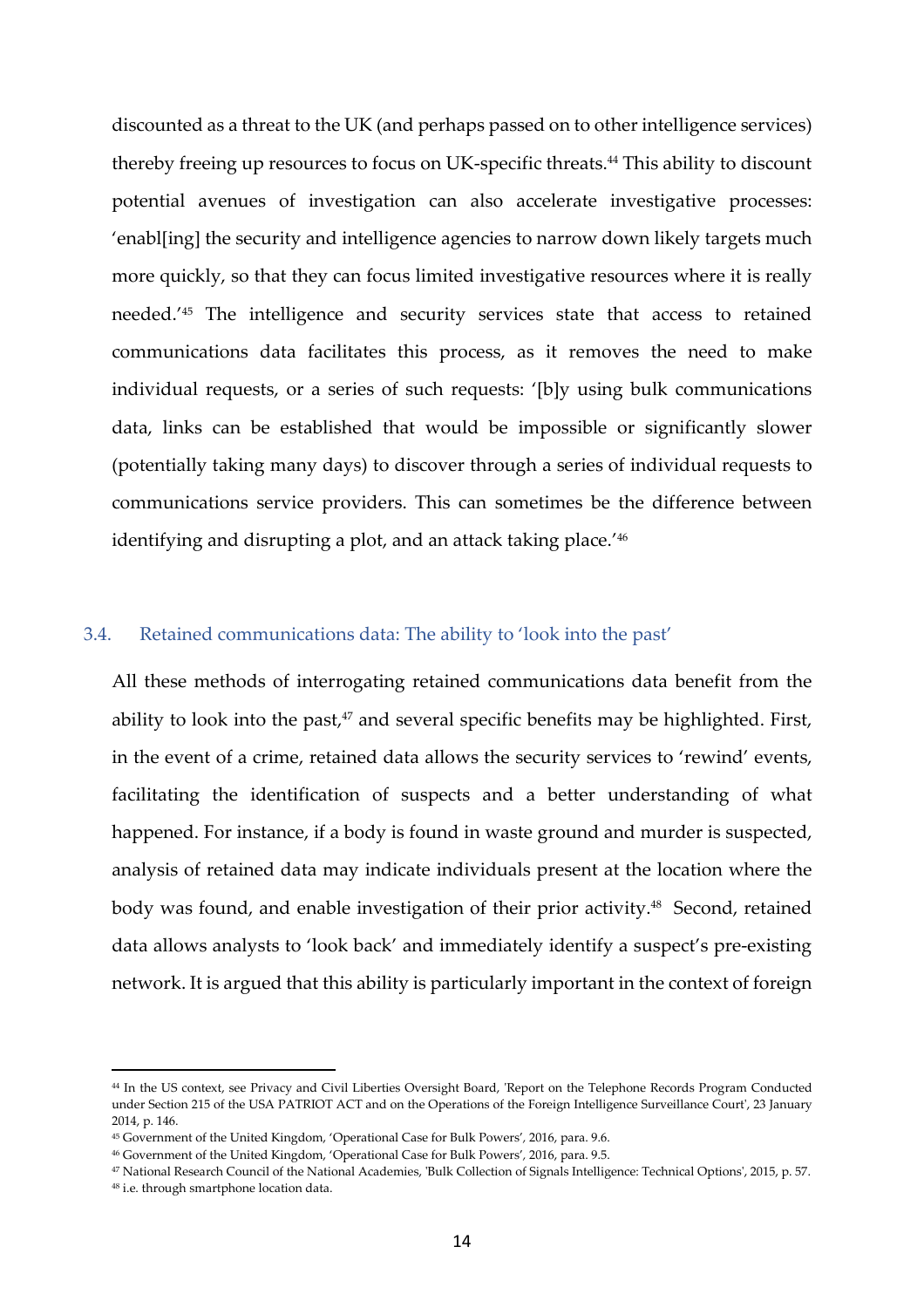intelligence activities.<sup>49</sup> Third, pattern identification is heavily dependent on accessing retained data.50 Fourth, access to retained data facilitates speedier investigations, as the data is immediately available in full, and access is not dependent upon targeted requests. For example, the UK Intelligence and Security Services report that:

Following a failed terrorist attack in London in 2007, the security and intelligence agencies were able to confirm that the perpetrators were the same as a group who had carried out another attack shortly afterwards. This was achieved in a matter of hours through the analysis of bulk communications data, and was vital in understanding the scale of the threat posed in a fast-moving post-incident investigation, because of the ability to identify connections at speed; it would not have been possible to do this at speed by relying on requests for targeted communications data.<sup>51</sup>

Additionally, it is important to note that a wide range of other agencies claim utility in the retention and analysis of bulk communications data. Indeed, in the UK, the same legislation legitimating intelligence and security services' use of this data – the 2016 Investigatory Powers Act - has enabled other non-security-focused agencies to access, and retain access to, such information.<sup>52</sup>

<sup>49</sup> National Research Council of the National Academies, 'Bulk Collection of Signal Intelligence: Technical Options', 2015, p. 52.

<sup>50</sup> This is particularly useful in the cyber defence context.

<sup>51</sup> Government of the United Kingdom, 'Operational Case for Bulk Powers'*,* 2016, p. 41.

<sup>52</sup> For example, the UK police and Crown Prosecution Service are reported as highlighting three benefits of retained data:

<sup>(</sup>a) Conspirators become more guarded in their use of communications as the moment of a crime approaches. Older data may therefore be the best evidence against them.

<sup>(</sup>b) It may be relatively easy to arrest the minor players in a drugs importation or smuggling ring. But by going through their historic communications data, it may become possible to trace the bigger players who have taken care to remain in the background.

<sup>(</sup>c) A time lapse between the incident and the identification of a suspect will mean that old data is needed, David Anderson, Independent Reviewer of Terrorism Legislation, 'A Question of Trust: Report of the Investigatory Powers Review', June 2015, para. 9.45.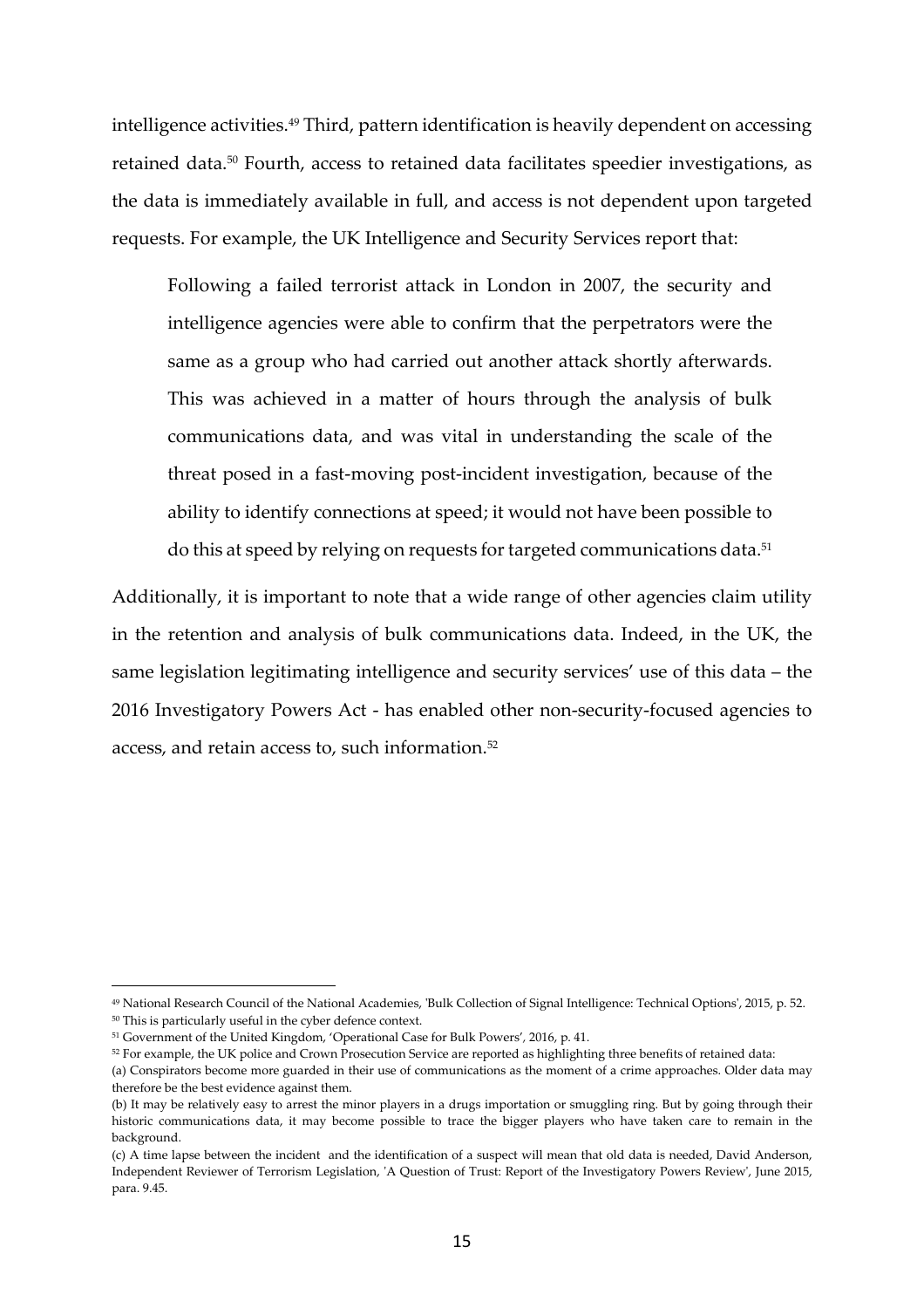## 3.5. Examining the utility of bulk communications data surveillance

In terms of the utility of bulk communications data surveillance in practice, recent UK Intelligence and Security Service releases of information and statistics report that bulk communications data has:<sup>53</sup>

- 'played a significant part in every major counter terrorism investigation of the last decade, including in each of the seven terrorist attack plots disrupted since November 2014';<sup>54</sup>
- 'been essential to identifying 95% of the cyber-attacks on people and businesses in the UK discover by the security and intelligence agencies over the last six months' [to 2016];<sup>55</sup>
- 'been used to identify serious criminals seeking to evade detection online, and who cannot be pursued by conventional means, supporting the disruption of over 50 paedophiles in the UK in the last three years',<sup>56</sup>
- been used 'in 95 per cent of serious and organised crime prosecution cases handled by the Crown Prosecution Service Organised Crime Division and has been used in every major Security Service counter-terrorism investigation over the last decade';<sup>57</sup>
- played a significant role in terrorism prosecution: 'The CPS reviewed a snapshot of recent prosecutions for terrorist offences and concluded that in 26 recent cases, of which 17 have concluded with a conviction, 23 could not have been pursued without communications data and in 11 cases the conviction depended on that data.'<sup>58</sup>

<sup>53</sup> For further examples highlighting the utility of retained data provided by the French Government, see Opinion of Advocate General Saugmandsgaard Oe, Case Nos. C-213/15 & C-698/15, *Tele2 Sverige AB v. Post-och telestyrelsen and Secretary of State for the Home Department v. Tom Watson and others*, (CJEU, 19 July 2016) para. 183.

<sup>54</sup> Government of the United Kingdom, 'Operational Case for Bulk Powers'*,* 2016, para. 4.5.

<sup>55</sup> Government of the United Kingdom, 'Operational Case for Bulk Powers'*,* 2016, para. 1.8.

<sup>56</sup> Government of the United Kingdom, 'Operational Case for Bulk Powers'*,* 2016, para. 1.8.

<sup>57</sup> Government of the United Kingdom, 'Operational case for the use of communications data by public authorities', n.d., p. 5.

<sup>58</sup> David Anderson, Independent Reviewer of Terrorism Legislation, 'A Question of Trust: Report of the Investigatory Powers Review', June 2015, para. 9.22.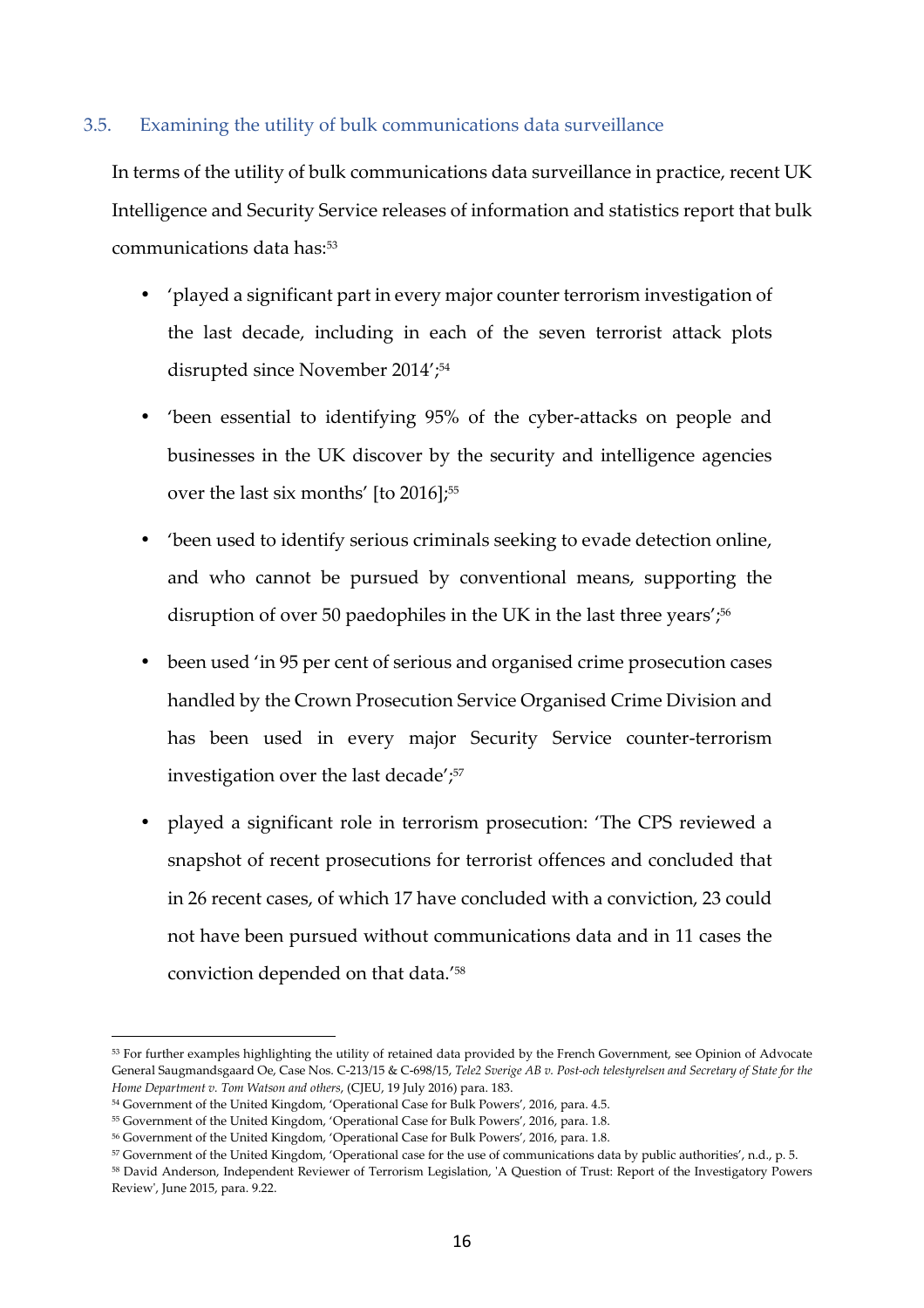Despite these broad claims of utility it is difficult to examine the *specific role* and *degree of influence* played by bulk communications data surveillance, given the limited publicly available information. From a human rights law perspective, the issue is not whether bulk communications data surveillance is useful, but rather whether it is 'strictly necessary in a democratic society', including whether it is 'strictly necessary [...] for the obtaining of vital intelligence in an individual operation.<sup>'59</sup> Although this test was applied to content and not communications data, it suggests that should the European Court of Human Rights specifically address bulk communications data surveillance it may examine whether these techniques constitute a 'vital' part of an operation.

The case studies released by the UK Intelligence and Security Services raise a number of questions regarding the useful/vital nature of bulk techniques. For example, the *Operational Case for Bulk Powers* presents a case study relating to a terrorist attack being planned in Northern Ireland, where it was suspected that the terrorists 'had already obtained explosives for the attack and were escalating their activity.'60 In this instance, it was reported that:

Bulk communications data provided the breakthrough. Through interrogation of the data, the security and intelligence agencies found previously unknown members of the network and were able to increase their coverage of the expanded group. As a result they became aware of a sudden further increase in activity from analysis of the group's communications activity. This led to police action and the recovery of an improvised explosive device.<sup>61</sup>

This example gives rise to questions regarding the 'vital' role played by retained communications data. If a number of the suspected terrorists were known, this

<sup>59</sup> ECtHR, *Szabo and Vissy v. Hungary*, App no 37138/14, 12 January 2016, para. 73.

<sup>60</sup> 'Case Study: Protecting Northern Ireland' in Government of the United Kingdom, 'Operational Case for Bulk Powers'*,* 2016, p. 39.

<sup>61</sup> 'Case Study: Protecting Northern Ireland' in Government of the United Kingdom, 'Operational Case for Bulk Powers'*,* 2016, p. 39.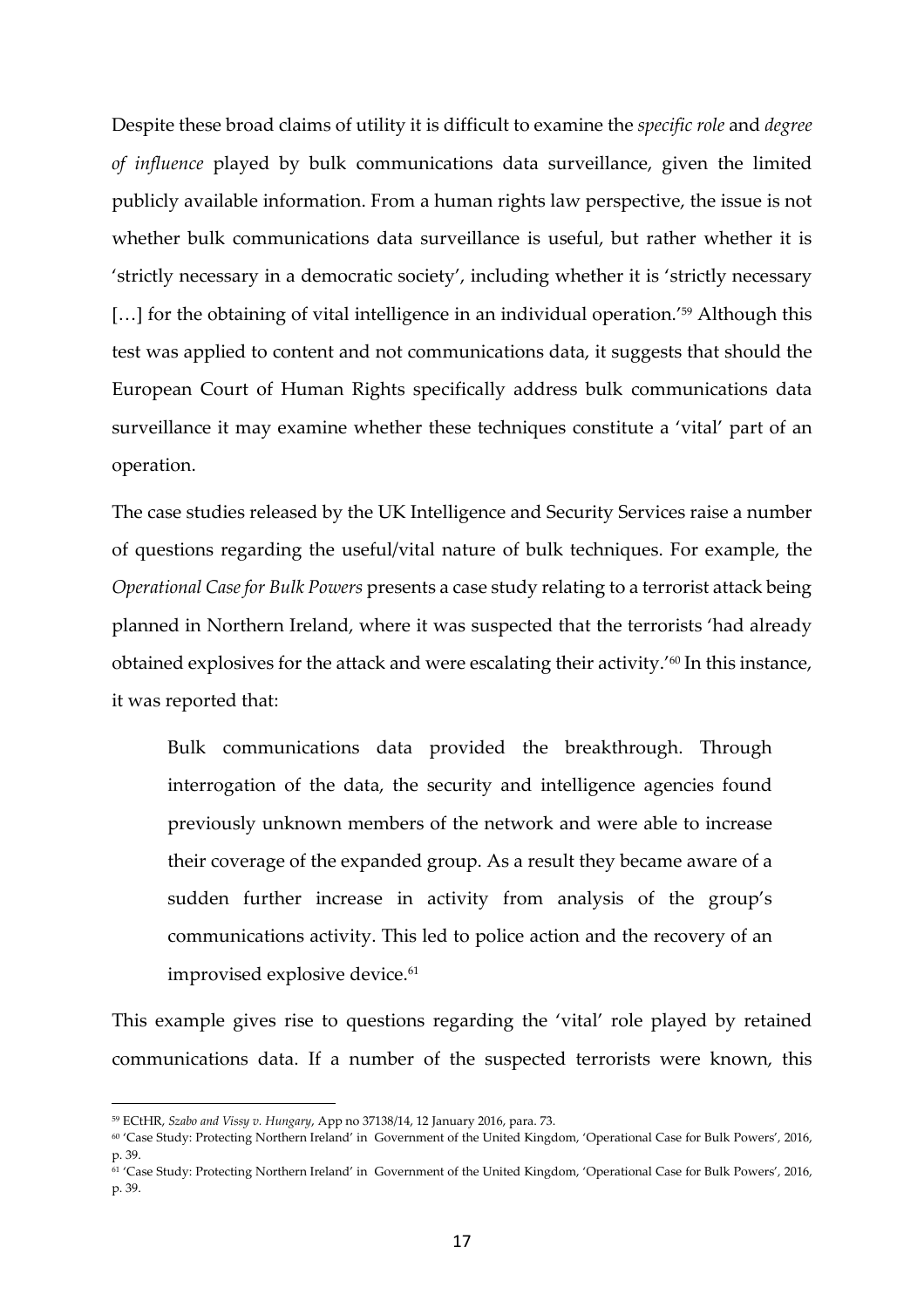indicates that targeted surveillance could have been initiated. This would facilitate the mapping of the network (by monitoring who the known individuals communicate with), and the monitoring of the groups' communication patterns (facilitating, for instance, identification of hierarchies), without resort to retained bulk communications data. Similarly, the 'preventing a kidnap' case study relates to a plot by known terrorists to stage a kidnapping.<sup>62</sup> As the terrorists were known, surveillance could feasibly have been initiated with respect to their devices.

A similar analysis may be applied to the drug smuggling ring example provided by the UK Police and Crown Prosecution Service.<sup>63</sup> While it may be faster to identify 'the bigger players who have taken care to remain in the background'64 using retained communications data, the same result could be achieved by the initiation of surveillance targeting identified 'minor players'. The 'vital' role played by retained communications data in these operations is difficult to demonstrate.

Ultimately, the case studies presented by the UK Intelligence and Security Services demonstrate the important role played by retained bulk communications data. They do not, however, unequivocally demonstrate that these measures were strictly necessary, or vital to all of the operations in question.<sup>65</sup> Two points may be made. First, in certain of the case studies, it is not clear that the same outcome could not have been achieved by initiating targeted surveillance of specific individuals, devices, etc. Second, in other cases the benefit appears to be speed and efficiency.

Accordingly, it is possible that a Court may not regard bulk communications data techniques as vital and therefore find them to be incompatible with international human rights law. Such a conclusion, however, risks simplifying a more complex reality. It is difficult to draw a bright line distinction between those intelligence techniques that are merely useful and those that are vital. An approach that fails to

<sup>62</sup> 'Case Study: Preventing a kidnap' in Government of the United Kingdom, 'Operational Case for Bulk Powers'*,* 2016, p. 40.

<sup>63</sup> David Anderson, Independent Reviewer of Terrorism Legislation, 'A Question of Trust: Report of the Investigatory Powers Review', June 2015, para. 9.45.

<sup>64</sup> David Anderson, Independent Reviewer of Terrorism Legislation, 'Report of the Bulk Powers Review', August 2016, para. 9.30. <sup>65</sup> Of course, evidence of a vital role may be present but restricted on national security grounds.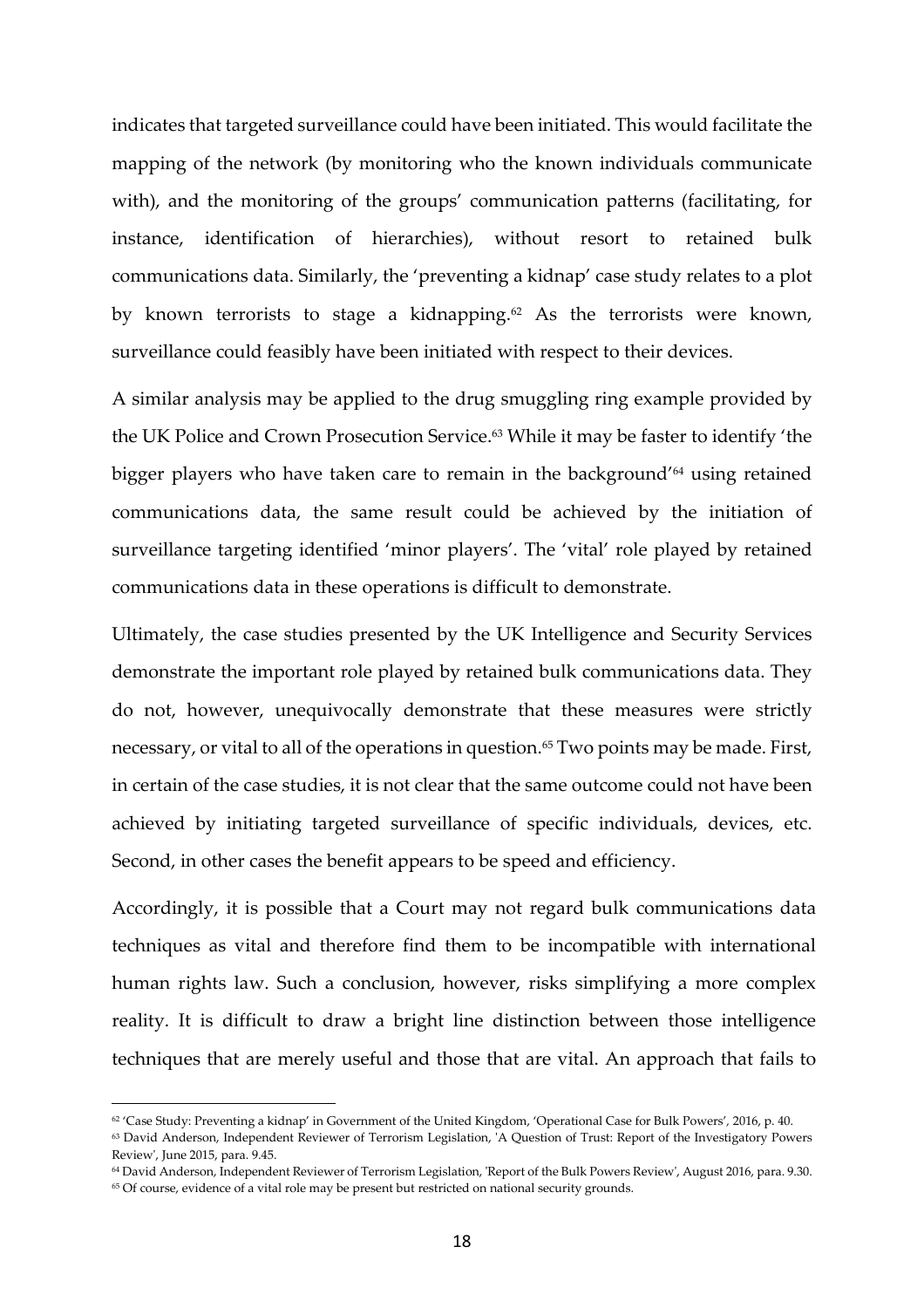take these difficulties into account risks ignoring factors such as the benefit of developing an overall intelligence picture. As highlighted by the UK Independent Reviewer of Counter-Terrorism Legislation:

'[c]ause and effect in this area are not always straightforward: […] A mosaic of different information sources is classically involved in identifying a target or threat, developing an understanding of the situation or taking the decision to launch disruptive action.' 66

In particular, the embeddedness of these practices within intelligence work renders it difficult to conduct a post-operation review to identify which specific components of the operation contributed to a successful outcome. An operation will necessarily draw on myriad available techniques, and it is exceptionally difficult to know which will be effective in advance. In this context, serious consideration must be given to the intelligence and security services' experience, and their claims that bulk communications data techniques are 'essential'.

# 4. EXAMINING THE POTENTIAL HARM CAUSED BY BULK COMMUNICATIONS DATA SURVEILLANCE

 $\overline{a}$ 

This section draws on social science research and empirical evidence to examine the potential harms associated with bulk collection of communications data and seeks to progress beyond the well-worn frame of privacy costs. Any survey of surveillance harms is necessarily selective. The purpose here is not to supply a comprehensive inventory of potential impacts of surveillance.<sup>67</sup> Instead, it seeks to focus the discussion on a number of potential impacts resulting from the rapid spread of bulk communications data collection. Claims and counter claims are common in this contested field of debate. In order to establish clarity, social science research and

<sup>66</sup> David Anderson, Independent Reviewer of Terrorism Legislation, 'Report of the Bulk Powers Review', August 2016, para. 4.12. <sup>67</sup> For wide ranging reviews of such impacts see Pete Fussey, 'Beyond Liberty, Beyond Security: The Politics of Public Surveillance' (2008) 3 *British Politics* 120-135; David Lyon *Surveillance Society: Monitoring everyday life* (Open University Press 2001); John Gilliom and Torin Monahan *SuperVision: An Introduction to the Surveillance Society* (University of Chicago Press 2013).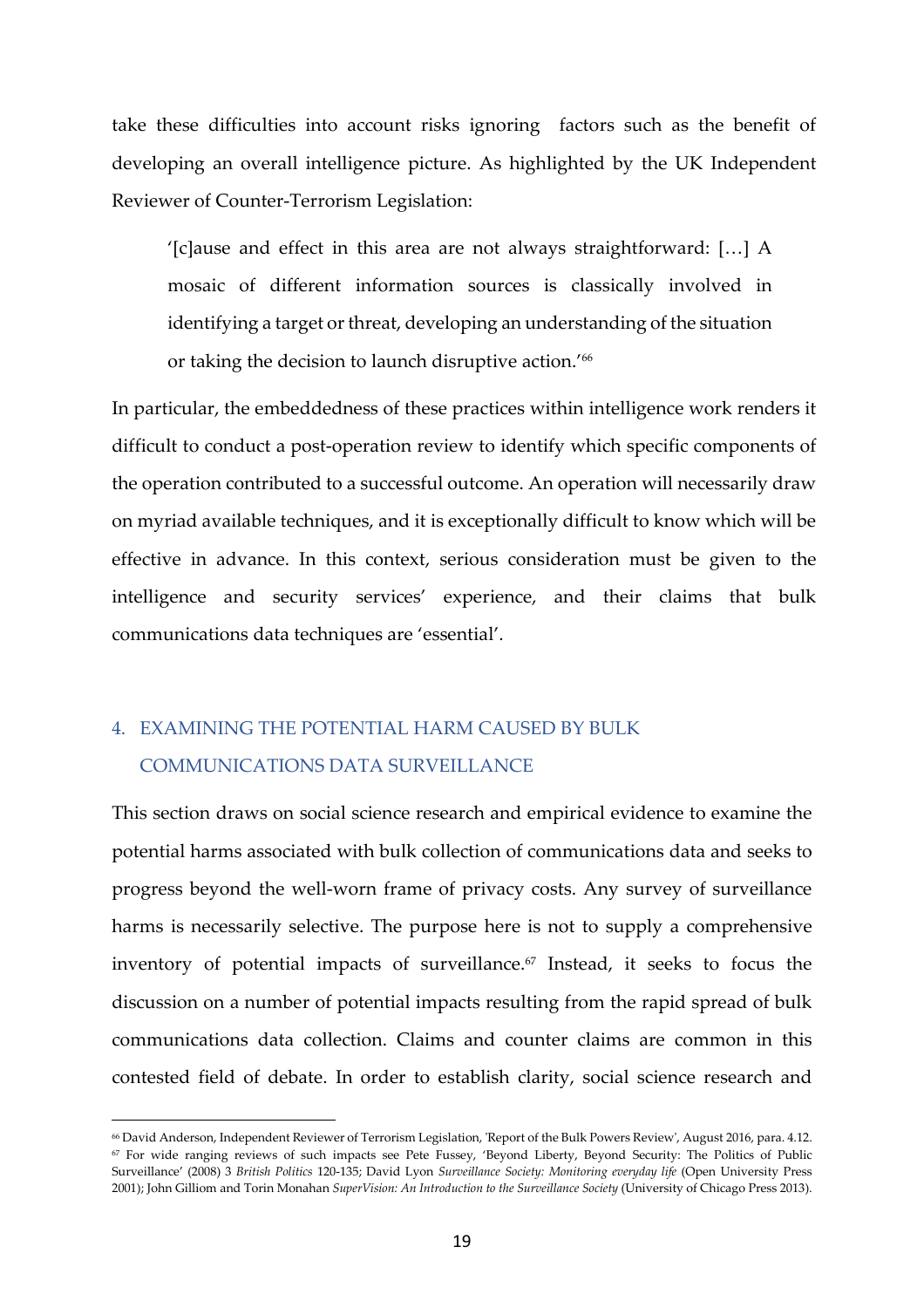empirical evidence is drawn upon to stake a number of core areas in which potential harms of surveillance have been identified. Principal among these are: chilling effects and shifting modes of suspicion with the latter subdivided into issues of labelling and mental health. In doing so, a series of arguments are developed which gravitate towards two prominent polarities used to assess the permissibility and impact of surveillance practices.

Similar to the debates regarding the utility of surveillance, surveillance harms are highly complex and contested issues. Analysis of these debates further challenges the adequacy of utility-harm oppositions to understand the benefits and impacts of surveillance practices in the digital age.

### 4.1. Chilling Effects

 $\overline{a}$ 

In the context of surveillance, a chilling effect is said to arise when individuals refrain from engaging in certain forms of activity because of the perceived consequences if that activity is observed.68 As such, any chilling effect immediately brings into play rights such as freedom of expression, freedom of association, and freedom of assembly, as it will impact upon individuals' ability to freely access information, to develop their understanding of specific issues, to engage in communication – or meet – with particular individuals or organisations, and so on. When these rights considerations are addressed at a societal level, it is apparent that a chilling effect can impact upon the effective functioning of a participatory democracy. In short, democracy is dependent upon an informed citizenry, capable of engaging with a diverse range of ideas, and of challenging the status quo. This is the essence of the 'free marketplace of ideas'.69 It is the possibility that individuals refrain from engaging in activity perceived to be contentious that risks undermining democracy.

<sup>68</sup> This may include, for instance, accessing particularly information, communicating with particular individuals or organisations, attending certain events, etc.

<sup>69</sup> See, *Aduayom et al. v. Togo* ,Communication Nos. 422/1990, 423/1990, 424/1990, U.N. Docs. CCPR/C/51/D/422/1990, 423/1990, 424/1990 (Jun. 30, 1994), §7.4; Justice Oliver Wendell Holmes Dissenting Opinion, Abrams v. United States, 250 U.S. 616 (1919).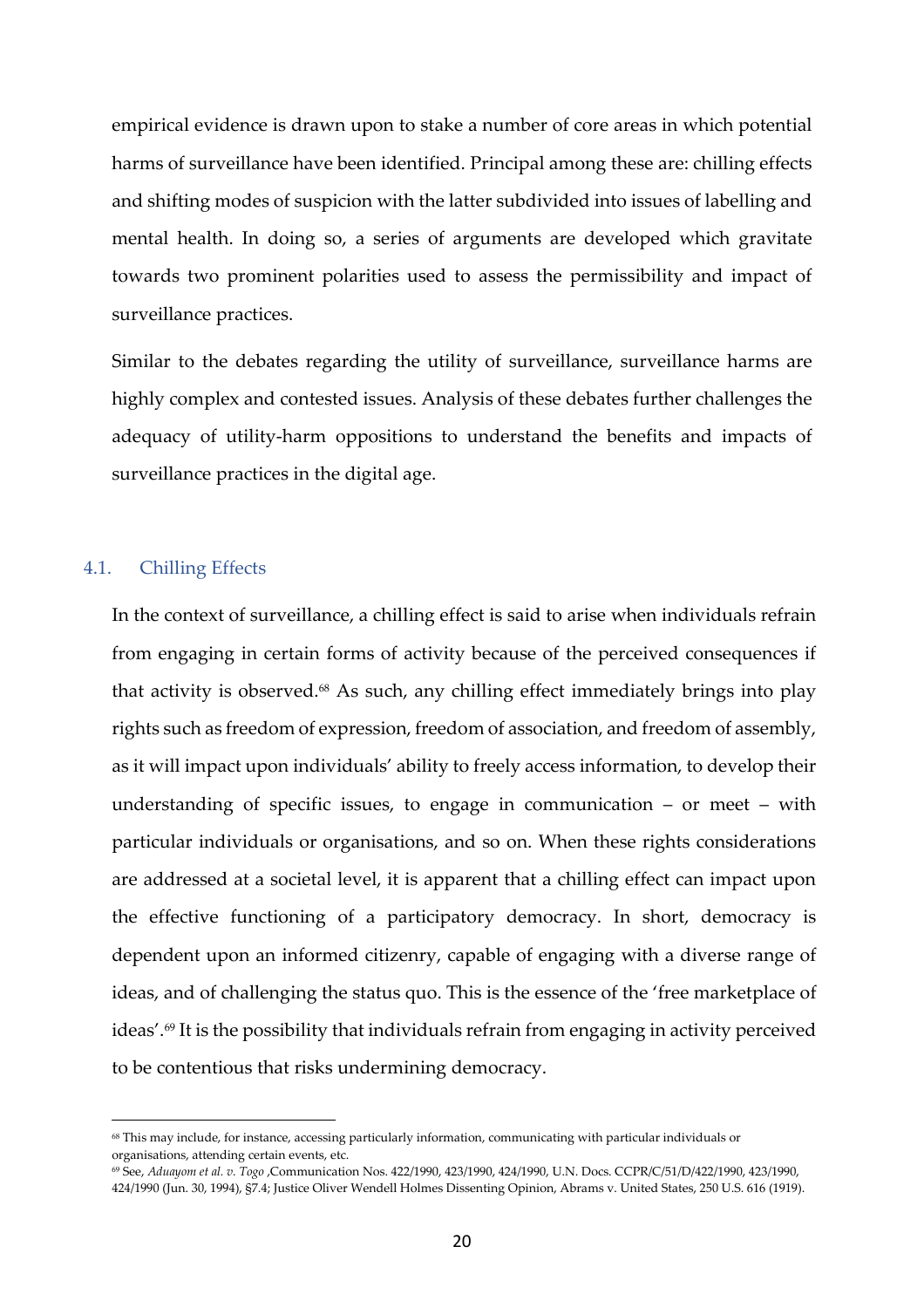Potential chilling effects brought about by surveillance have long been an area of debate and scholarly interest. The origins of such inquiries are unclear but extend at least to the Watergate-era and Gregory White and Phillip Zimbardo's analysis of what they describe as the psychological breaching of the first amendment.<sup>70</sup> In a small study, participants were asked about their views on the legal status of marijuana consumption. These views became attenuated in significant ways depending on their likely exposure to law enforcement agencies for 'training purposes'. For those authors, 'surveillance engenders both anxiety and inhibition' <sup>71</sup>, stimulating inhibitions and encouraging those threatened with state surveillance to 'act in ways to deindividuate themselves by increasing their anonymity and guarding their behaviour so that they don't seem "out of line"'72. Whilst this study is fairly small, simplistic and 'pre-digital' – and thus restricted in its application vis-à-vis understanding more complex unseen and opaque contemporary forms of surveillance – potential chilling effects have remained a prominent area of debate, and are a key focus of human rights law analysis.73 These ideas have gained importance since Snowden's 2013 revelations. Indeed, given how the right to freedom of expression applies to more than what is merely said, but also covers a range of communications and interactions, a number of recent studies have been quick to link bulk surveillance activities to wide-ranging chilling effects on freedom of expression and association across society.<sup>74</sup>

However, despite such potential impacts of a surveillance-induced chilling effect on

<sup>70</sup> Gregory L White and Phillip G, Zimbardo 'The Chilling Effects of Surveillance: Deindividuation and Reactance' (1975) *Stanford University Technical Report prepared for the Office of Naval Research* (The Chilling Effects of Surveillance). Available at http://www.dtic.mil/get-tr-doc/pdf?AD=ADA013230 (last visited 12 October 2017).

<sup>71</sup> The Chilling Effects of Surveillance (n 70) 14.

<sup>72</sup> The Chilling Effects of Surveillance (n 70) 6.

<sup>73</sup> See, 'Report of the Special Rapporteur on the promotion and protection of human rights and fundamental freedoms while countering terrorism, Martin Scheinin', 28 December 2009, UN Doc. A/HRCD/13/37, para. 33; Cases C-293/12 & C-594/12, *Digital Rights Ireland*, (CJEU, 8 April 2014), para. 28; Cases C-203/15 & C-698/15, *Tele2 Sverige AB v Post-och telestyrelsen* and *Secretary of State for the Home Deprtment v. Watson and others*, (CJEU, 21 December 2016) para. 92. Also, although a chilling effect is not directly discussed see, ECtHR, *Szabo and Vissy v. Hungary*, App no 37138/14, 12 January 2016, para. 68.

<sup>74</sup> Glenn Greenwald, *No place to hide: Edward Snowden, the NSA, and the U.S. Surveillance State* (Hamish Hamilton 2014); Ian Brown (2014) 'Social Media Surveillance', in R. Mansell et al. (eds), *The International Encyclopedia of Digital Communication and Society* (Wiley 2015) 1.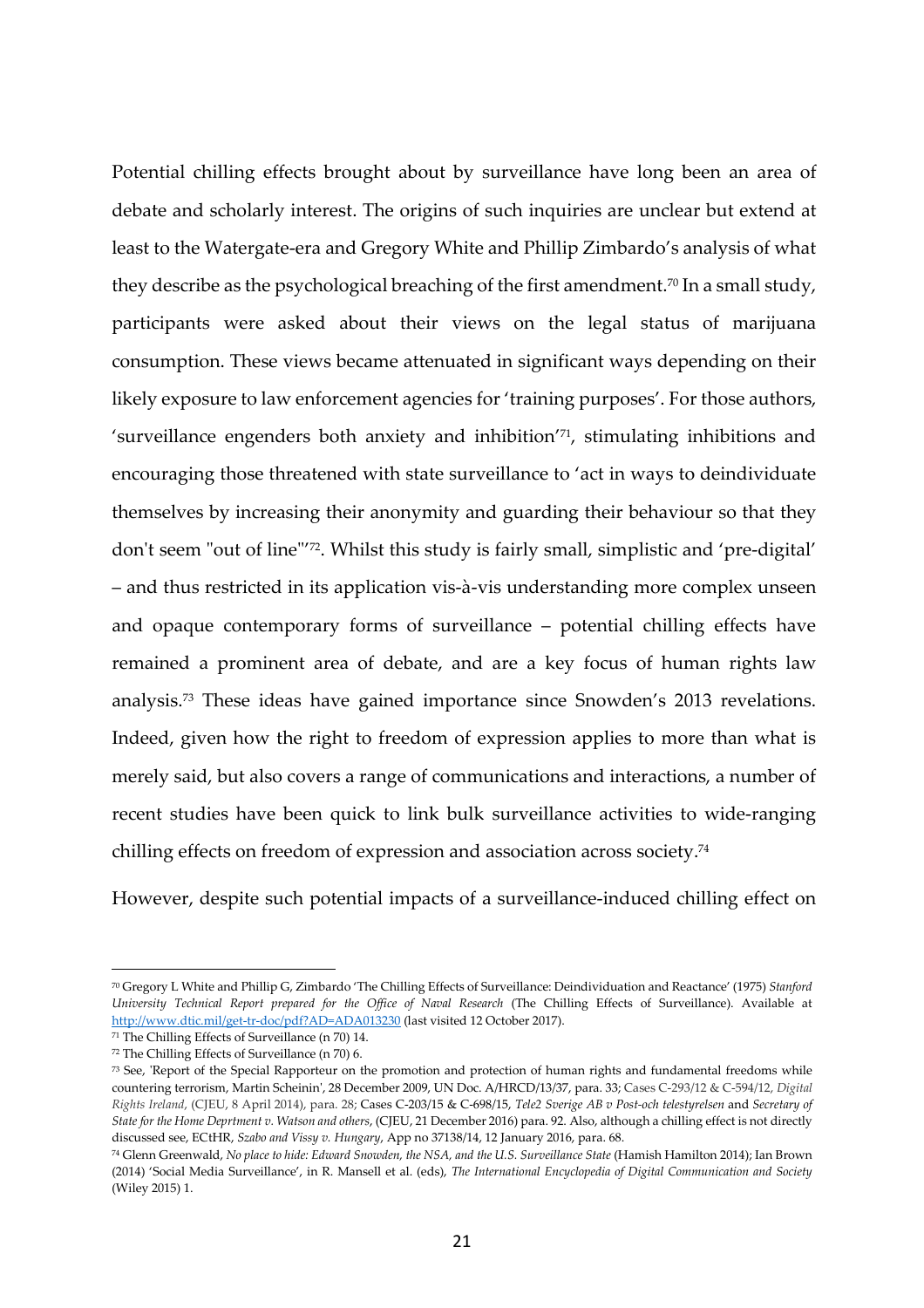individual rights and the functioning of democracy, robust empirically grounded studies of this phenomenon are rare. An exception to these is a survey by the Pew Research Center.75 In a survey of 475 adults the research identified how 34% of those aware of NSA surveillance programs had taken one or more measures to conceal their online information, while 25% stated that they had modified how they used technological platforms. Elsewhere, a survey of 520 US authors by PEN America found that many writers were worried about state surveillance and, as a result, engaged in significant levels of self-censorship.76 According to this survey, large numbers of writers 'reported avoiding writing or speaking about particular subjects that they thought could make them a target of surveillance', $\frac{7}{7}$  with 28% of participants having reduced or avoided social media and 24% consciously avoiding discussing particular topics via telephone or email. Significantly, 16% of participants stated that they have avoided writing or talking about specific topics for which they would feel scrutinised.

Despite the prominence of this theme, and the apparent – albeit limited – empirical support for its existence, identifying chilling effects is far from straightforward and existing studies are afflicted with a range of shortcomings. First is the issue of generalizability. The aforementioned studies have relied on very small sample sizes and (largely) highly specific contexts. These studies cannot claim a more general societal impact and, indeed, the generalizability of studies on chilling effects are influenced by issues of 'ecological validity', where findings from low stakes scenarios in social psychologists' laboratories face difficulties of replication in the more highstakes and messy social world.

Second, problems exist in capturing how intentions are mobilised. For example, successfully identifying a chilling effect rests on measuring a non-event (e.g. a failure to engage in some form of activity). Also important are problems over accurately

<sup>75</sup> Pew Research Center, 'Americans' Privacy Strategies Post-Snowden' (2015) available at http://www.pewinternet.org/2015/03/16/Americans-Privacy-Strategies-Post-Snowden/ (last visited 13 October 2013).

<sup>76</sup> PEN America' 'Chilling Effects: NSA Surveillance Drives U.S. Writers to Self-Censor' (2013) available at https://pen.org/sites/default/files/2014-08-01\_Full%20Report\_Chilling%20Effects%20w%20Color%20cover-UPDATED.pdf (last visited 13 October 2013).

<sup>77</sup> PEN America *Chilling Effects: NSA Surveillance Drives U.S. Writers to Self-Censor* (2013) 6.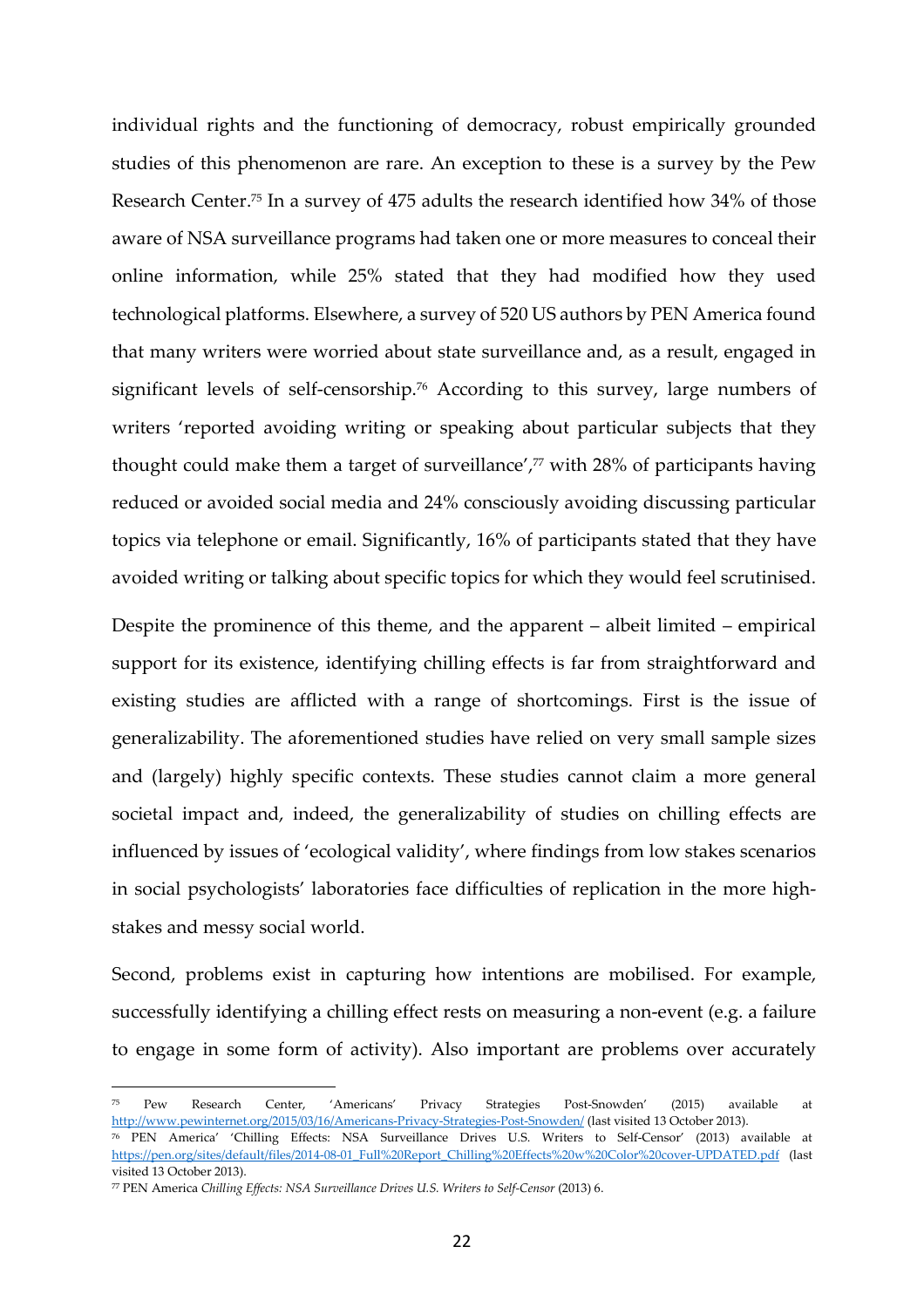measuring distinctions between one's intention to express something and the actual likelihood of articulating such thoughts.

Third, surveillance practices operate in a complex social and cultural milieu which make it difficult to isolate surveillance as the sole driver for mediating specific intentions and behaviours. Such circumstances make it challenging to identify the precise driver of any chilling effect, whether it be, for example, fear of hostile reception from a disagreeing audience, fear of a punitive sanction from more remote and invisible state agencies, or something else. Relatedly, chilling effects may be mediated by a range of subjective, social, psychological and ideological beliefs – such as belief in the legitimacy of state surveillance, levels of fear, perceived likelihood of terrorist attack, demographic location, and so on – which makes additionally complex more generalised conclusions that a censored opinion is solely related to state surveillance.

While encountering similar limitations of sample size and potential for generalization one recent study does provide a more nuanced and detailed analyses of this latter issue of socio-cultural location.78 While small – 225 self-selecting participants (and therefore not controlled for non-response bias) – key findings reveal the highly focused impacts of chilling effects and their mediation via a range of subjective and social perceptions. Amongst the results are suggestions that it is an individual's perceived dissonance with majority opinion, rather than exposure to information about online surveillance, that most heavily influences the likelihood of someone expressing an opinion online. It is possible to thus extend this analysis to identify two major yet related implications for the consideration of surveillance chill. First, as numerous other empirical studies have pointed out, chilling effects are not generalizable, precisely because they are not felt evenly across social groups.<sup>79</sup> Second, and as a corollary, it is important to

<sup>78</sup> Elizabeth Stoycheff, 'Under Surveillance: Examining Facebook's Spiral of silence Effects in the Wake of NSA Internet Monitoring' (2016) 93 *Journalism and Mass Communication Quarterly* 296-311.

<sup>79</sup> *Inter alia* Sidhu, D. (2007) 'The Chilling Effect of Government Surveillance Programs on the Use of the Internet by Muslim-Americans', *University of Maryland Law Journal of Race, Religion, Gender and Class* vol. 7(2) 375-393; Starr, A., Fernandez, L., Randall, A., Wood, L., and Caro, M. (2008) 'The Impacts of State Surveillance on Political Assembly and Association: A Socio-Legal Analysis', *Qualitative Sociology*, vol. 31(3): 251-270; Bloss, W. (2007) 'Escalating US Police Surveillance after 9/11: An Examination of Causes and Effects', Surveillance and Society, Vol. 4(3): 208-228.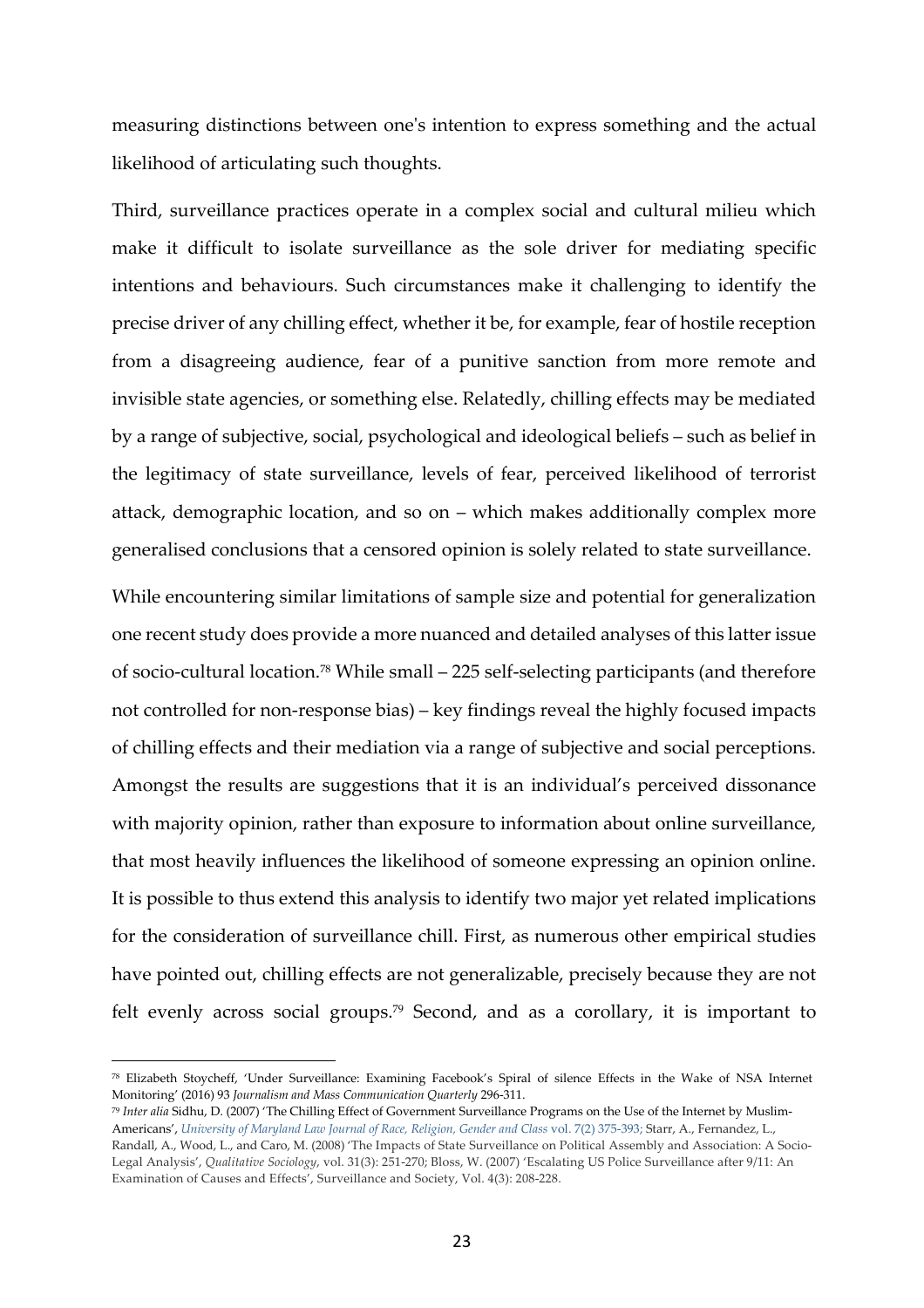recognise that it is the groups holding the fewest resources and social capital required to challenge authority that are most heavily impacted by chilling effects. This has particular relevance for any human rights law analysis as it directly relates to the ability to challenge the status quo and thus to the effective functioning of participatory democracy. It directly brings into play rights such as the right to freedom of expression, and the right to freedom of assembly.

Overall, such insights provide a corrective to crude statements that a linear path exists between state surveillance and a generalized chilling of expression. Available evidence challenges the notion that chilling effects hold a uniform and very general coarsegrained impact across the societal range. Instead, a range of variables assert themselves onto the process, attenuating their intensity, form, and prevalence.

Concerns over the ambiguity and reach of chilling effects have found expression in the courts and served to weight arguments against acknowledging surveillance harms. Perhaps most well-known among these occurred just a few months before Snowden's revelations, during the 2013 US Supreme Court defence by then NSA chief James Clapper against Amnesty International USA's challenge to FISA-authorised surveillance. Here, and citing the 1972 *Laird v Tatum* case, the Court declared that, '[a]llegations of a subjective "chill" are not an adequate substitute for a claim of specific present objective harm or a threat of specific future harm', and repeatedly stated that claims for chilling effects were 'speculative'.<sup>80</sup>

Nevertheless, one of the most robust analyses of chilling effects focuses on Internet usage and, co-incidentally, covers the period in which the US Supreme Court ruled on the speculative nature of surveillance chill claims. Focused on access to 48 Wikipedia articles – selected due to alignment with the keywords used by the US Department of

<sup>80</sup> *Clapper v Amnesty International USA,* 568 US 398 (2013). This case focused on Section 702 of the US Foreign Intelligence Surveillance Act of 1978 (FISA). A 2008 amendment allowed the Attorney General and the Director of National Intelligence (Clapper, in this instance) to collect intelligence on individuals reasonably believed to be outside of the US. Several US-located civil society groups argued that because they may be in contact with individuals subject to these surveillance measures, they might themselves become objects of scrutiny with their communications and other interactions monitored. Among other arguments, the plaintiffs argued that such surveillance activities exerted a chilling effect on their First Amendment Rights.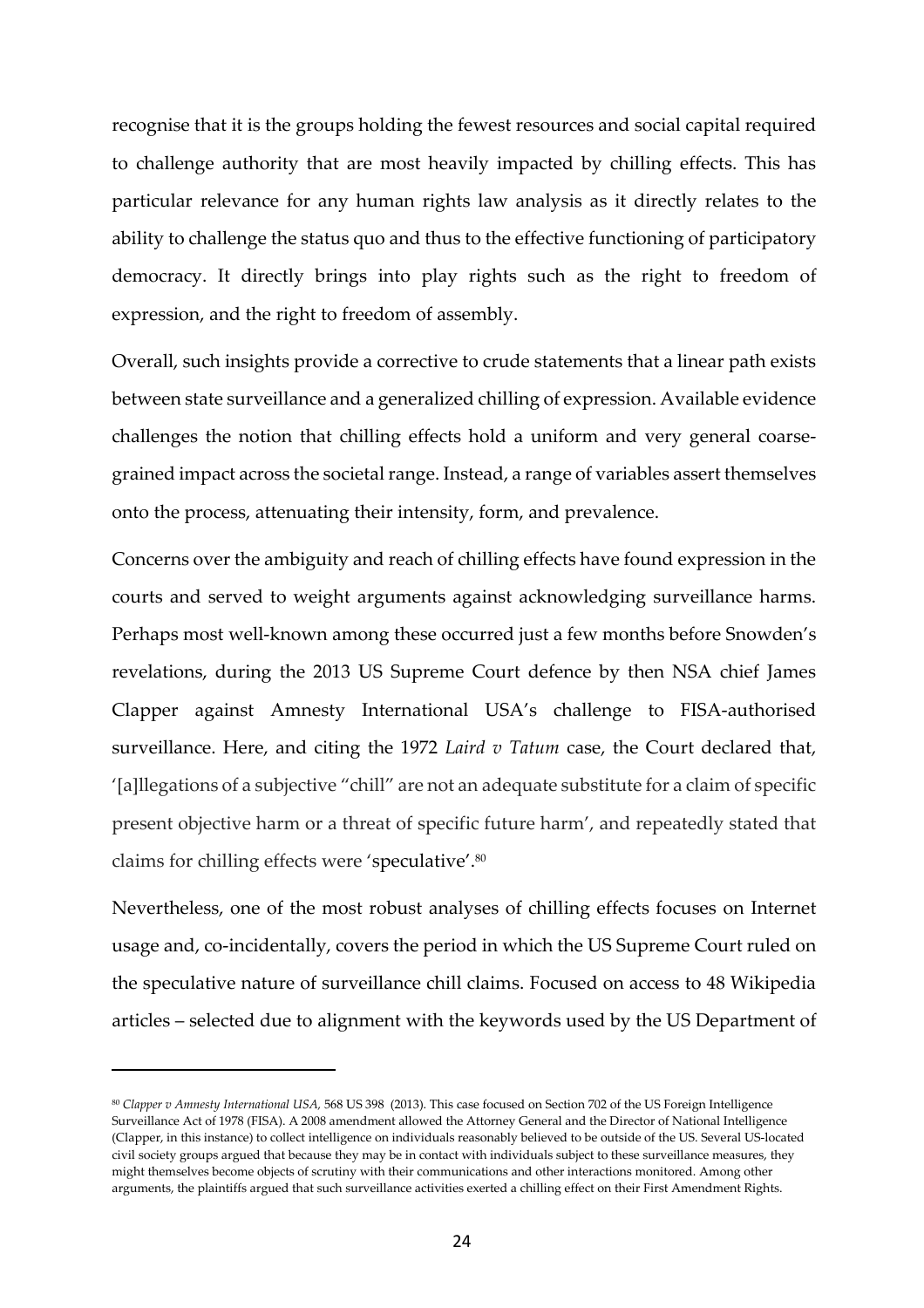Homeland Security to track and monitor social media – this study sought to examine variations in related web traffic for the months immediately preceding and following the June 2013 Snowden revelations.<sup>81</sup> Quantifying such activity through advanced statistical modelling techniques the authors were able to demonstrate a 'large, sudden, and statistically significant drop in the total view counts' for these articles, an 'immediate drop-off of over  $30\%$  of overall views', $82$  translating into a reduction of 995,085 views and suggestive of a substantial chilling effect on online searches.

Taken together, available evidence suggests chilling effects can be neither assumed in their totality, nor summarily rejected out of hand as unproblematic. Yet empirical evidence suggests that chilling effects hold complex and variegated forms and assert diverse impacts most acutely felt outside the 'mainstream'; i.e. an underlying element in why an individual modifies (or 'chills') their behaviour is to bring their activity inline with perceived majority sentiment.. This last point is pertinent for the current discussion, given the implications with respect to individual development and democratic participation.

## 4.2. Reconfigured suspicion and surveillance collateral

Often expressed through a familiar trinity of justifications - that no harm is inflicted, individuals are unaware of being observed, and only the smallest fragments of metadata are recorded – digital data collection and analysis are regularly assigned benign labels.<sup>83</sup> Yet it is also possible to argue that the warehousing of data associated with millions of people, almost all of whom are law-abiding and engaged in normal daily life, exerts a profound impact on how suspicion is rendered and administered. Bulk monitoring elevates millions into the realm of the potentially suspicious in a narrowed

<sup>81</sup> Jon Penney, 'Chilling effects: Online surveillance and Wikipedia use' (2016) 31 *Berkeley Technology Law Journal* 117-182. This study offers empirical evidence of chilling effects on online searches relating to Wikipedia articles following Edward Snowden's revelations of June 2013 and the publicity that followed. The study identifies a reduction drop in 995 085 (over 30%) of visits to Wikipedia sites that could be deemed subjected to government surveillance (such as those discussing terrorism, suicide attack, and Al-Qaeda among others).

<sup>82</sup> Jon Penney, 'Chilling effects: Online surveillance and Wikipedia use', 147.

<sup>83</sup> *Inter alia Clapper v Amnesty International USA,* 568 US 398 (2013) above.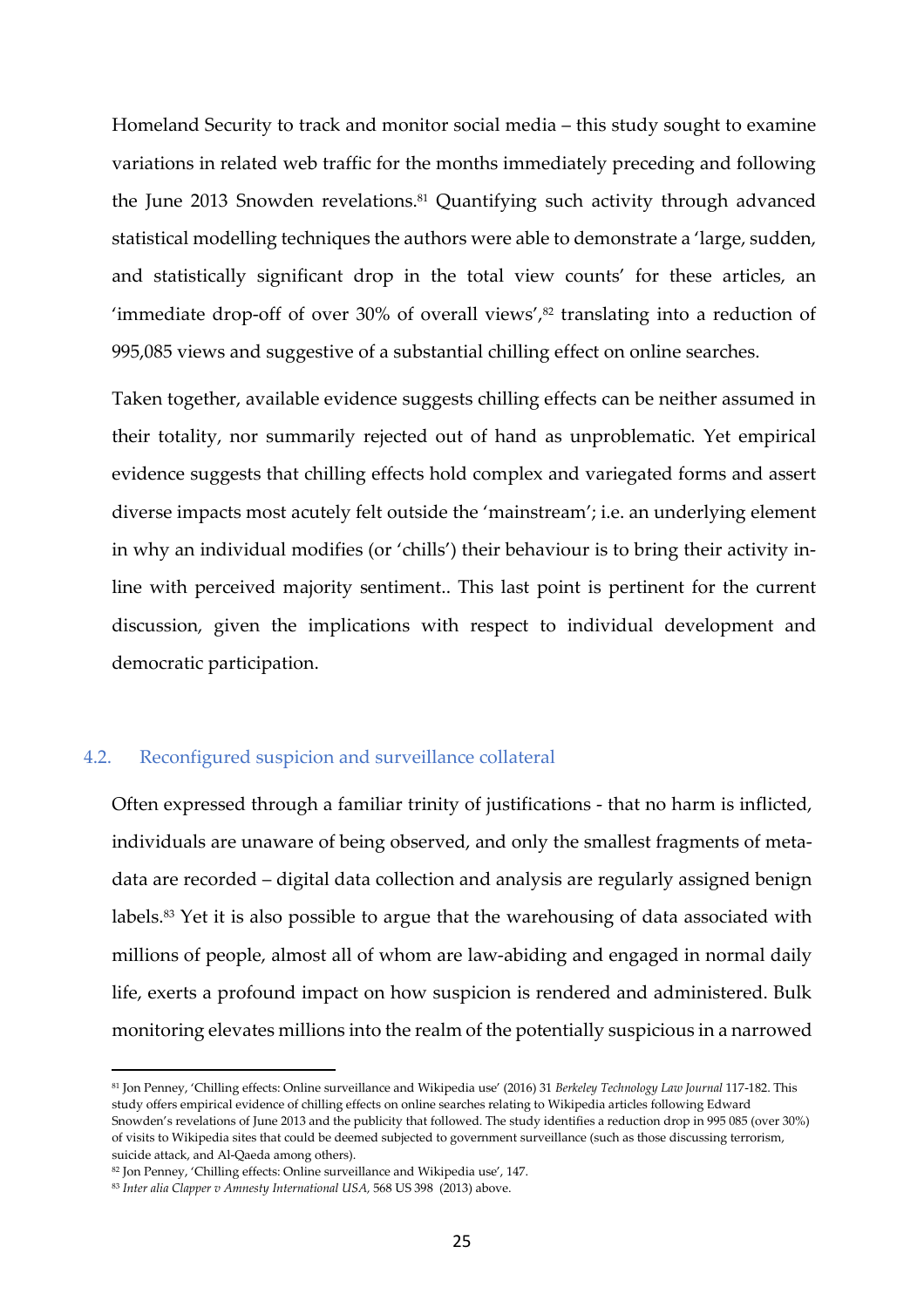field of enquiry. In such circumstances, suspicion does not precede data collection; i.e. surveillance is not initiated on the basis of 'reasonable suspicion'. Rather, it is generated by analysis of the data itself. As discussed below, such practices raise important questions over the role of probable cause and reasonable suspicion alongside issues of due process and the presumption of innocence.

These questions are not exclusive to the bulk monitoring of digital communications and exist in parallel to debates accompanying other technological forms of security such as the use of Automatic Licence Place Recognition, $84$  thermal imaging, $85$  digital facial recognition surveillance,<sup>86</sup> and surveillance drones.<sup>87</sup> Yet the scope and scale of bulk collection extends far beyond the reach of these other practices, signifying a transformation in the way suspicion is characterised.

Of key concern here is the range of activities that may be described as bulk monitoring. Whilst Snowden's exposure of GCHQ's TEMPORA programme<sup>88</sup> offers a picture of indiscriminate and comprehensive data warehousing, this should not be regarded as an exemplar for all forms of bulk monitoring. Common to surveillance more generally, there are gradations of intensity, with highest concentrations centred on particular populations, typically those at the margins of society. For example, NSA chain analysis is performed by analysing associations across degrees of separation, or "hops" in the intelligence vernacular. Whilst the net is wide, a filtering and triaging process is at play that necessarily focuses bulk collection activities in highly specific ways. Attention congregates most intensively at particular nodes, communities and networks, elevating specific populations into the realm of the potentially suspicious. Inevitable among these are cohabitees of identity, culture, ethnicity and territory as

<sup>84</sup> Samuel Nunn, 'Seeking tools for the war on terror: a critical assessment of emerging technologies in law enforcement' (2003) 26 *Policing: An International Journal of Police Strategies and Management* 454-272.

<sup>85</sup> Samuel Nunn, 'Seeking tools for the war on terror: a critical assessment of emerging technologies in law enforcement' (2003).

<sup>86</sup> Pete Fussey, 'Protecting Britain's Crowded Spaces from Terrorist Attacks: Key criminological reflections', in A. Silke (ed.) *Psychology, Terrorism and Counterterrorism* (Routledge 2010) 164.

<sup>87</sup> Tyler Wall and Torin Monahan, 'Surveillance and violence from afar: The politics of drones and liminal security-scapes' (2011) 15 *Theoretical Criminology* 239-254.

<sup>88</sup> TEMPORA was a secret GCHQ initiative that infiltrated over 200 fibre optic cables carrying internet traffic. This allowed detailed access to both the content and meta-data of enormous quantities global internet information.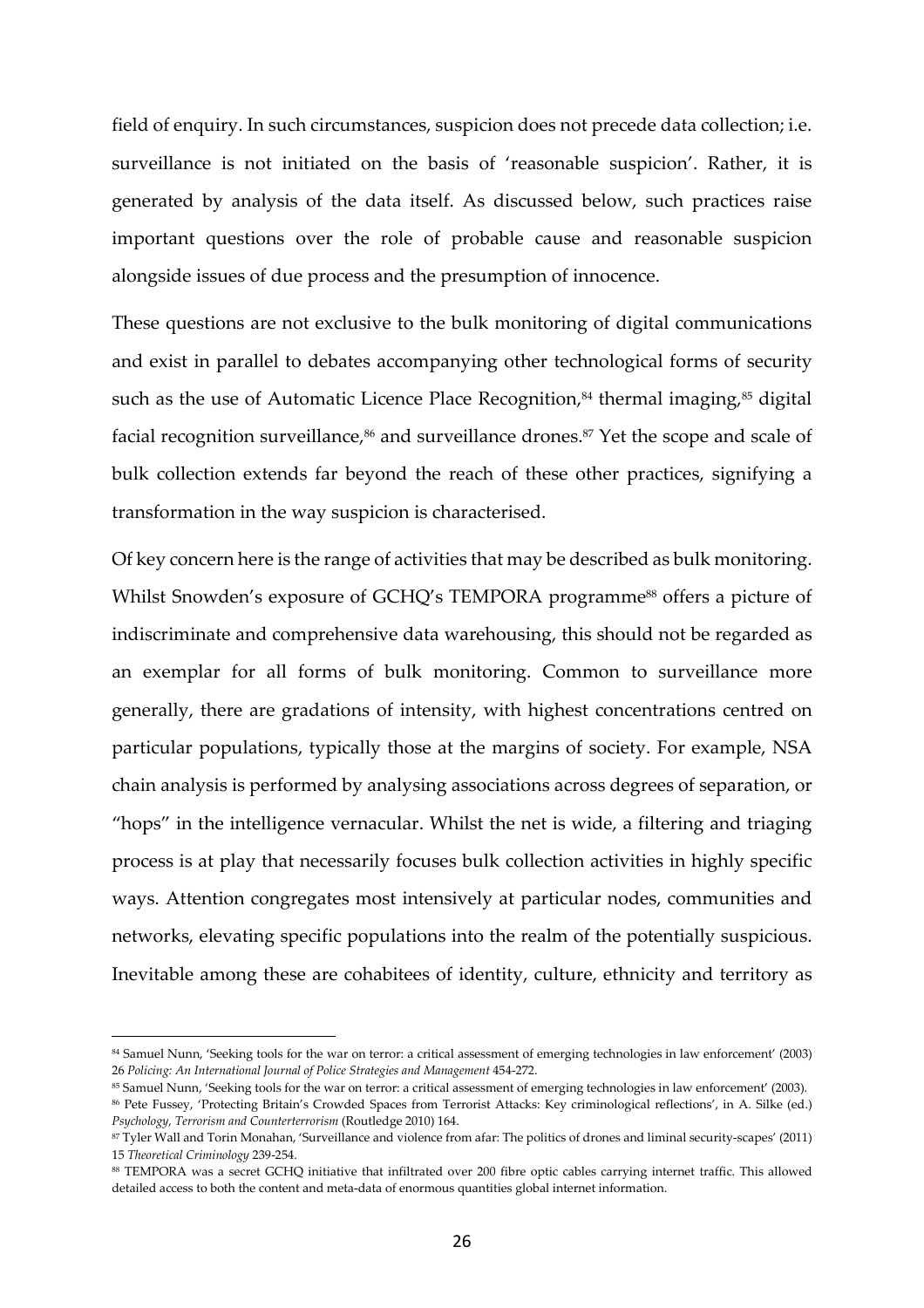well as any activist and advocacy groups that support these populations: a process we may define as 'surveillance collateral'. Overall, any boundary between bulk collection and targeted surveillance become blurred in significant ways. This will bring into play a number of human rights considerations relating, for example, to dignity, nondiscrimination, and equality.

### 4.2.1. Labelling

Surveillance collateral may intersect with forms of chilling to assert further potential for harm. For more than half a century sociologists of deviance developed a series of influential theories identifying the complex individual responses to being labelled as an object of suspicion. Like chilling effects, the feeling that one falls into a suspect group is also sufficient to exert an influence. The processes by which this occurs are complex and debated yet include individuals internalising the label of suspicion and increasingly acting outside of the law,<sup>89</sup> and the ways ascriptions of suspicion act as a 'master status',<sup>90</sup> defining individuals as suspects above all other potential attributes. Other more focused surveillance-related research argues that a series of deeper transactions occur once someone feels they are subject to suspicion. Given the asymmetry of power relations among surveyor-surveyed interactions, this includes the communication of clear messages regarding eligibility for social inclusion and citizenship.91 This will bring into play a number of human rights considerations relating, for example, to dignity, non-discrimination, and equality.

### 4.2.2. Mental health

<sup>89</sup> Robert K. Merton 'Social Structure and Anomie' (1938) 3 *American Sociological Review* 672-682; Edwin M. Lemert, *Social Pathology*  (McGraw-Hill 1951).

<sup>90</sup> Howard S. Becker *Outsiders: Studies in the Sociology of Deviance* (Free Press 1963).

<sup>91</sup> Clive Norris and Gary Armstrong, *The Maximum Surveillance Society* (Berg 1999).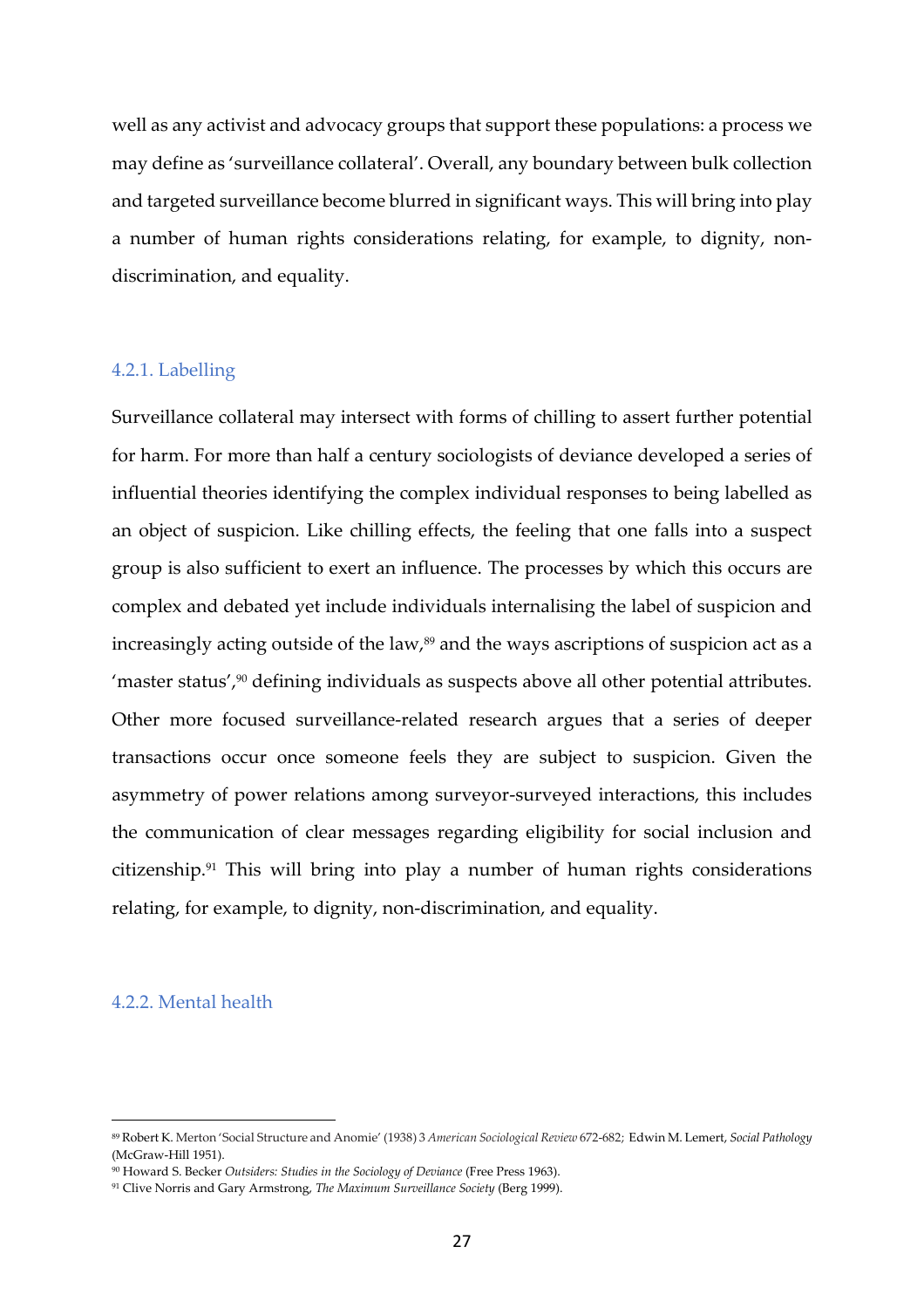Such transactions of suspicion hold further material effects on the observed. For example, recent studies have evidenced deleterious mental health impacts among those living in communities subjected to increased police scrutiny. Moreover, these impacts are not evenly distributed among all inhabitants of targeted neighbourhoods. In one study in New York City that drew on microlevel health data of over 8000 cases, researchers found that within areas of high police surveillance activity, it is minorities living in areas of high ethno-racial diversity that are likely to experience the most significant impacts on their mental health.<sup>92</sup> Other related research identifies the gendered impact of such activities, with men likely to experience markedly higher degrees of psychological distress.93 Whilst these findings largely focus on visible policing strategies in urban areas, and the implications of the extended reach of formal corrections and criminal justice into the civil domain,<sup>94</sup> they hold wider resonance. For example, in the national security context, research into the UK's anti-radicalisation 'PREVENT' agenda has consistently identified how those subjected to scrutiny regularly view state agencies similarly in terms of coercive potential.<sup>95</sup> By extension, further corollary effects of heighted suspicion and surveillance may impact on the ability of non-coercive public agencies such as social work and community-based organisations to operate effectively in these same communities. These effects raise clear concerns regarding perceived ability to engage in democratic processes.

#### 4.3. Summary

 $\overline{a}$ 

Overall, this discussion has focused on the potential for multiple indirect and less visible harms brought by bulk collection and analysis of communications data. In

<sup>92</sup> A.A. Sewell and K.A. Jefferson, 'Collateral Damage: The Health Effects of Invasive Police Encounters in New York City' (2016) 93 *Journal of Urban Health: Bulletin of the New York Academy of Medicine,* 42.

<sup>93</sup> Abigail A. Sewell, Kevin A. Jefferson and Hedwig Lee, 'Living under surveillance: Gender, psychological distress, and stopquestion-and-frisk policing in New York City' (2015) 156 *Social Science & Medicine* 1.

<sup>94</sup> See *inter alia* Loic Wacquant, 'The New "Peculiar Institution": On the Prison as Surrogate Ghetto' (2000) 4 *Theoretical Criminology* 377-389 for authoritative critique on the eroding boundaries between the corrections estate and heavily policed urban spaces.

<sup>95</sup> B. Spalek, Community Policing, trust and Muslim Communities in relation to "new Terrorism", Politics and Policy, vol. 38(4): 789-815 (2010)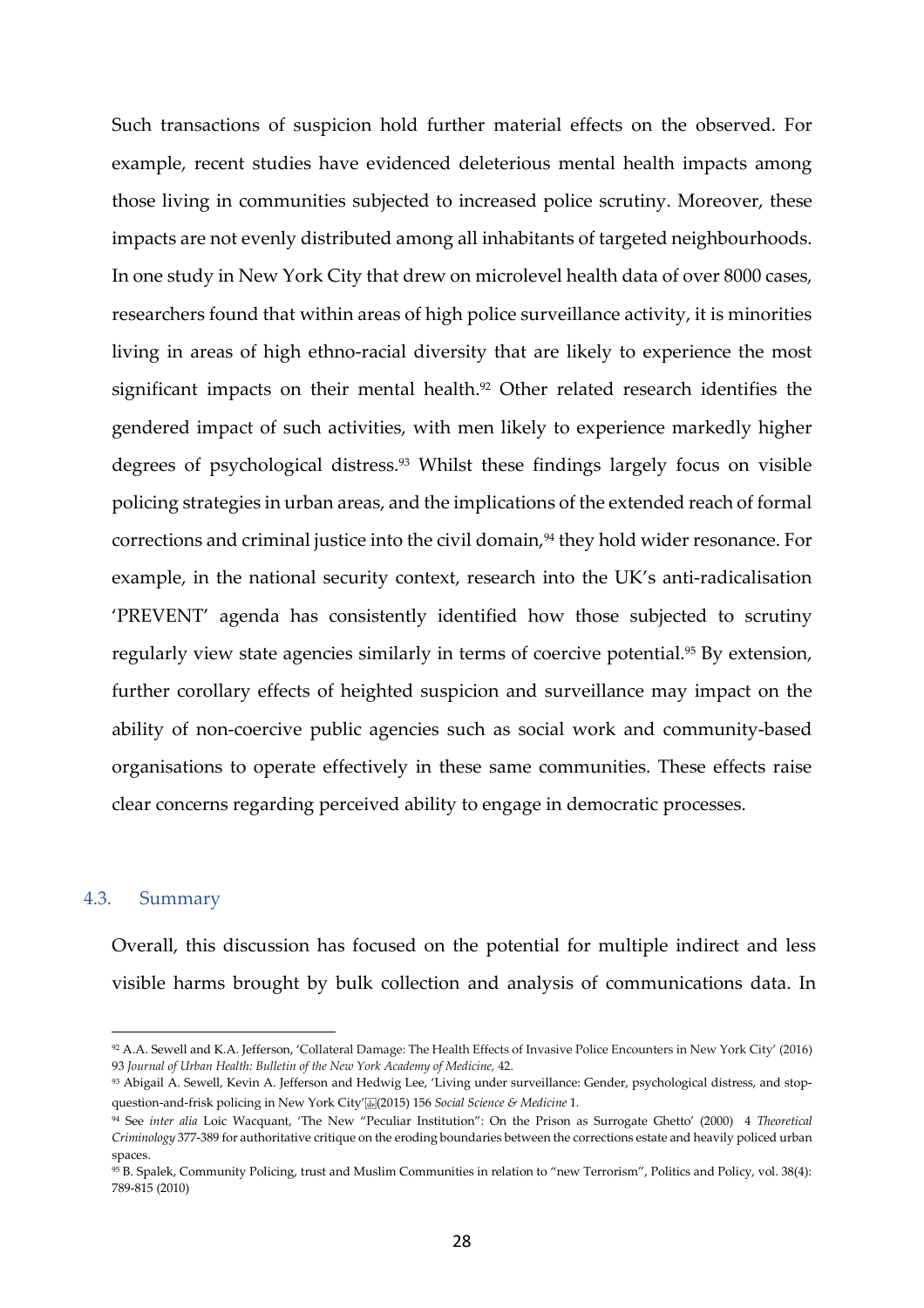addition to prominent arguments over potential chilling effects is the potential for transformations of established constructions and applications of suspicion in itself. Most obvious, perhaps, are questions over thresholds for reasonableness or probable cause along with the potential circumvention of the presumption of innocence. In such circumstances, questions are raised over whether simply engaging in certain forms of activity or communication, or a tenuous indirect association with someone worthy of suspicion, becomes sufficient to become an object of suspicion. Importantly, as discussed above, such consequences are focused heavily on marginalized communities, affecting opposition to the status quo. Labels of suspicion may assert further corollary effects that may condition the availability of life chances and the sustainability of mental health. These factors demonstrate that significant further research into the impact of a chilling effect is required and that consideration of harm must be broadened beyond an exclusive, or near exclusive, privacy focus. Quite simply, an exclusive reliance on privacy is incapable of addressing the totality of the rights implications.

# 5. RE-EXAMINING THE HUMAN RIGHTS LAW APPROACH TO BULK COMMUNICATIONS DATA SURVEILLANCE

The above discussion demonstrates the complexities involved in assessing potential utilities and harms associated with bulk communications data techniques. Given the significant human rights concerns involved – relating not only to the protection of individuals' rights, but also to the effective functioning of democracy itself – this is of serious concern. In particular, this uncertainty and ambiguity make effective assessment of the necessity of bulk communications data surveillance difficult to achieve.96 In light of the risks posed by ineffective regulation, and mindful of the need

<sup>96</sup> See, ECtHR, *Szabo and Vissy v. Hungary*, App no 37138/14, 12 January 2016, para. 73.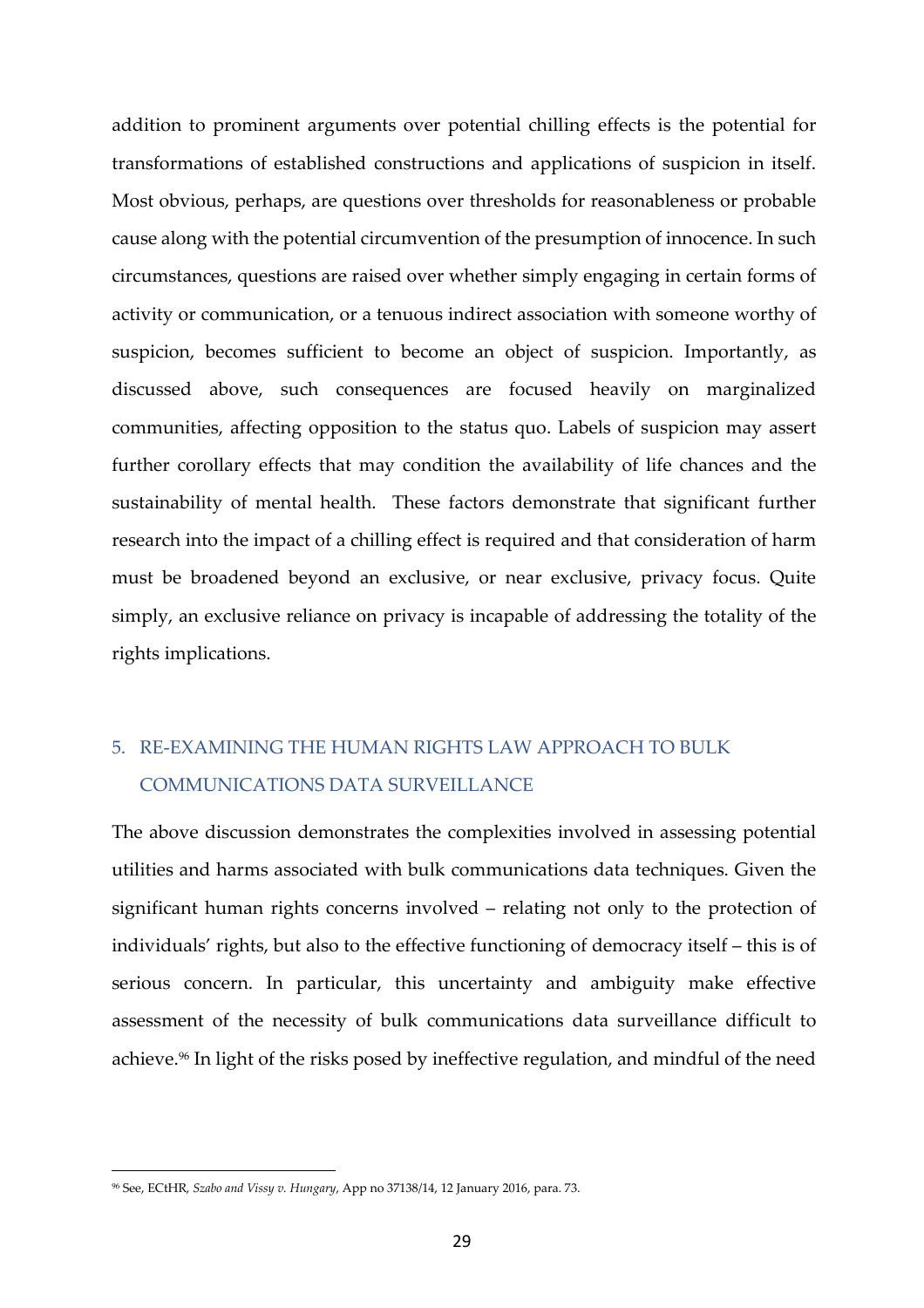to ensure the full spectrum of human rights protections, $97$  a new more nuanced approach is clearly required.

In determining how human rights law could more effectively respond to bulk communications monitoring, four factors should be taken into account: (a) the extent of information that can be revealed by communications data, (b) the extent to which harms associated with the retention of communications data affects other rights, (c) the ease of analysing communications data, and (d) the operational utility of bulk collection. Each of this are addressed in turn as they provide the basis for the subsequent recommendations.

### 5.1. The extent of information revealed by communications data

As noted above, communications data is not benign. It can be used to reveal highly sensitive personal information including sensitive health conditions,<sup>98</sup> psychological wellbeing,<sup>99</sup> sexual orientation, relationship status, political affiliation and activist histories.<sup>100</sup> As the former general counsel at the NSA stated, communications data can, 'absolutely tell you everything about somebody's life.'<sup>101</sup>

#### 5.2. The broad impact of bulk communications data retention on human rights

To-date, courts and human rights bodies have primarily focused on the impact of surveillance in light of the right to privacy. However, a number of other rights may be affected, and the effect on these rights may be particularly severe in the context of bulk communications data surveillance. Relevant rights include, for example, the rights to

<sup>97</sup> i.e. ensuring both the protection of the right to life, and the right to freedom of expression or the right to privacy.

<sup>98</sup> Jonathan Mayer, Patrick Mutchler and John C. Mitchell, 'Evaluating the privacy properties of telephone metadata', PNAS Early Edition, p. 5.

<sup>99</sup> Opinion of Advocate General Saugmandsgaard Oe, Case Nos. C-213/15 & C-698/15, *Tele2 Sverige AB v. Post-och telestyrelsen and Secretary of State for the Home Department v. Tom Watson and others*, (CJEU, 19 July 2016) para. 257.

<sup>100</sup> Opinion of Advocate General Saugmandsgaard Oe, Case Nos. C-213/15 & C-698/15, *Tele2 Sverige AB v. Post-och telestyrelsen and Secretary of State for the Home Department v. Tom Watson and others*, (CJEU, 19 July 2016) para. 258.

<sup>101</sup> Ian Sample, 'Even basic phone logs can reveal deeply personal information, researchers find', The Guardian, London, 16 May 2016.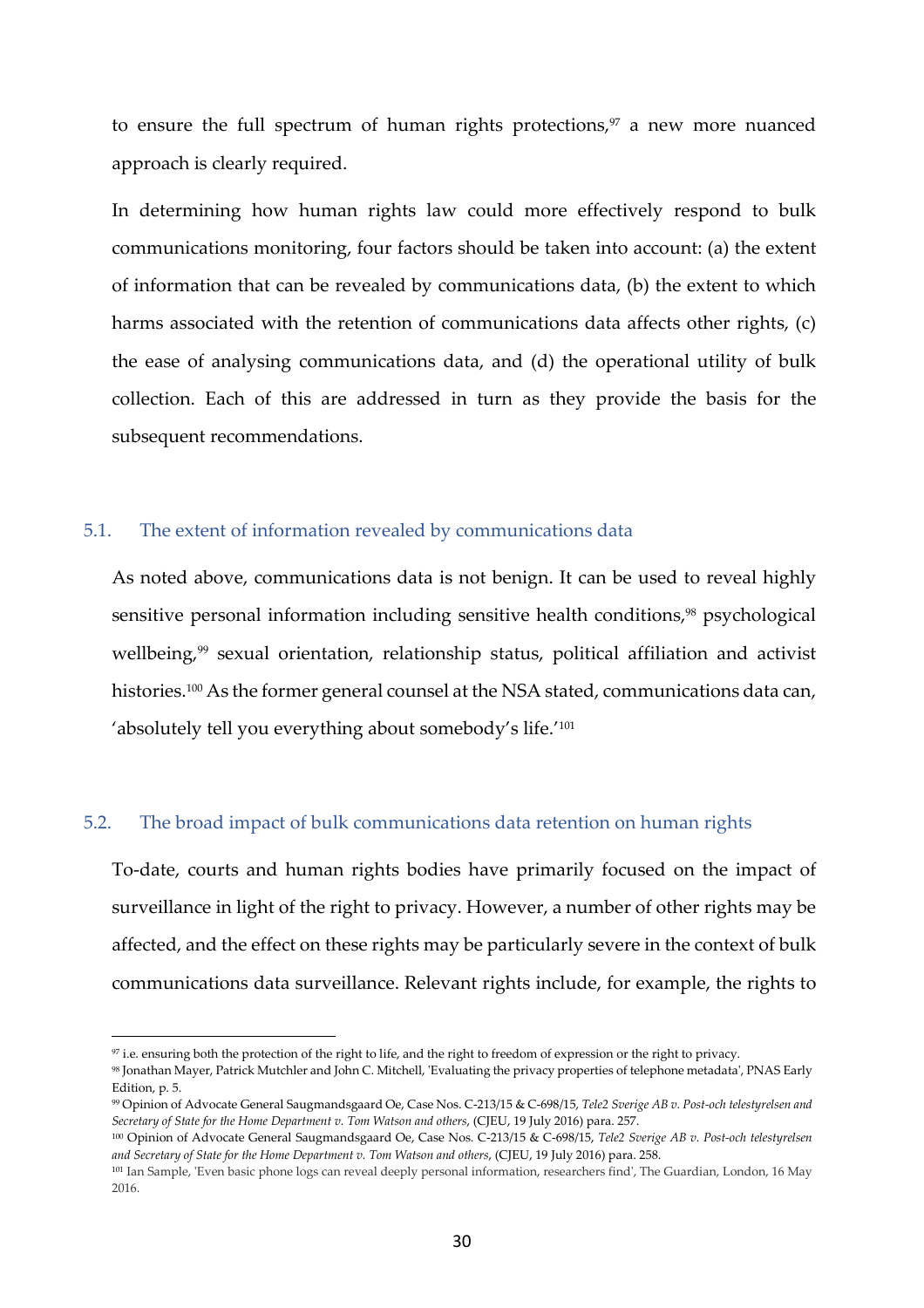freedom of expression, association, and assembly, and respect for human dignity. Importantly, although it has not addressed the issue in detail, the European Court of Justice has acknowledged that retention of communications data may affect individuals' willingness to engage the right to freedom of expression. $^{102}$ 

Notwithstanding the difficulties associated with demonstrating the chilling effect, particular attention must be paid to identifying and understanding its impacts given the potentially serious consequences for both individuals and society. For example, if individuals are discouraged from engaging in their right to freedom of expression, this risks impairing the fundamental objectives underpinning the right. The right to freedom of expression is regarded as essential to, *inter alia*, individuals' development, and the effective functioning of a pluralist democracy. If individuals cannot engage in expression, or if this expression is restricted, then they cannot fully develop their identity or fully participate in the democratic process. If individuals are concerned that a state may react to certain expression, it is more likely that this concern will arise in relation to non-mainstream opinions, such as political expression, i.e. expression that may be regarded as opposing the state, the Government, or elements of Government policy. If this political expression is restricted, then the ability to oppose Government policies will be undermined. Existing research indicated that those most vulnerable to a chilling effect are opposition movements, minority groups, and those with fewest resources to challenge the status quo.103 The effect is such that it may reproduce marginalisation and impact upon, or undermine, the basis of a pluralistic democracy; that is, the ability to debate and oppose Government policies. This risks a further, corollary, erosion of the right to freedom of expression. This line of reasoning may be straightforwardly extended to the rights to freedom of association and assembly.

<sup>102</sup> Cases C-203/15 & C-698/15,*Tele2 Sverige AB v Post-och telestyrelsen* and *Secretary of State for the Home Deprtment v. Watson and others*, (CJEU, 21 December 2016) para. 101. See also, Cases C-293/12 & C-594/12, *Digital Rights Ireland*, (CJEU, 8 April 2014), para. 28.

<sup>103</sup> Sidhu, D. (2007) 'The Chilling Effect of Government Surveillance Programs on the Use of the Internet by Muslim-Americans', *University of Maryland Law Journal of Race, Religion, Gender and Class* vol. 7(2) 375-393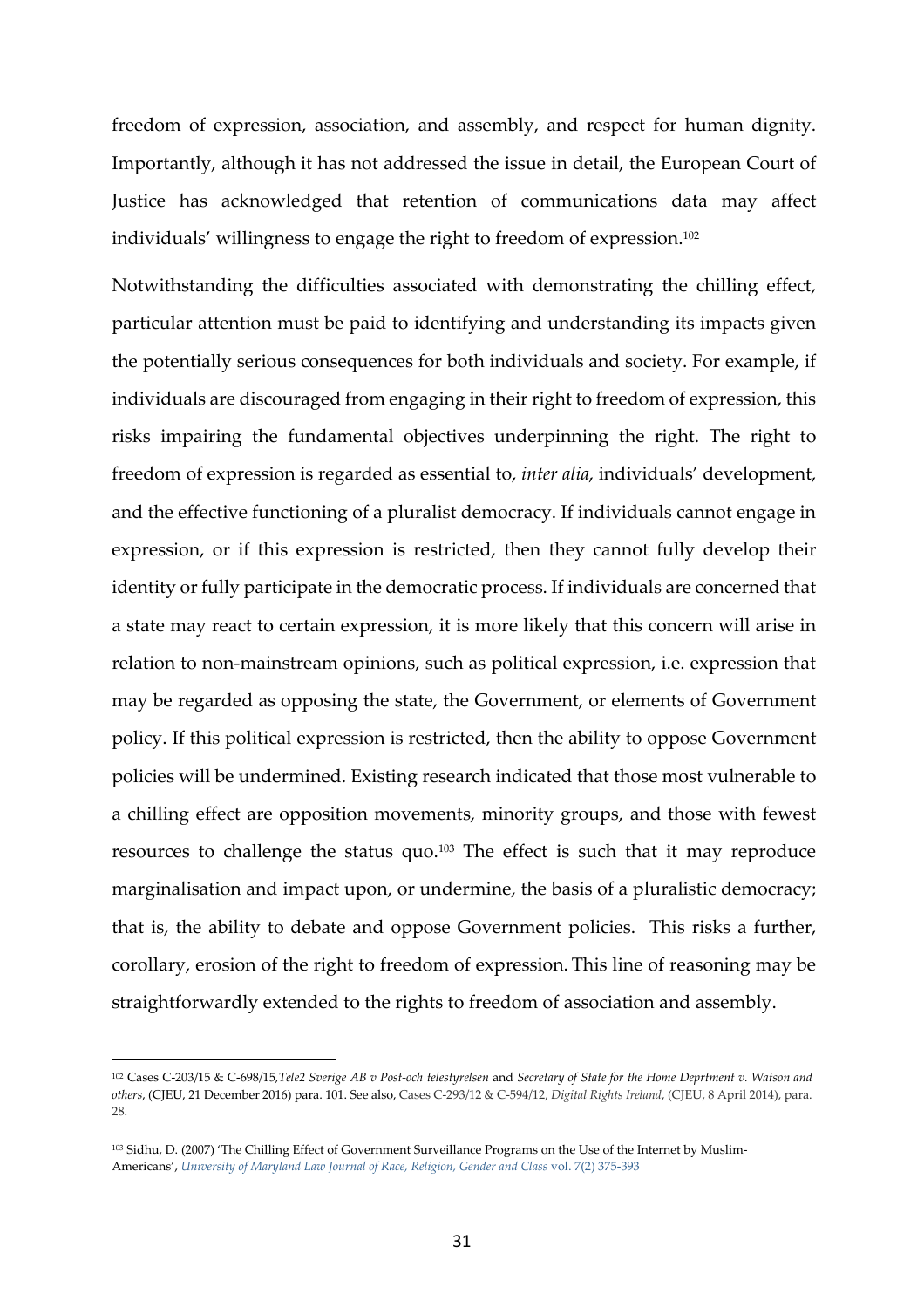#### 5.3. The ability to analyse communications data

Rights interferences caused by the bulk retention of communications data are significantly compounded by the ease with which this data can be analysed. State agents' ability to analyse communications data both removes barriers for conducting comprehensive surveillance, $104$  and significantly increases the risk – real or perceived – to specific individuals. In a traditional physical surveillance context the resources required of the state to subject all those potentially of interest are simply too great. As noted in *Carpenter v. United States*:

Prior to the digital age, law enforcement might have pursued a suspect for a brief stretch, but doing so "for any extended period of time was difficult and costly and therefore rarely undertaken." […] For that reason, "society's expectation has been that law enforcement agents and others would not - and indeed, in the main, simply could not - secretly monitor and catalogue every single movement of an individual's car for a very long period."<sup>105</sup>

Bulk communications data surveillance extends the possibilities for monitoring beyond the movements of a car, to the movements of an individual, and indeed, an identification of their entire pattern of life. The possibility that individuals or groups may be subject to surveillance is therefore dramatically increased if the state can routinely monitor not just one instance of engagement with this political group, but *all*  engagement, and if this information – and any other relevant data – can be accessed instantaneously with little or no resource implications. $^{106}$ 

It is this ability to monitor and to analyse that makes communications data so useful to intelligence agencies. Indeed, the UK Intelligence and Security Committee noted that 'the primary value to GHCQ of bulk interception was not in reading the actual

<sup>104</sup> This is particularly true in relation to the significantly reduced resource implications associated with digital surveillance, compared to other techniques.

<sup>105</sup> *Carpenter v. United States*, 585 US \_ (2018), p. 12.

<sup>106</sup> See, *Carpenter v. United States*, 585 US \_ (2018), p. 13.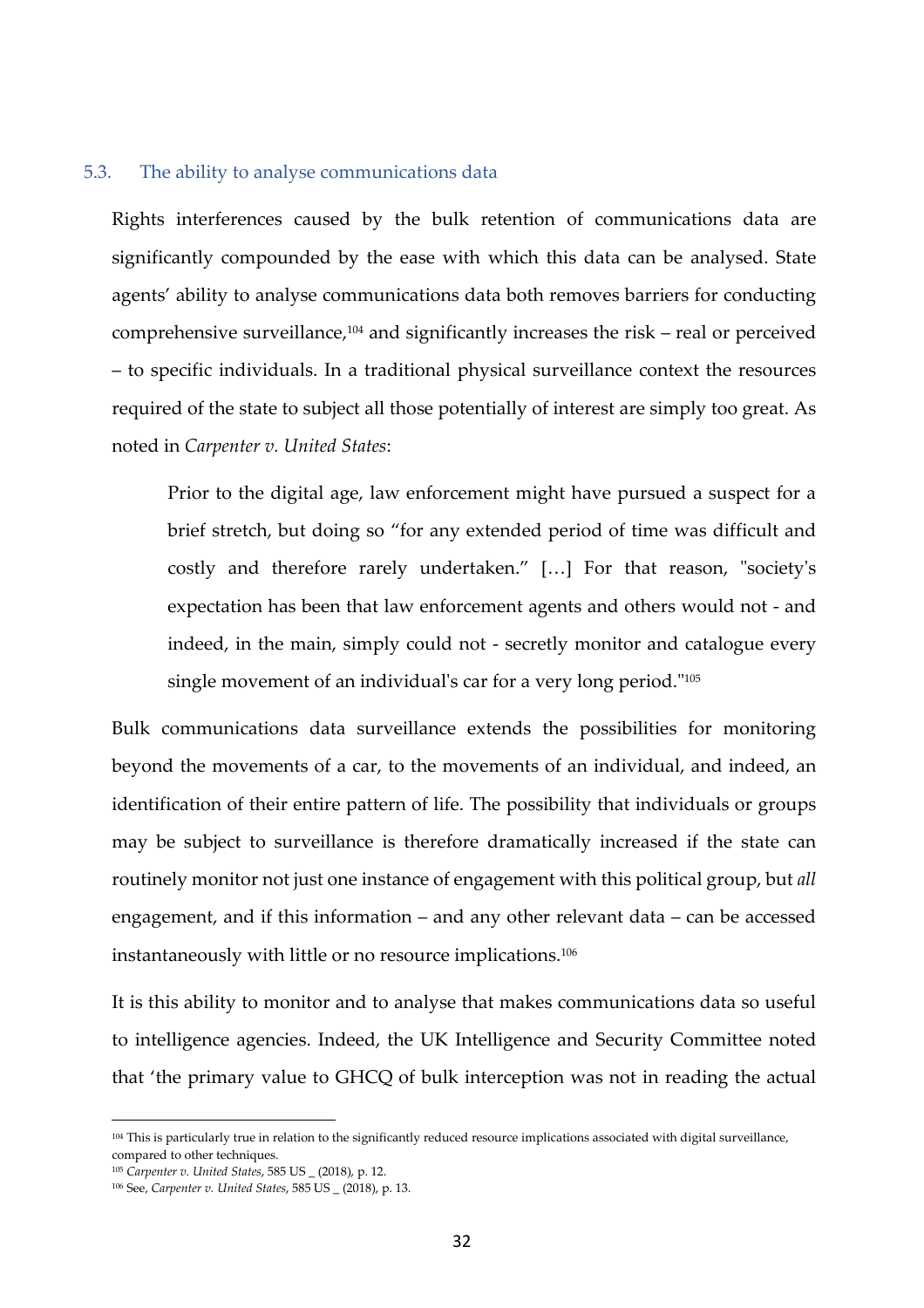content of communications, but in the information associated with those communications.'107 This transforms the nature of surveillance. It is no longer the case that the state can subject certain individuals to surveillance and gain relatively limited insights into their activity. Communications data surveillance makes it possible to monitor virtually all activities of all individuals, to discover and evaluate their relationship with others, and to gain profound insights into their lives.

### 5.4. The utility of bulk communications data collection

 $\overline{a}$ 

While the previous sub-sections have focused on the potential human rights harms associated with bulk communications data collection, in developing appropriate human rights responses it is important to highlight that the activities of the intelligence and security services do contribute to the fulfilment of states' human rights law obligations. In particular, states are subject to a positive obligation to protect rights, such as individuals' right to life and right to property, from threats posed by terrorists or other criminal organisations. Indeed, a state's failure to 'take measures within the scope of their powers which, judged reasonably, might have been expected to avoid'108 an identified risk will result in a violation of their human rights obligation. This obligation may apply not only in relation to specific threats against identified individuals, 'but also in cases raising the obligation to afford general protection to society'.<sup>109</sup> In this regard, and as discussed briefly above in Section 3, bulk communications data collection can play a significant role in contributing to the fulfilment of state's human rights obligations. Although a lack of knowledge with respect to what techniques are used, and how, make this component difficult to

<sup>107</sup> Intelligence and Security Committee of Parliament (UK), 'Privacy and Security: A modern and transparent legal framework', 12 March 2015, para. 80.

<sup>108</sup> ECtHR, *Tagayeva and Others v. Russia,* Judgment, European Court of Human Rights, App nos 26562/07, 49380/08, 21294/11, 37096/11, 14755/08, 49339/08, 51313/08, 13 April 2017, para. 482.

<sup>109</sup> ECtHR, *Tagayeva and Others v. Russia,* Judgment, European Court of Human Rights, App nos 26562/07, 49380/08, 21294/11, 37096/11, 14755/08, 49339/08, 51313/08, 13 April 2017, para. 482.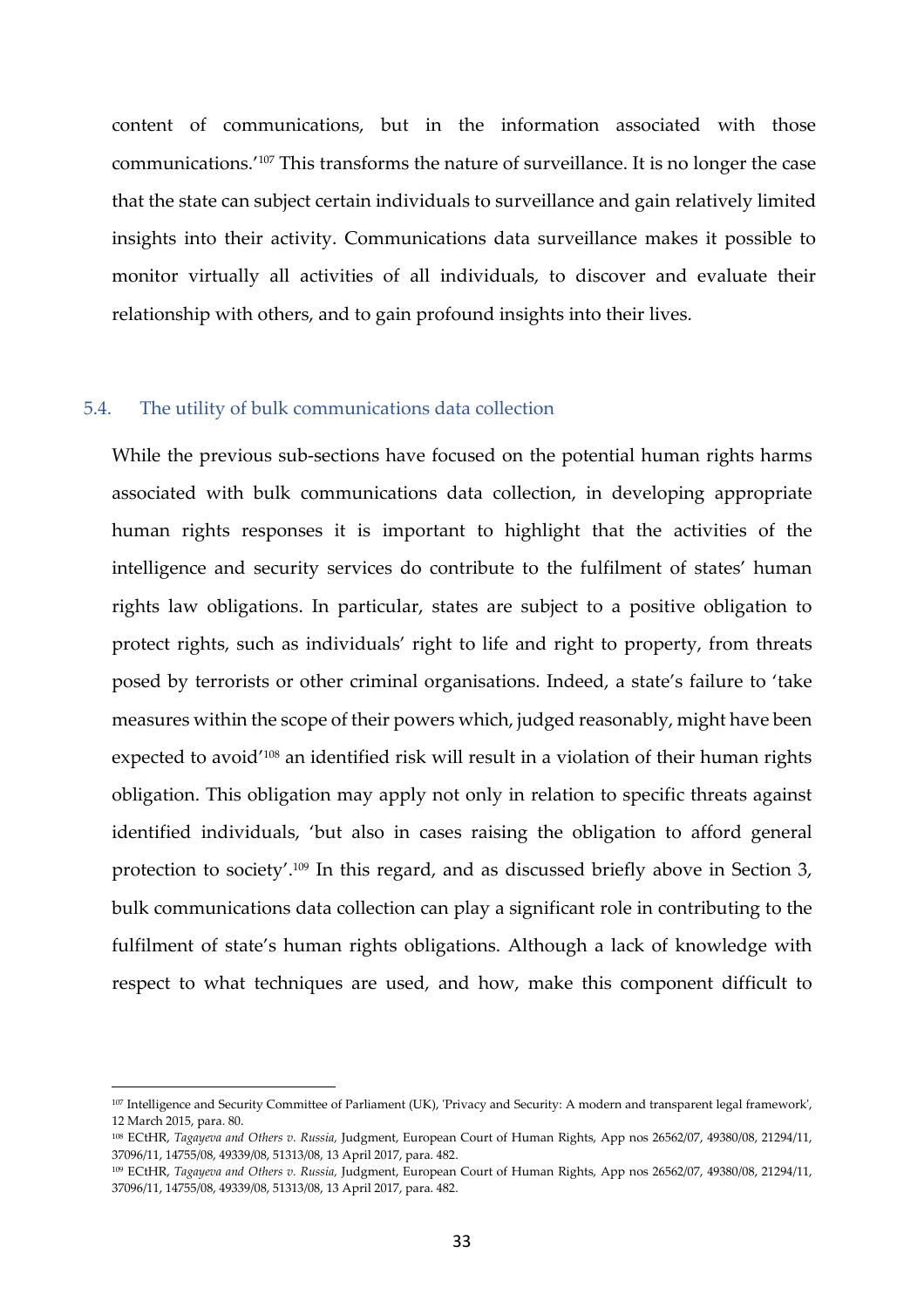engage with from outside, the utility of bulk communications data techniques should not be lightly dismissed.

That said, in order to ensure effective oversight and regulation, and to maintain public confidence in the state and its security apparatus, it is essential that transparency be prioritised. The professed utility of bulk measures should be more clearly demonstrated, and their necessity – or strict necessity – more clearly addressed. Public disclosure of certain activities may legitimately be restricted on the basis of national security considerations, but transparency should be the rule and secrecy the exception.

### 5.5. Rethinking human rights law considerations in the digital age

This paper identifies how bulk communications data surveillance can both contribute to the protection of human rights and result in human rights harm. Widespread interference with these rights may have implications both at the individual level – affecting individuals' ability to freely develop their identity and opinion – and at the societal level. The societal effect is such that these interferences may fundamentally alter the balance between the state and its citizens, potentially impairing the effective functioning of a pluralistic, participatory democracy. At the same time, the protection of individuals' rights, and in particular the right to life, is clearly and appropriately a key concern of the state. Efforts to effectively address this potential conflict are compounded by the fact that a precise analysis of utility and harm, and an identification of the specific role played by bulk communications data techniques in a given operation, is exceptionally difficult. In determining how best to move forward, two factors should be considered. First, the current distinction between content and communications data in terms of the level of rights protection should be removed. Second, a more nuanced approach to the regulation of bulk communications data surveillance should be developed.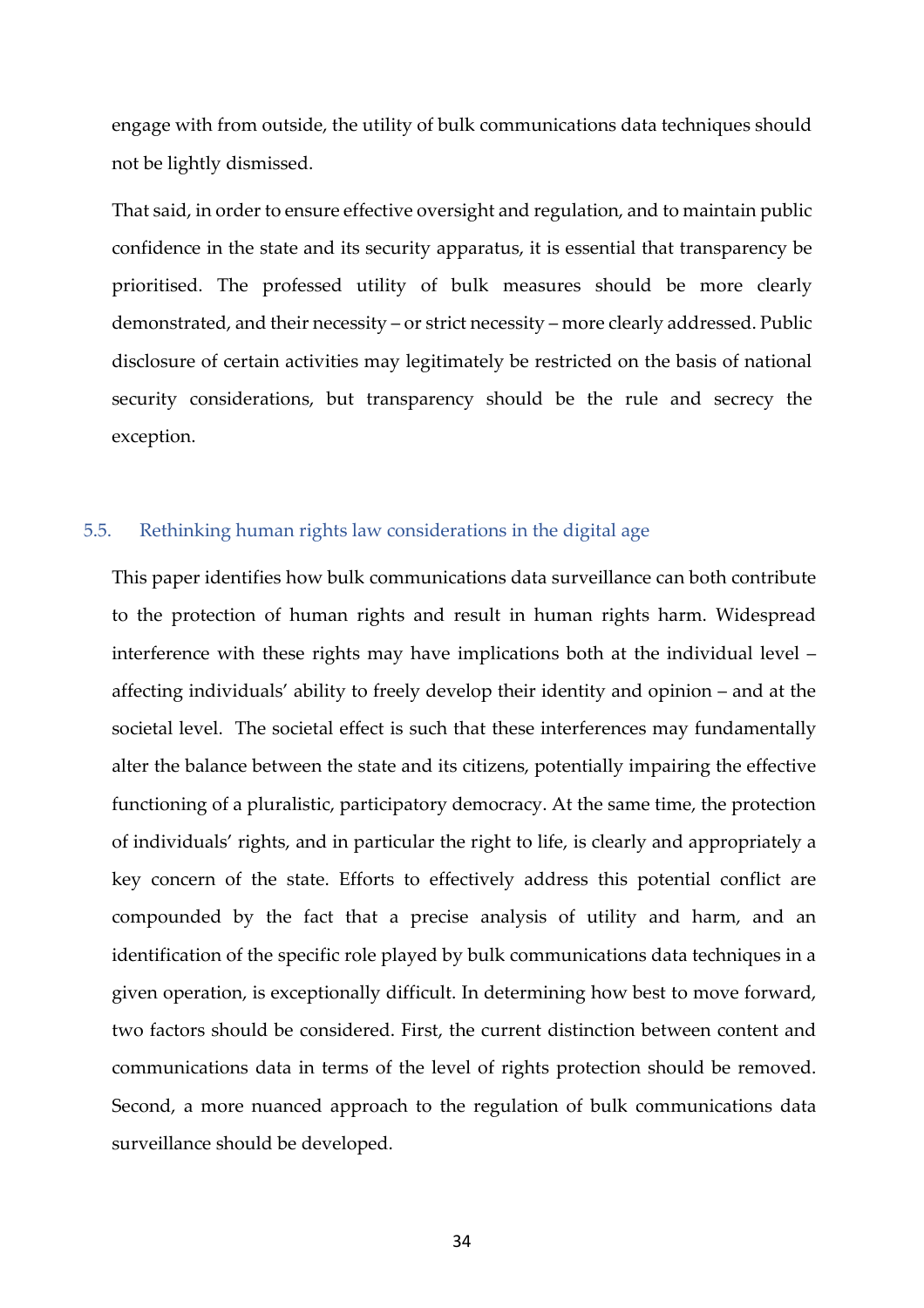#### *5.5.1. Removing the (now artificial) distinction between content and communications data*

To-date, courts have drawn a distinction between content and communications data, granting content a higher degree of protection. For instance, in *Maximillian Schrems v. Data Protection Commissioner* the European Court of Justice held that: 'legislation permitting the public authorities to have access on a generalised basis to the content of electronic communications must be regarded as compromising the essence of the fundamental right to respect for private life'.110 This may be contrasted with the finding in *Digital Rights Ireland* where it was held that the retention of communications data 'is not such as to adversely affect the essence of these rights given that […] the directive does not permit the acquisition of knowledge of the content of the electronic communications as such.'111 This distinction was also made by the UK High Court: 'interception of content is more intrusive than access to communications data.'<sup>112</sup>

However, the distinction between the content of communications and communications data is no longer viable.113 As discussed above, the insights revealed by communications data, and the ease at which this data may be subject to analysis, indicate that it is wholly appropriate that communications data and the content of communications be granted an equivalent level of protection. Not only are analyses of metadata as intrusive as the examination of content, the partition between metadata and content is in itself a spurious distinction. Much of the latter can be discerned from the former and their delineation can only be achieved through highly subjective means. Simply put, there is no meaningful distinction between the sensitivity of information revealed by content or communications data. There is increasing recognition as regards the validity of this conclusion. For instance, the European

<sup>110</sup> Case C-362/14, *Maximillian Schrems v. Data Protection Commissioner* (CJEU, 6 October 2015) para. 94.

<sup>111</sup> Cases C-293/12 & C-594/12, *Digital Rights Ireland*, (CJEU, 8 April 2014) para. 39.

<sup>112</sup> *David Davis and others v. Secretary of State for the Home Department* [2015] EWHC 2092, 17 July 2015, para. 81.

<sup>113</sup> See, Marko Milanovic, 'Human Rights Treaties and Foreign Surveillance: Privacy in the Digital Age' (2015) 56 Harvard International Law Journal, 81, 141.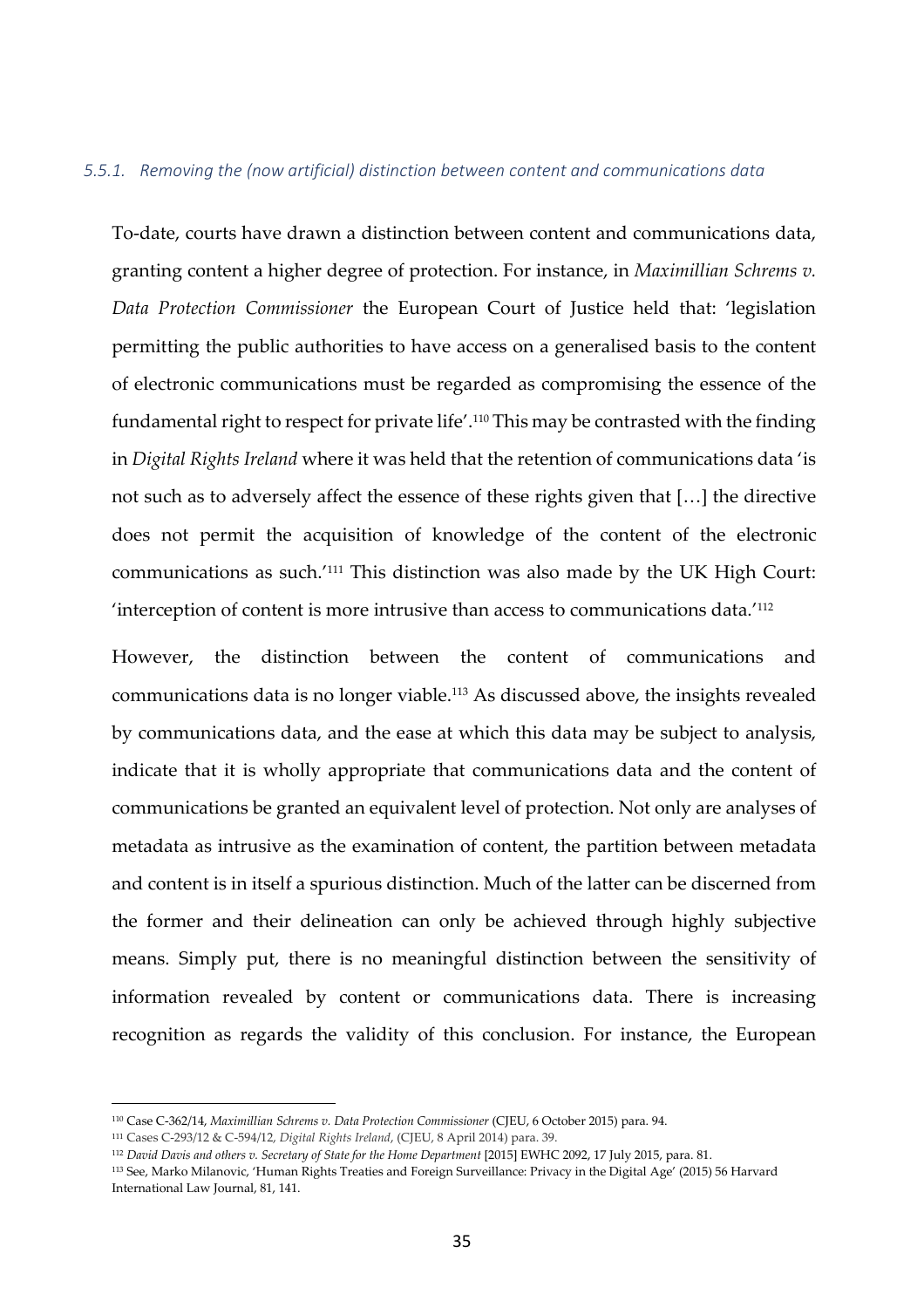Advocate General stated that 'the risks associated with access to communications data (or 'metadata') may be as great or even greater than those arising from access to the content of communications'.114 Similarly, and persuasively in this context, statements from various intelligence agencies indicate a prioritisation of communications data over content data.115 At a national level, this may require modification of the existing legal framework in order, for example, to harmonise the rules applies to the acquisition, retention, and management of content data (i.e. through lawful intercept) and communications data.

Removing the distinction between communications data and content data in terms of the level of human rights protection is a first step towards a more realistic appraisal of surveillance practices. There are indications that the European human rights system is moving in this direction. For instance, in *Szabo and Vissy* the European Court of Human Rights stated that the protections established in the Court's case law – which currently focus on content interception – 'need to be enhanced'116 in order to address bulk communications data techniques. More recently, in *Big Brother Watch and Others*, the Court stated that it was 'not persuaded that the acquisition of related communications data is necessarily less intrusive than the acquisition of content.'117 At the domestic level, US Supreme Court has also moved in this direction, holding in *Carpenter* that access to communications data – at least in the context of modern surveillance – required a warrant, thereby treating it as equivalent to content interception.<sup>118</sup>

This re-classification of communications data may raise certain challenges to bulk communications data surveillance regimes, and may require a departure from existing case law. In *Maximilian Schrems v. Data Protection Commissioner* the Court of Justice of the European Union held that 'legislation permitting the public authorities

<sup>114</sup> Opinion of Advocate General Saugmandsgaard Oe, Case Nos. C-213/15 & C-698/15, *Tele2 Sverige AB v. Post-och telestyrelsen and Secretary of State for the Home Department v. Tom Watson and others*, (CJEU, 19 July 2016) para. 259. 115

<sup>116</sup> ECtHR, *Szabo and Vissy v. Hungary*, App no 37138/14, 12 January 2016, para. 70.

<sup>117</sup> ECtHR, *Big Brother Watch and Others v. the United Kingdom*, App nos 58170/13, 62322/14, 24960/15, 13 September 2018, para. 356.

<sup>118</sup> *Carpenter v. United States*, 585 US \_ (2018).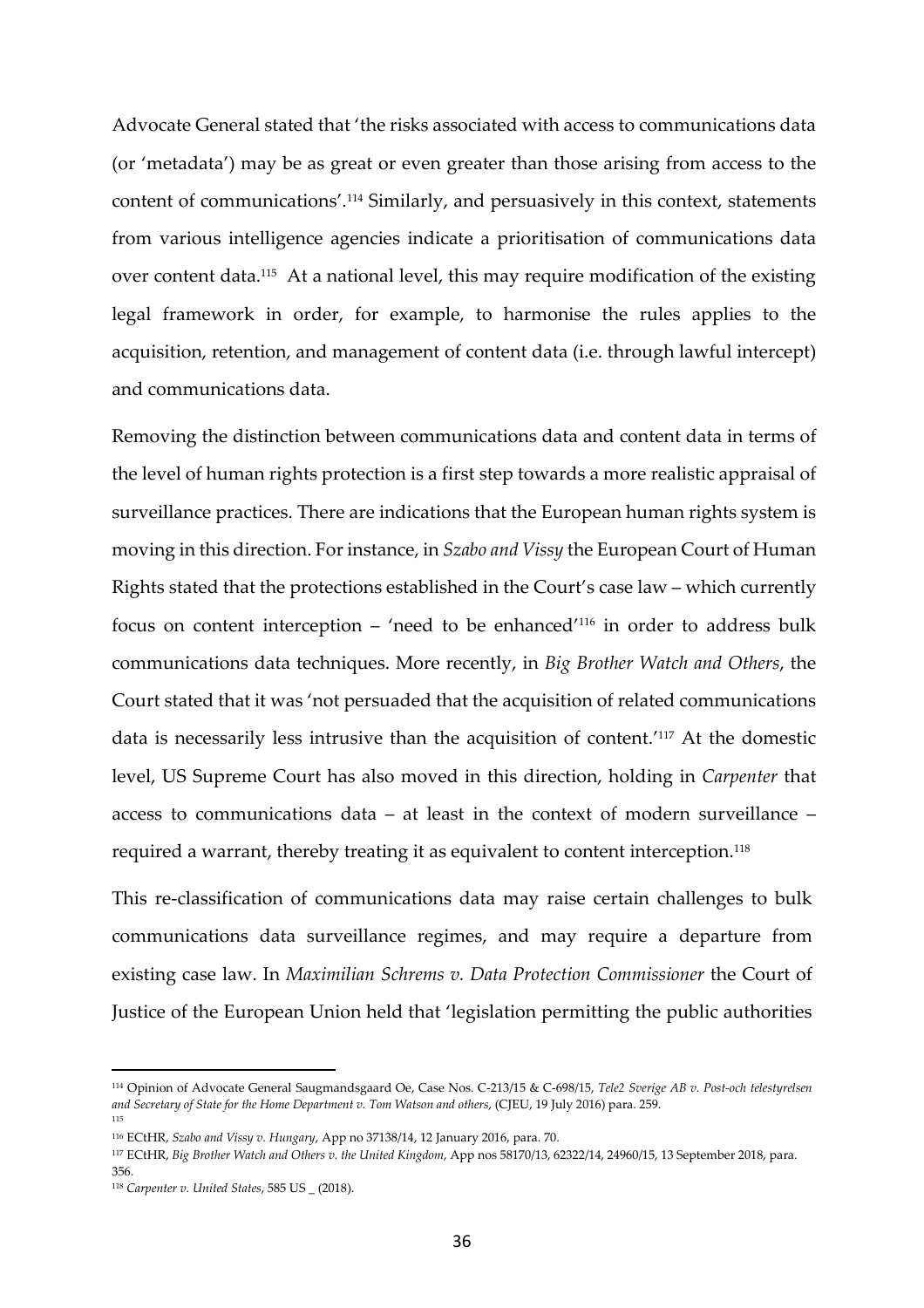to have access on a generalised basis to the content of communications must be regarded as interfering with the essence of the fundamental right to respect for private life'119 and as such unequivocally impermissible. In *Digital Rights Ireland*, a communications data-related case, the Court reached a different conclusion:

…even though the retention of data required by Directive 2006/24 constitutes a particularly serious interference with those rights, it is not such as to adversely affect the essence of those rights given that […] the directive does not permit the acquisition of knowledge of the content of the electronic communications as such.<sup>120</sup>

This finding is in keeping with the existing, but inappropriate, distinction between content and communications data. Going forward, this position should be reconsidered. Any legislation permitting access on 'a generalised basis' to communications data must also be regarded as interfering with the essence of the right to privacy, and thus as unequivocally impermissible, in line with *Maximilian Schrems*. This is entirely appropriate if content and communications data are to be granted the same level of protection vis-à-vis the right to privacy. The question arises, therefore, as to what this means for bulk communications data surveillance regimes. Key in this regard is the Court's prohibition of access on a 'generalised basis', that is:

without any differentiation, limitation or exception being made in the light of the objective pursued and without an objective criterion being laid down by which to determine the limits of the access of the public authorities to the data, and of its subsequent use, for purposes which are specific, strictly restricted and capable of justifying the interference which both access to that data and its use entail.<sup>121</sup>

<sup>119</sup> Case C-362/14, *Maximillian Schrems v. Data Protection Commissioner*, (CJEU, 6 October 2015) para. 94. <sup>120</sup> Para 39

<sup>121</sup> Case C-362/14, *Maximillian Schrems v. Data Protection Commissioner*, (CJEU, 6 October 2015), para. 93.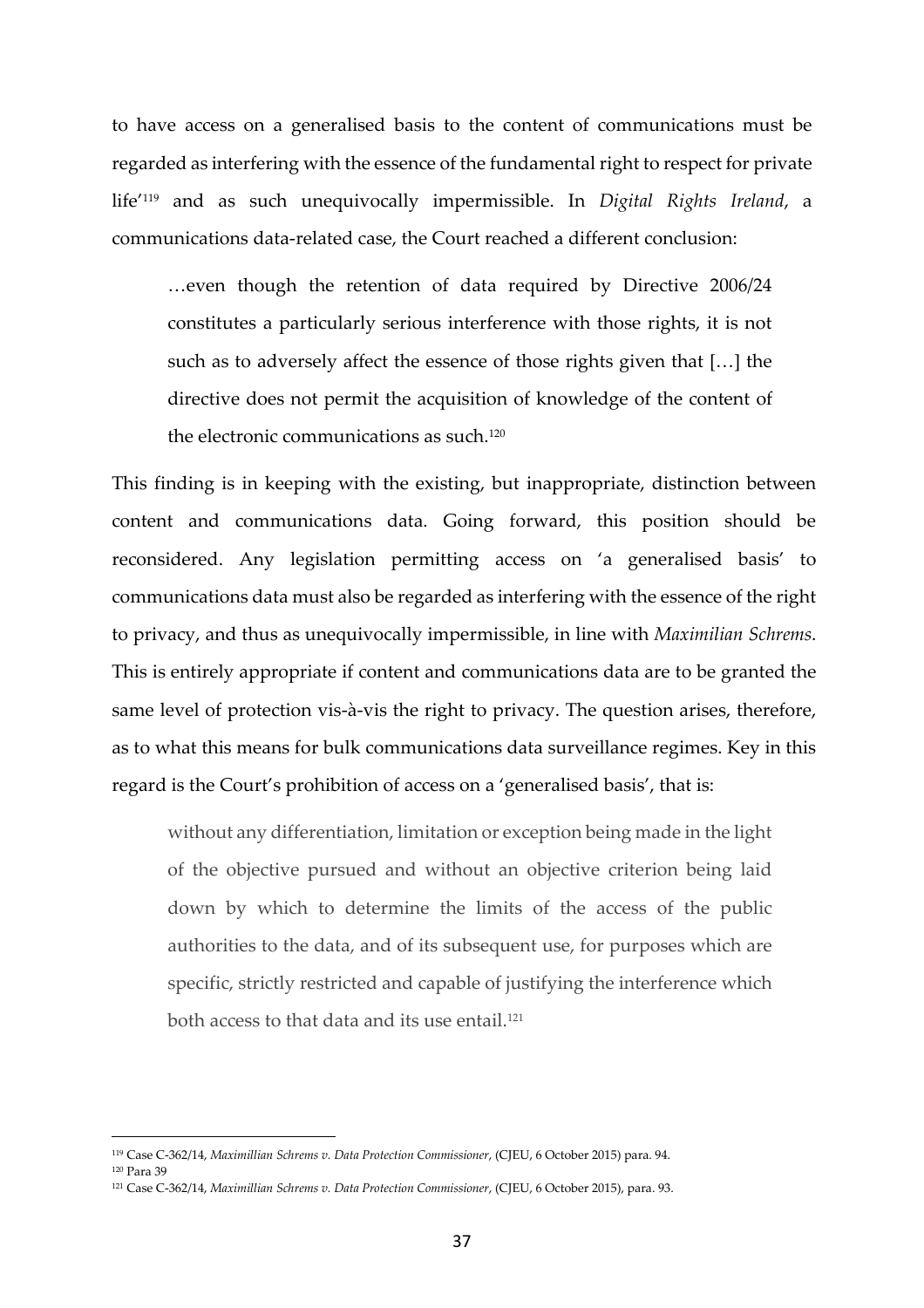This does not indicate that all bulk communications surveillance is unlawful. Rather, the legality of any bulk communications data surveillance regime will depend not only on satisfying the necessity test, but also on ensuring appropriate limitations vis-à-vis collection, access, use, sharing, detention, and so on. In *Big Brother Watch and Others* the European Court made significant steps forward in relation to safeguards,<sup>122</sup> although these were applied exclusively in the content of externally-focused surveillance activities. These appear to constitute an appropriate starting point, and so attention will now turn to how 'necessity' is evaluated.

## *5.5.2. Developing a more nuanced approach to bulk communications data techniques: understanding what constitutes 'serious crime'*

As noted, the opacity associated with effectively measuring both the utility and harm of bulk powers renders a straightforward application of the current human rights law test problematic. To overcome these difficulties, it is suggested that a more nuanced approach is required, so that the poverty of this dichotomy, and the complexity and dynamism of the operating environment can be fully taken into account. As it currently stands, there is insufficient information in the public domain to take a position as to whether particular bulk powers satisfy the relevant human rights law test and can therefore be lawfully deployed. However, these are live issues – both in terms of legislative developments and judicial proceedings – and so it is essential that the human rights law test be clearly set out.

In developing any approach, recourse must be had to existing case law. The required standard has been set forth most clearly by the European Court of Human Rights in *Szabo and Vissy*:

<sup>122</sup> See, ECtHR, *Big Brother Watch and Others v. the United Kingdom*, App nos 58170/13, 62322/14, 24960/15, 13 September 2018, paras 328-347.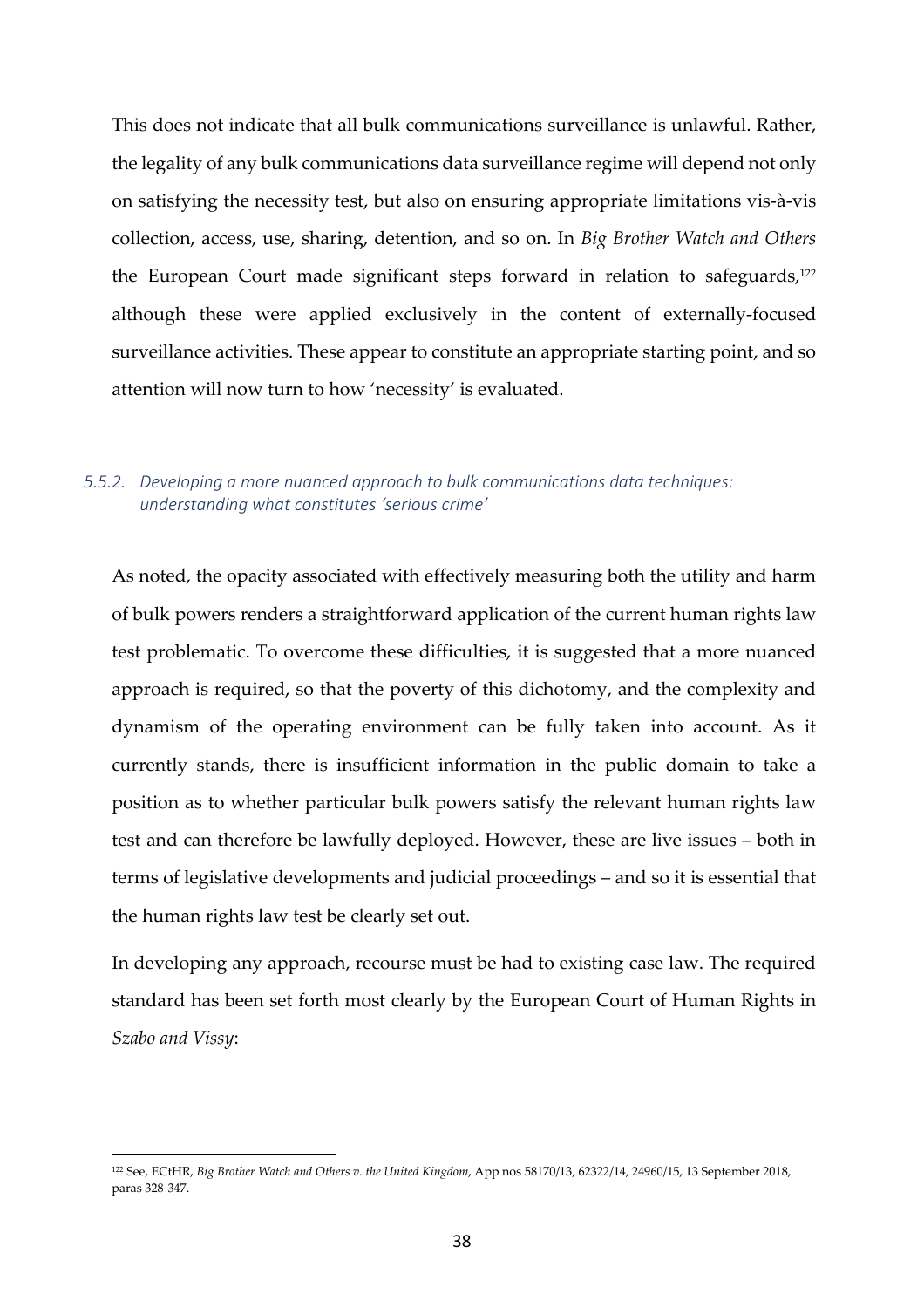A measure of secret surveillance can be found as being in compliance with the Convention only if it is strictly necessary, as a general consideration, for the [sic] safeguarding the democratic institutions and, moreover, if it is strictly necessary, as a particular consideration, for the obtaining of vital intelligence in an individual operation.<sup>123</sup>

Two core requirements emerge from this ruling. First, the use of bulk techniques must be restricted to circumstances strictly necessary to safeguard the democratic institutions. This indicates that powers may only be used in relation to certain categories of serious crime,<sup>124</sup> although this requirement should perhaps be more appropriately read as safeguarding the components essential to democratic society. Second, if such powers are appropriate as a general consideration, then the strict necessity test further requirements that, at an operational level, powers must be 'vital' to an individual operation. These requirements will be discussed in turn.

In relation to the first component, it is appropriate that the use of bulk powers be restricted to only the most significant threats. As discussed above, although the harm associated with bulk surveillance is difficult to quantify, it is of a nature to undermine the effective functioning of democratic society. It stands to reason, therefore, that only threats that themselves threaten democratic society could justify such measures. However, uncertainty exists as to what crimes may be defined as 'serious' for these purposes. For instance, the European Court of Justice has referred to threats to national security and activities that will affect the monetary stability of the state,<sup>125</sup> while the UK Investigatory Powers Act defines serious crime as that which will result in a three year or longer custodial sentence.126 This is a significant difference and clarity is required.<sup>127</sup>

<sup>123</sup> ECtHR, *Szabo and Vissy v. Hungary*, App no 37138/14, 12 January 2016, para. 73.

<sup>124</sup> Cases C-203/15 & C-698/15, *Tele2 Sverige AB v Post-och telestyrelsen* and *Secretary of State for the Home Deprtment v. Watson and others*, (CJEU, 21 December 2016) para. 102.

<sup>125</sup> See, Cases C-465/00, C-138/01 & C-139/01, *Rechnungshof v. Osterreichischer Rundfunk and Others,* (CJEU, 20 May 2003) para. 71. <sup>126</sup> Investigatory Powers Act 2016 (UK), section 263.

<sup>&</sup>lt;sup>127</sup> It is noted that the Court of Justice of the European Union effectively invalidated elements of the UK Investigatory Powers Act where access to retained communications data was for purposes deemed to fall short of 'serious crime'. The UK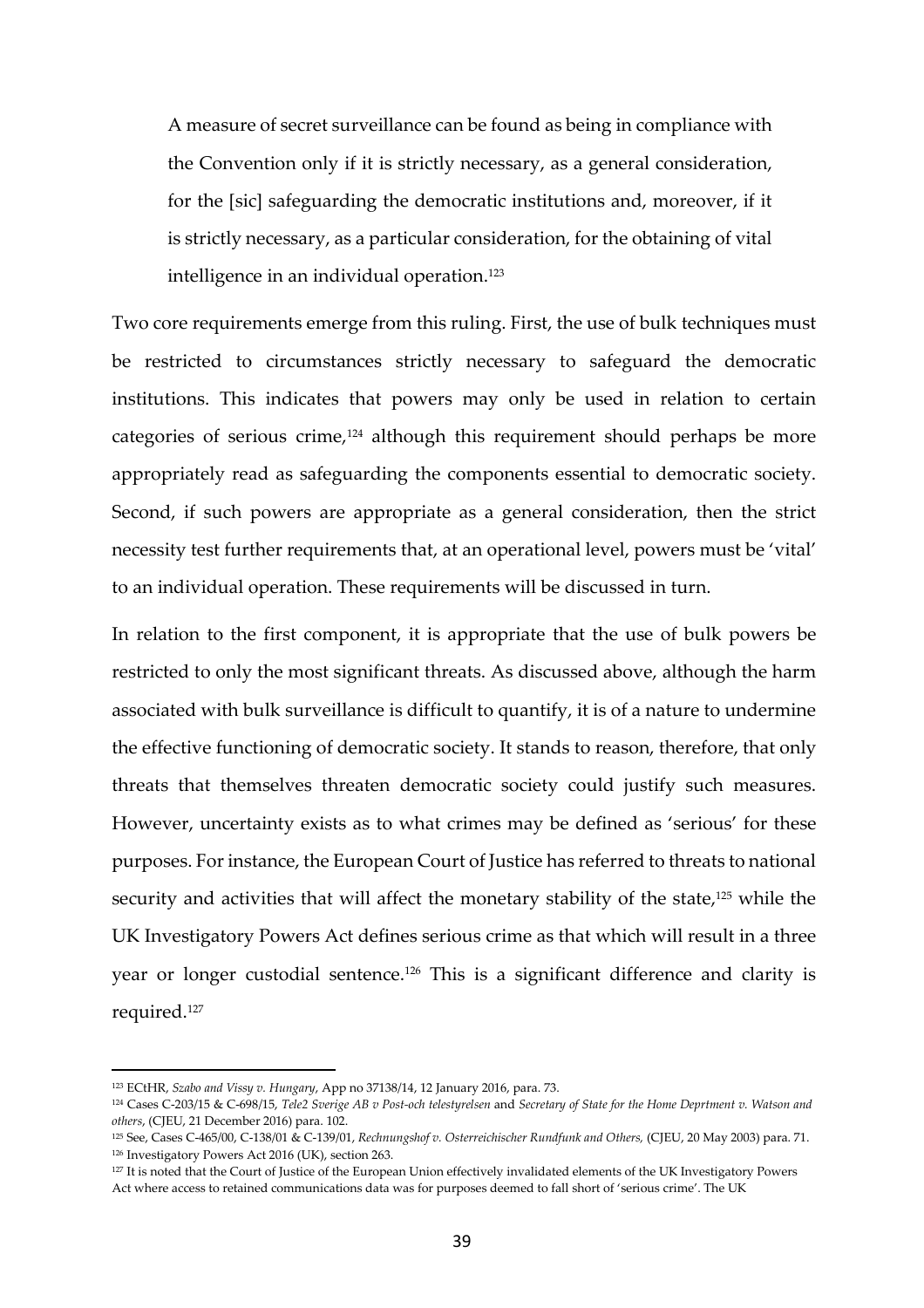Clearly, defining the specific crimes to which bulk communications data techniques may be applied is an important step. It should be based upon determining those crimes that constitute a genuine threat to democratic institutions, for which extensive powers are warranted. It should not be based on a general understanding as to what constitutes 'serious' crime. Although it is difficult to define serious crime in the abstract, the human rights law test, and the invasiveness of the measures in question, point to a high threshold. At issue, therefore, is crime that is defined as actively threatening the functioning of democratic society – for instance through attacks on or interference with democratic institutions and processes – and crime that affects the functioning of society itself, for instance through large-scale interference with the ability to live a normal life. In this regard, serious threats to national infrastructure (such as dams, power plants, or the national grid), serious threats posed by organised terrorism (such as that previously posed by the Provisional IRA), or foreign espionage, may satisfy the threshold. Other activities threatening national security should also be addressed. However, caution is required in this regard, as national security is a broad concept, and one that has been abused in the past. Rather than being regarded as a catch-all category justifying bulk powers, only those specific national security threats rising to the threshold elaborated above should be considered. This will require answering difficult questions. For instance, should the threat posed by lone-wolf attackers be distinguished from the threat posed by more organised terrorist groups?

Equally, the human rights law threshold means that other crimes, although 'serious' in terms of their gravity and impact on affected individuals, will not satisfy the required threshold. For instance, murder is unquestionably a serious crime that will result in a significant custodial sentence. However, it is not of a nature to threaten the functioning of democratic society. To reiterate, this does not suggest that those crimes that fall below the initial strict necessity threshold are not grave, or do not warrant full

Government must now present changes, and put amendments to the legislation before parliament. See, Cases C-203/15 & C-698/15, *Tele2 Sverige AB v Post-och telestyrelsen* and *Secretary of State for the Home Deprtment v. Watson and others*, (CJEU, 21 December 2016) para. 125; Consultation Outcome: Investigatory Powers Act 2016. Available at: https://www.gov.uk/government/consultations/investigatory-powers-act-2016.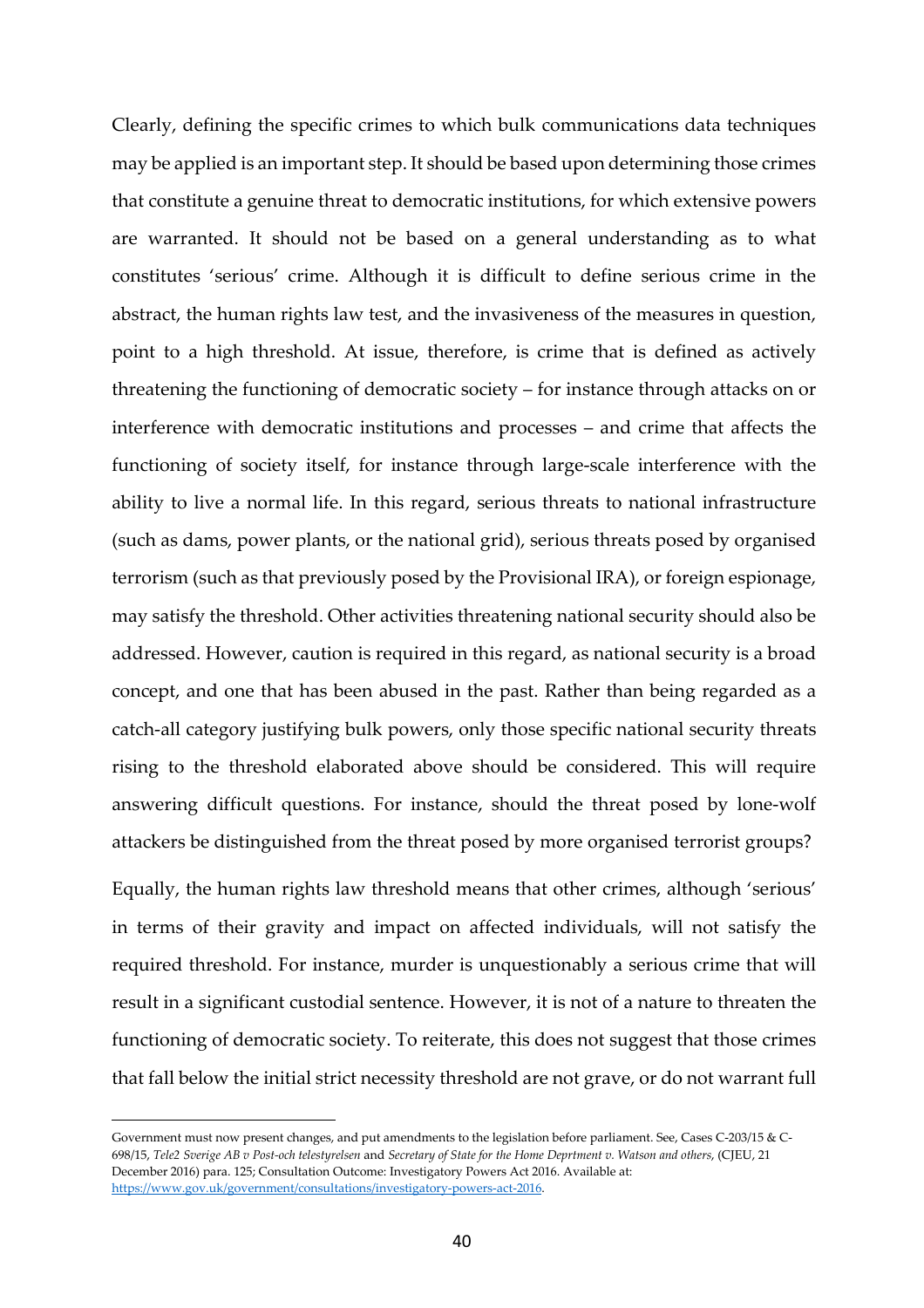and effective investigation; indeed, in a large number of instances international human rights law requires that effective investigations be undertaken, and requires that the state be held to account should it fail to do so. Rather, it is a clear acknowledgement that bulk powers are particularly invasive and pose harms that may undermine or impair the functioning of democratic society. Only threats to democratic society itself can justify such measures.

The second component requires that measures be 'vital' to a specific operation. In the context of bulk powers, this is a potentially difficult test to apply as a 'mosaic' of different approaches are used in the development of intelligence or investigative profiles. Care should therefore be taken to develop an appropriately nuanced approach. It may be impossible to make a bright line distinction as to whether bulk techniques are useful or vital in specific operations. However, utility exists across a spectrum, and the nature of the role bulk powers play may be evaluated in light of the existence of alternative techniques. Essentially, this requires determining whether other (non-bulk) techniques exist, and distinguishing between those situations in which bulk powers are useful and those situations where they are 'vital'; i.e. the operation cannot proceed without bulk powers. For example, traditional or targeted techniques are arguably sufficient to murder investigations, or efforts to uncover hierarchies within domestic terrorist, drug or organised crime organisations. In these cases, although bulk techniques may be useful, proven alternative techniques exist and may be deployed. Of course, important questions do arise in relation to efficiencies generated by bulk surveillance, particularly in relation to time and costs. However, the relevance of these factors must be considered in light of the invasiveness of the techniques and it does not seem appropriate that they should be decisive for those crimes falling below the 'serious crime' threshold.

Bulk techniques may play a much more significant role in other operations. For instance, bulk techniques may be essential in relation to certain cyber security threats,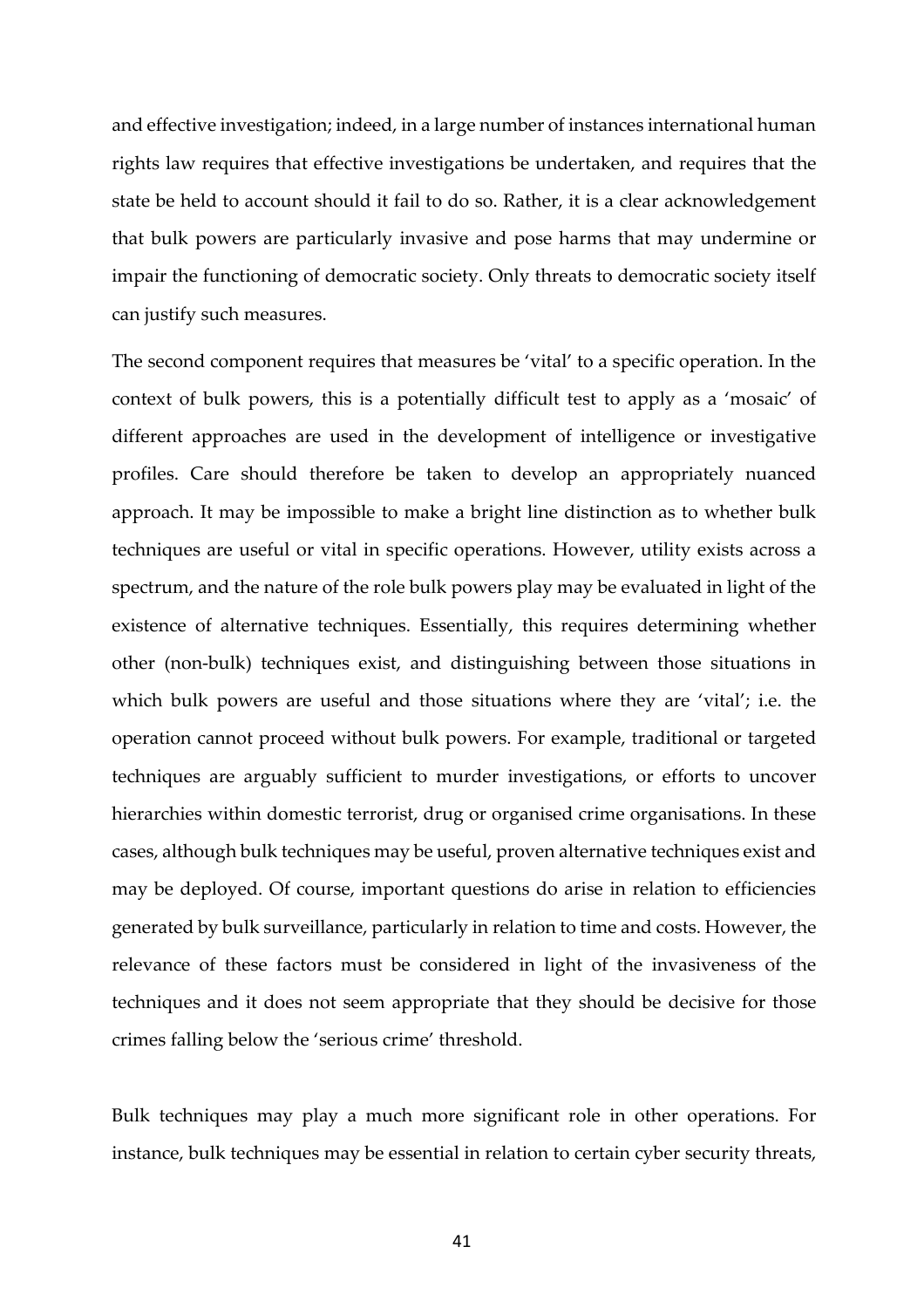or threats from foreign-based terrorist organisations. This has been acknowledged by the European Court of Human Rights. In *Centruum for Rattvisa v. Sweden,* the European Court accepted that the operation of a bulk interception regime 'in order to identify hitherto unknown threats to national security is one which continues to fall within State's margin of appreciation',128 while *Big Brother Watch and Others* addressed externally-focused threats and accepted, in principle, the appropriateness of bulk measures in this context.129 In such circumstances it is for the state to demonstrate the necessity of such powers, and to detail why traditional alternatives are inadequate. In doing so, state agencies could develop a methodology for ascertaining the degree of indispensability of bulk powers in any given application. The existence, operation and credibility of this methodology could be a key focal point for oversight agencies.

Given the potential harm, resource or efficiency savings cannot provide justification, in and of themselves. It should be recalled that in situations where bulk powers cannot be justified, targeted surveillance measures may be initiated. As such, the benefits of, for example, communications data analysis are not necessarily denied to security agencies. The requirement is that such surveillance be initiated on the basis of reasonable suspicion.

### 6. CONCLUSION

 $\overline{a}$ 

This paper has argued for the importance of defining the specific offences to which bulk communications data techniques may be applied. Such determinations should focus on activities that constitute a genuine threat to democratic institutions, for which extensive surveillance powers are warranted. This approach recognises the utility of bulk communications data techniques, but avoids the pitfalls associated with attempting to determine the role played by such techniques in specific operations. While deliberations over acceptable thresholds for risk, and of resourcing for policing

<sup>128</sup> ECtHR, *Case of Centruum for Rattvisa v. Sweden,* App no 35252/08, 19 June 2018, para. 112.

<sup>129</sup> ECtHR, *Big Brother Watch and Others v. the United Kingdom*, App nos 58170/13, 62322/14, 24960/15, 13 September 2018, para 314.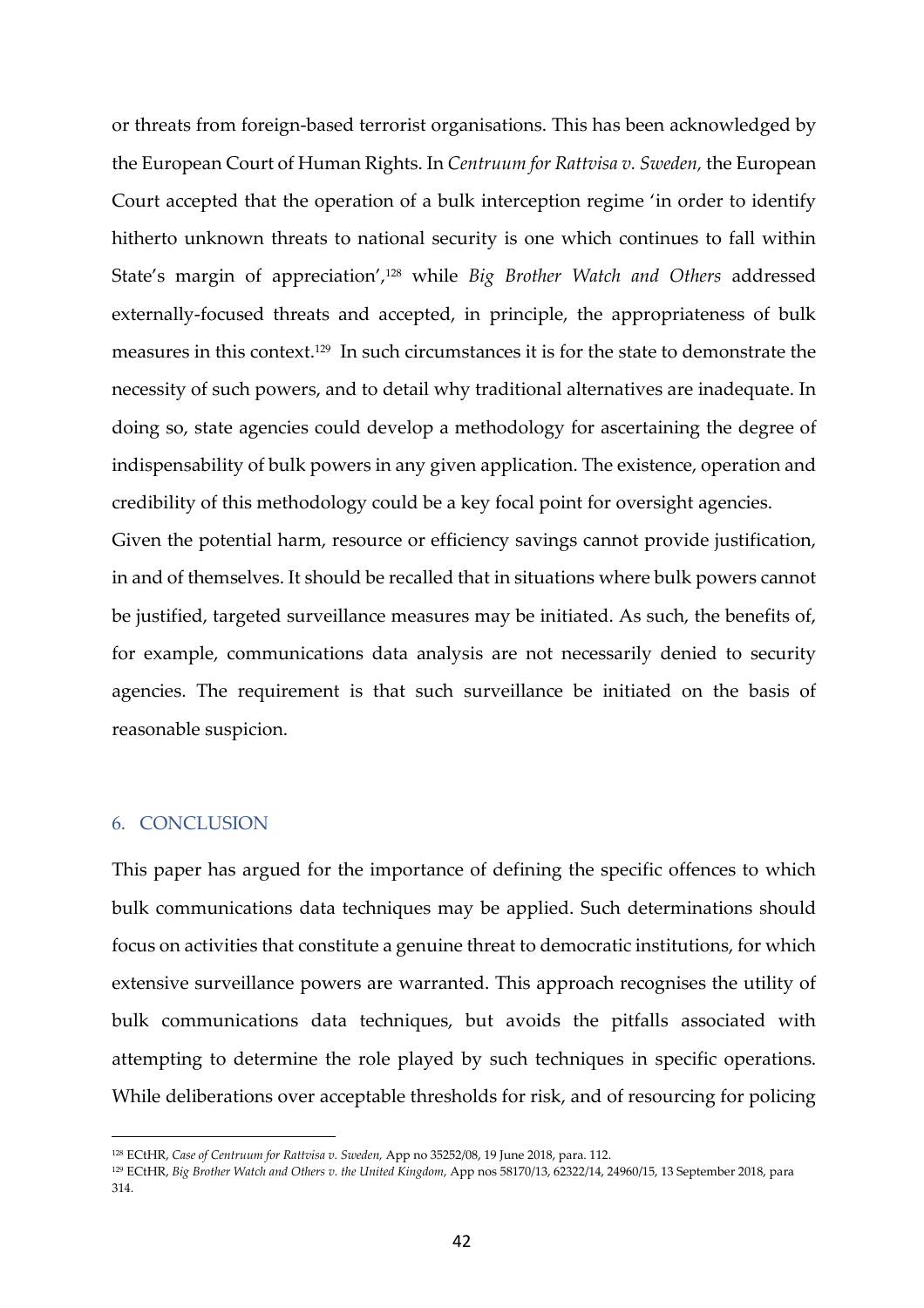and security agencies, will no doubt continue, clarity in this regard will also provide guidance to the intelligence and security services, and help to protect against overreach. Importantly, this approach does not create an artificial distinction between intelligence and policing activities, but instead focuses on the actual crimes or activities being combatted. Other benefits include greater operational clarity than that existing through the current understanding of the strict necessity test, which focuses on utility in specific operations. A clear onus must be placed on the intelligence and security agencies to demonstrate the strict necessity requiring the use of such exceptional and far-reaching measures.

However, human rights concerns do not end with a clearer understanding of what 'serious crime' means in this context. Access to bulk communications data and oversight must be addressed. Both of these components are essential, not only with respect to preventing abuse, but also to ensuring public confidence. In particular, if access to bulk communications data is tightly circumscribed, and accompanied by effective oversight, then the harm associated with surveillance and the chilling effect may be reduced: active surveillance will be – and will be known to be – the exception and not the rule. Human rights case law establishes a number of relevant requirements in relation to both access and oversight.<sup>130</sup> These will not be discussed in detail here. Instead a few foundational elements may be highlighted.

The authority to conduct bulk communications data surveillance must be limited to those situations where it is 'strictly necessary in a democratic society', and should therefore only be permissible in relation to serious crime, as defined in the above discussion. It is equally essential that access to the product of any bulk communications data programme be correspondingly restricted. In most – if not all – situations, the request to initiate bulk surveillance must be linked to a defined operation, and access restricted to that same operation. This will ensure that

<sup>130</sup> See, for example, ECtHR, *Szabo and Vissy v. Hungary*, Judgment, App no 37138/14, 12 January 2016, para. 77; ECtHR, *Zakharov v. Russia*, App no 47173/06, 4 December 2015, para. 233.